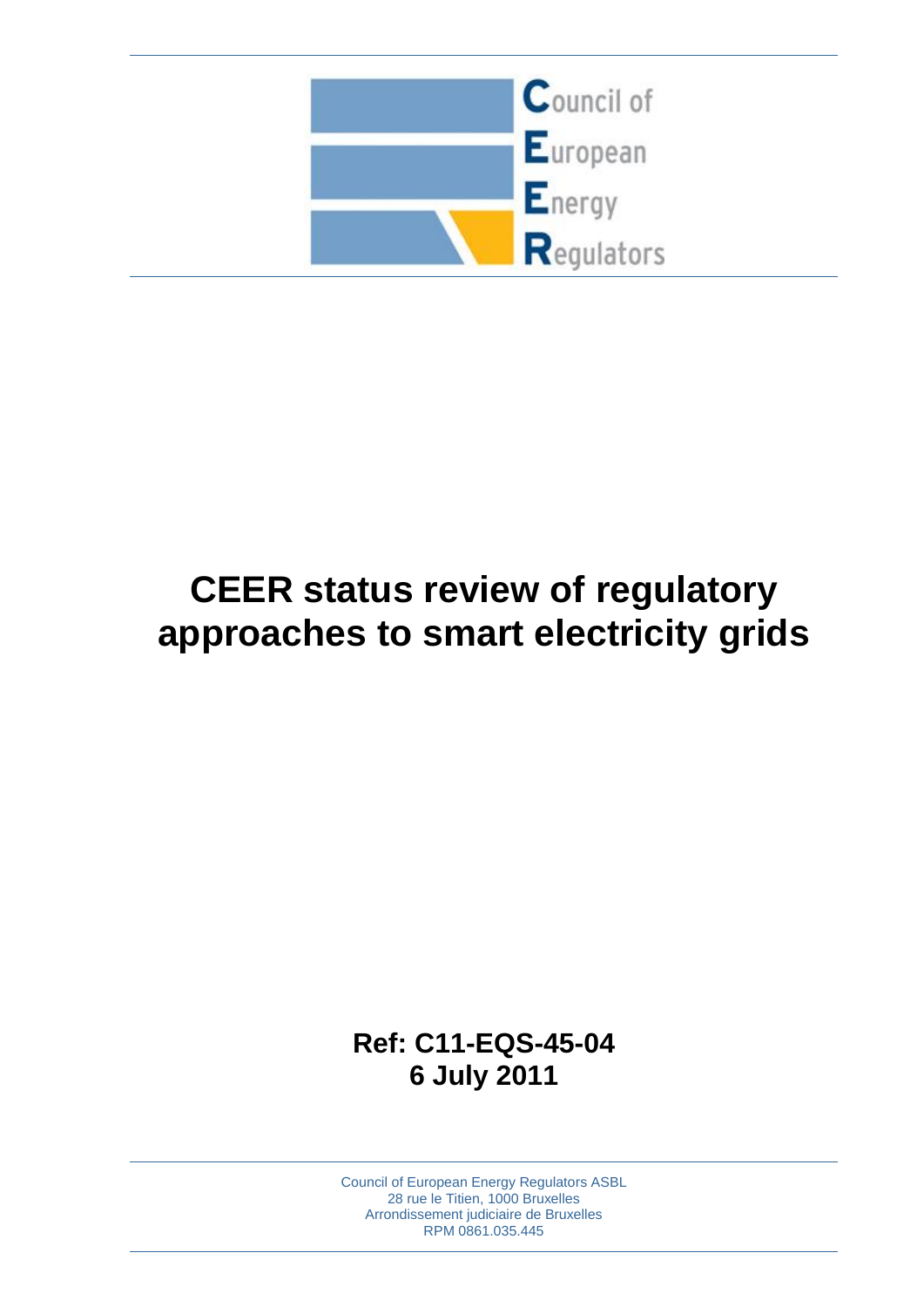

#### **INFORMATION PAGE**

#### **Abstract**

This document (C11-EQS-45-04) is a CEER status review of regulatory approaches to smart electricity grids.

This document seeks to follow-up the discussion initiated by European Energy Regulators with the ERGEG public consultation on the "position paper on smart grids" in 2010. It examines the scope and definition of smart grids; regulatory challenges affecting smart grids, national roadmaps for their implementation; and recommendations regarding demonstration projects, cost benefit analyses and potential performance indicators and incentive schemes.

#### **Target Audience**

Consumer representative groups, network users, policy-makers, electricity industry, distribution system operators, transmission system operators, electric and electronic equipment manufacturers, standardisation organisations, energy suppliers, energy services providers, information and communication technology providers, academics, researchers and other interested parties.

If you have any queries relating to this paper please contact: Mrs Natalie McCoy Tel: +32 (0)2 788 73 30 Email: [natalie.mccoy@ceer.eu](mailto:natalie.mccoy@ceer.eu)

#### **Related Documents**

<span id="page-1-2"></span>CEER/ERGEG documents (available at [http://www.energy-regulators.eu/\)](http://www.energy-regulators.eu/):

- [1] "European Energy Regulators' 2011 Work Programme", Ref: C10-WPDC-20-07, 6 December 2010
- <span id="page-1-0"></span>[2] "Position Paper on Smart Grids - An ERGEG Public Consultation Paper", Ref: E09-EQS-30-04, 10 December 2009
- <span id="page-1-1"></span>[3] "Position Paper on Smart Grids - An ERGEG Conclusions Paper", Ref: E10-EQS-38-05, 10 June 2010
- <span id="page-1-3"></span>[4] "CEER 4th Benchmarking Report on Quality of Electricity Supply 2008", December 2008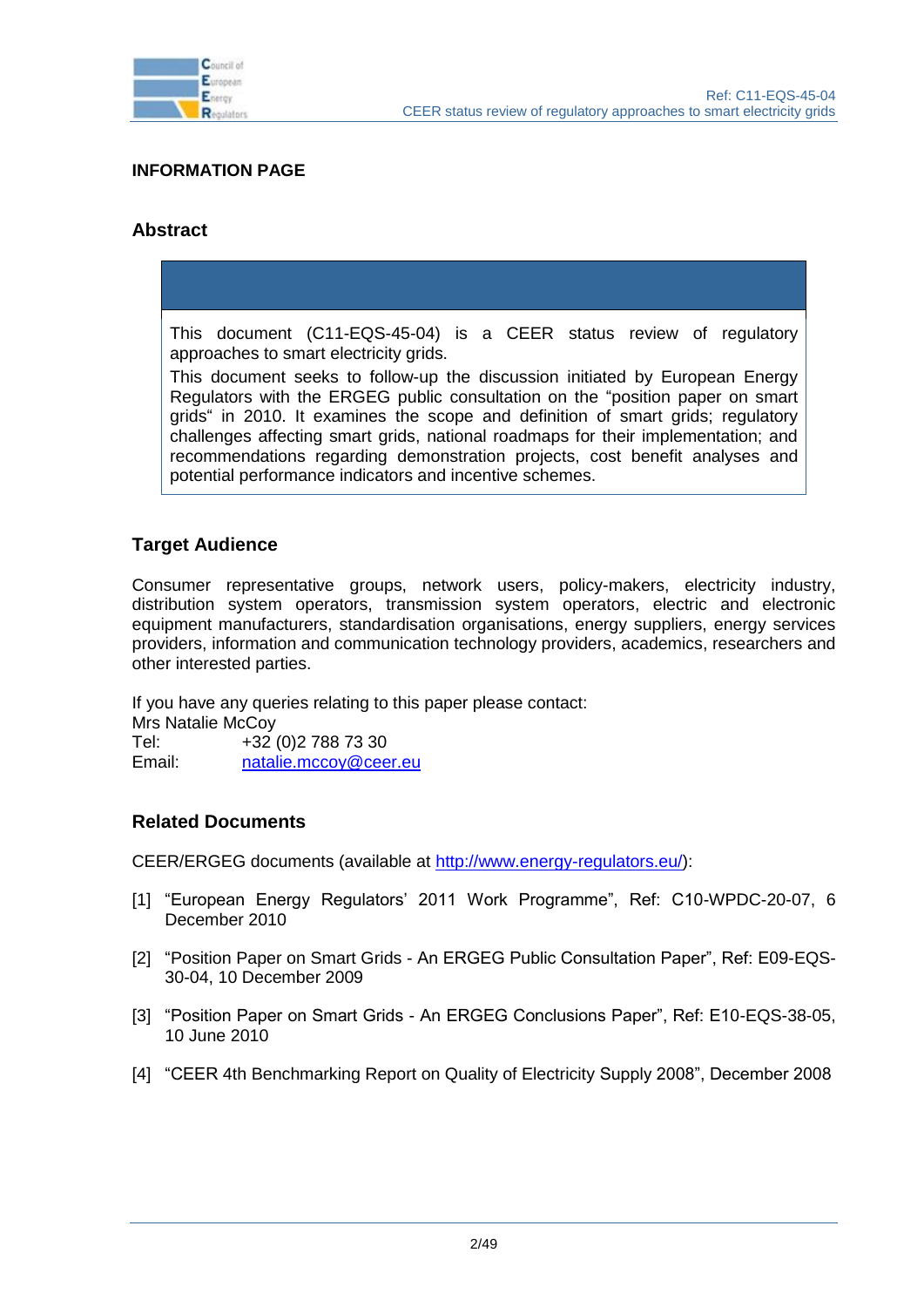

External documents:

- <span id="page-2-0"></span>[5] European Commission, Communication from the Commission to the European Parliament, the Council, the European Economic and Social Committee and the Committee of the Regions "Smart Grids: from innovation to deployment", COM(2011) 202 final, Brussels, 12 April 2011 [http://ec.europa.eu/energy/gas\\_electricity/smartgrids/smartgrids\\_en.htm](http://ec.europa.eu/energy/gas_electricity/smartgrids/smartgrids_en.htm)
- <span id="page-2-1"></span>[6] EU Commission Task Force for Smart Grids, "Expert Group 3: Roles and Responsibilities of Actors involved in the Smart Grids Deployment", 4 April 2011. [http://ec.europa.eu/energy/gas\\_electricity/smartgrids/taskforce\\_en.htm](http://ec.europa.eu/energy/gas_electricity/smartgrids/taskforce_en.htm)
- <span id="page-2-2"></span>[7] European Commission, Directorate General Joint Research Centre, "A view on Smart Grids from Pilot Projects: Lessons learned and current developments", June 2011 [http://ses.jrc.ec.europa.eu/images/stories/deliverables/jrc%20report%20-](http://ses.jrc.ec.europa.eu/images/stories/deliverables/jrc%20report%20-%20smart%20grid%20projects%20in%20europe.pdf) [%20smart%20grid%20projects%20in%20europe.pdf](http://ses.jrc.ec.europa.eu/images/stories/deliverables/jrc%20report%20-%20smart%20grid%20projects%20in%20europe.pdf)
- [8] ENTSO-E and EDSO-SG, The European Electricity Grid Initiative (EEGI) Roadmap 2010-18 and Detailed Implementation Plan 2010-12, 25 May 2010 [https://www.entsoe.eu/fileadmin/user\\_upload/\\_library/news/EEGI\\_Implementation\\_plan](https://www.entsoe.eu/fileadmin/user_upload/_library/news/EEGI_Implementation_plan_May_2010.pdf) [\\_May\\_2010.pdf](https://www.entsoe.eu/fileadmin/user_upload/_library/news/EEGI_Implementation_plan_May_2010.pdf)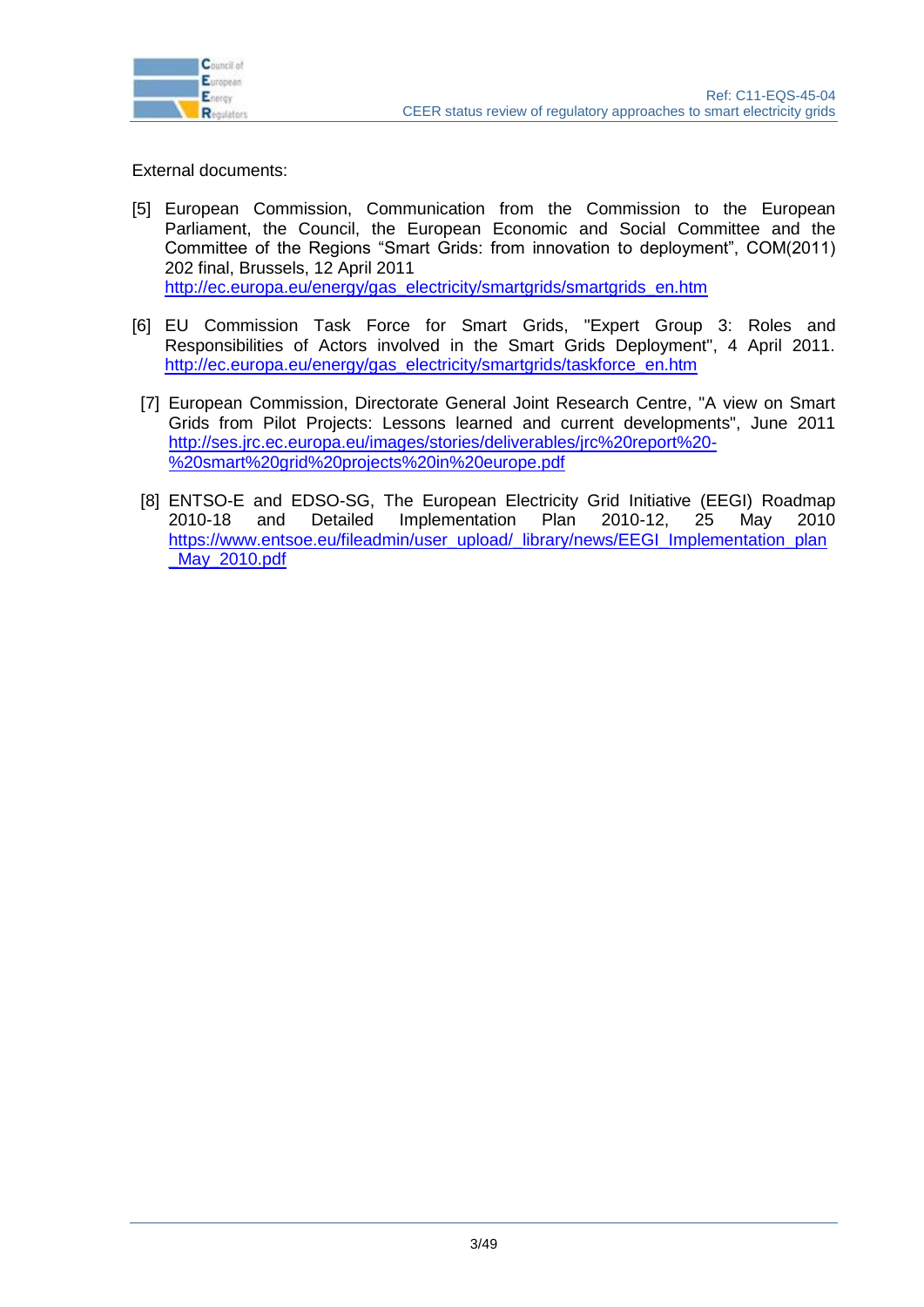

# **Table of Contents**

| 1              |                                                    |                |                                                                                |     |  |  |  |
|----------------|----------------------------------------------------|----------------|--------------------------------------------------------------------------------|-----|--|--|--|
|                |                                                    |                |                                                                                |     |  |  |  |
| $\overline{2}$ |                                                    |                |                                                                                |     |  |  |  |
| 3              | THE REGULATORY CHALLENGES RELATED TO SMART GRIDS11 |                |                                                                                |     |  |  |  |
|                |                                                    |                |                                                                                |     |  |  |  |
|                |                                                    |                |                                                                                |     |  |  |  |
|                |                                                    | 3.2.1          | Terms for taxes, financial inducements and incentives 11                       |     |  |  |  |
|                |                                                    | 3.2.2          | Involvement and role of different stakeholders and interest groups 12          |     |  |  |  |
|                |                                                    | 3.2.3          |                                                                                |     |  |  |  |
|                |                                                    | 3.2.4          |                                                                                |     |  |  |  |
|                |                                                    |                |                                                                                |     |  |  |  |
| 4              |                                                    |                |                                                                                |     |  |  |  |
| 5              |                                                    |                |                                                                                |     |  |  |  |
|                |                                                    |                |                                                                                |     |  |  |  |
|                |                                                    |                |                                                                                |     |  |  |  |
|                |                                                    |                |                                                                                |     |  |  |  |
|                |                                                    |                | 5.4 Recap of ERGEG recommendations on innovation and demonstration projects 20 |     |  |  |  |
|                |                                                    | 5.4.1          |                                                                                |     |  |  |  |
|                |                                                    | 5.4.2          |                                                                                |     |  |  |  |
| 6              |                                                    |                | COST BENEFIT ANALYSES FOR THE DEMONSTRATION AND DEPLOYMENT OF                  |     |  |  |  |
| 7              |                                                    |                | POTENTIAL PERFORMANCE INDICATORS AND INCENTIVE SCHEMES FOR                     |     |  |  |  |
|                |                                                    |                |                                                                                |     |  |  |  |
|                | 7.1                                                |                |                                                                                |     |  |  |  |
|                |                                                    |                |                                                                                |     |  |  |  |
|                |                                                    | 7.2.1<br>7.2.2 | Hosting capacity for distributed energy resources in distribution grids24      |     |  |  |  |
|                |                                                    |                | Allowable maximum injection of power without congestion risks in               | .26 |  |  |  |
|                |                                                    | 7.2.3          | Energy not withdrawn from renewable sources due to congestion and/or           |     |  |  |  |
|                |                                                    |                |                                                                                |     |  |  |  |
|                |                                                    |                |                                                                                |     |  |  |  |
|                |                                                    | 7.3.1          | Measured satisfaction of grid users for the grid services they receive 27      |     |  |  |  |
|                |                                                    | 7.3.2          |                                                                                |     |  |  |  |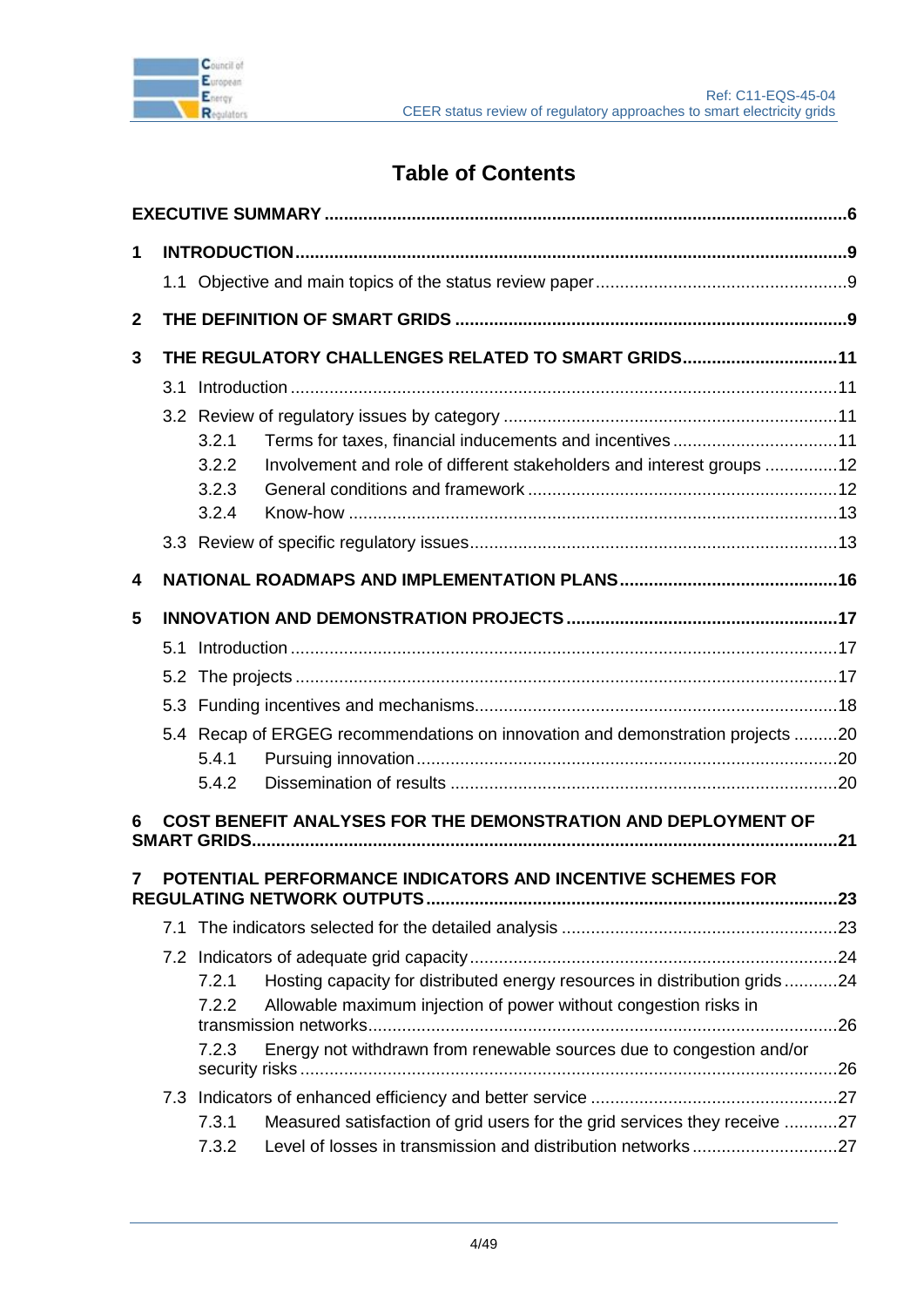

|   |                | 7.3.3 | Actual availability of network capacity with respect to its standard value 28                                                                       |  |
|---|----------------|-------|-----------------------------------------------------------------------------------------------------------------------------------------------------|--|
|   |                |       |                                                                                                                                                     |  |
|   |                | 7.4.1 | Ratio between interconnection capacity of one country/region and its                                                                                |  |
|   |                | 7.4.2 | Exploitation of interconnection capacity (ratio between mono-directional                                                                            |  |
|   |                |       |                                                                                                                                                     |  |
|   |                | 7.5.1 | Time for licensing/authorisation of a new electricity transmission                                                                                  |  |
| 8 |                |       |                                                                                                                                                     |  |
|   |                |       |                                                                                                                                                     |  |
|   |                |       |                                                                                                                                                     |  |
|   |                |       |                                                                                                                                                     |  |
|   |                |       | 8.4 Conclusions and further work needed on innovation and demonstration projects33                                                                  |  |
|   |                |       | 8.5 Conclusions and further work needed on cost benefit analyses 34                                                                                 |  |
|   |                |       | 8.6 Conclusions and further work needed on potential performance indicators 34                                                                      |  |
|   |                |       |                                                                                                                                                     |  |
|   |                |       | ANNEX 2 - LIST OF ABBREVIATIONS ……………………………………………………………………………36                                                                                     |  |
|   |                |       | ANNEX 3 - NATIONAL ROADMAPS AND IMPLEMENTATION PLANS 37                                                                                             |  |
|   |                |       |                                                                                                                                                     |  |
|   |                |       | <b>ANNEX 5 – COST BENEFIT ANALYSES FOR THE DEMONSTRATION AND</b><br>DEPLOYMENT OF SMART GRIDS ………………………………………………………………………………45                      |  |
|   |                |       |                                                                                                                                                     |  |
|   | <b>TABLES:</b> |       | Table 1 – Comments regarding incentives for cost-effective solutions  15<br>Table 2 – Summary of demonstration projects as reported by the NRAs  18 |  |

Table 3 – [Description of planned cost benefit analyses........................................................](#page-21-0) 22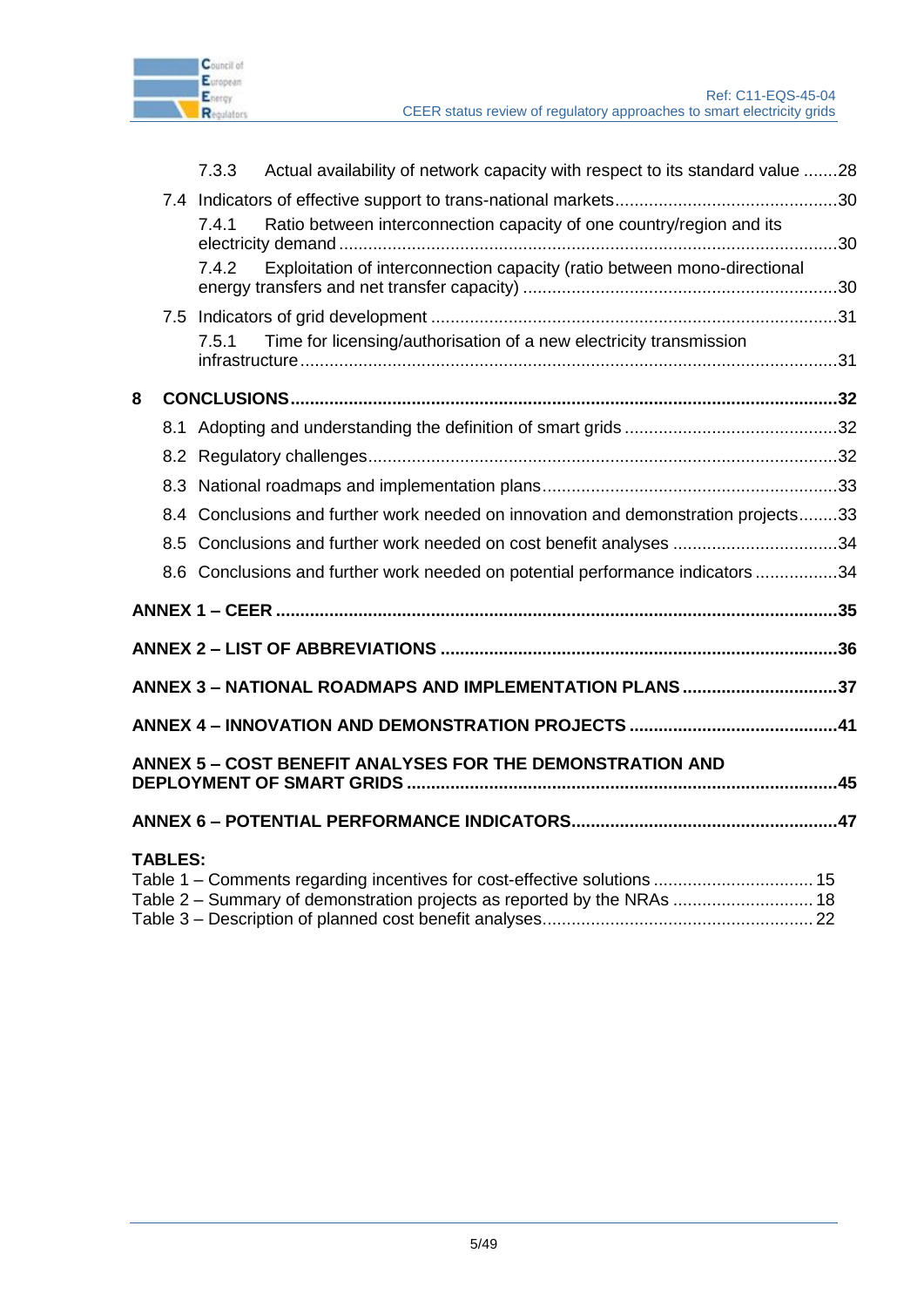

# <span id="page-5-0"></span>**EXECUTIVE SUMMARY**

#### **Background**

This status review paper is a follow-up to the 2010 ERGEG Position Paper on Smart Grids [\[2\]](#page-1-0) [\[3\].](#page-1-1)

#### **Objectives and contents of the document**

The objective of this paper is to gather and analyse information about the regulatory approaches to demonstration and deployment of smart electricity networks. Input for the paper was supported by an internal questionnaire to CEER members. The main topics addressed in this paper, are:

- 1. the definition of smart grids;
- 2. regulatory challenges currently identified and actions taken at national level;
- 3. national roadmaps and implementation plans;
- 4. innovation and demonstration projects in the electricity networks;
- 5. cost benefit analyses for the demonstration and deployment of smart grids; and
- 6. potential performance indicators and incentive schemes.

A brief summary of each topic is provided below.

#### **The definition of smart grids**

Of the twenty-four national regulatory authorities (NRAs) taking part in the internal questionnaire, four (Austria, Great Britain, Poland, Sweden) indicated that their country has adopted a definition for smart grids. The definitions adopted in these countries do not differ significantly from the ERGEG definition of smart grids.

We also note that the European Commission used the ERGEG definition in its accompanying document (SEC(2011) 463 final) to the European Commission Communication "Smart Grids: from innovation to deployment" [5]. CEER therefore re-confirms this definition, first published in 2009.

#### **The regulatory challenges concerning smart grids**

As smart grids become increasingly relevant in Member States, regulators are considering possible challenges to their implementation. This analysis, which is important for regulators in order to take appropriate national actions, has already occurred in many countries. Using an internal questionnaire, CEER analysed a range of possible challenges. Taken overall, the feedback suggests differences in the importance attached to possible challenges at national level. Some challenges have been recognised more than others. The question of dealing with incentives to improve cost-effectiveness was identified (and/or commented on) by most of the countries.

The following three challenges also generated a significant reaction from the NRAs:

- how to encourage network operators to choose innovative solutions;
- the inadequacy of existing standards or lack of standards on smart-grid technology; and
- the need to enhance the definition of national objectives and policies at political level.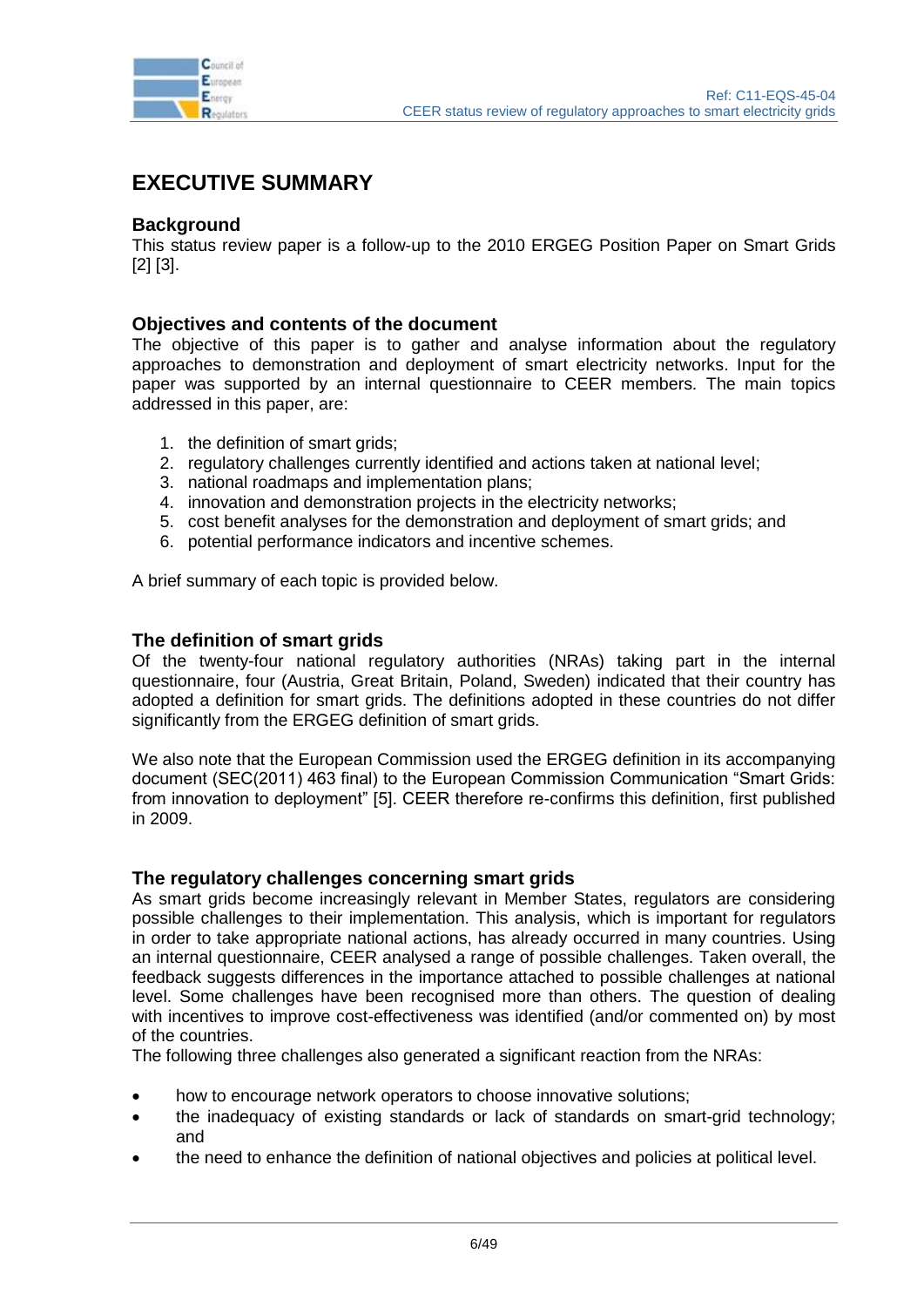# **National roadmaps and implementation plans**

Three countries (Austria, France and Great Britain) have a national roadmap in place. Another eleven countries (Cyprus, Denmark, Estonia, Hungary, Ireland, Lithuania, Poland, Slovenia, Sweden and – to some extent – the Czech Republic and Italy) have plans or concrete proposals for the development of such a national roadmap. In all cases, all major stakeholders are or will be involved in their development.

## **Encouraging innovative solutions in electricity networks**

The 2010 ERGEG Position Paper on Smart Grids [\[3\]](#page-1-1) included recommendations that relate to smart grid demonstration projects. CEER continues to recommend encouraging the deployment of smart grid solutions where they are a cost-efficient alternative to existing solutions, and as a first step in this direction, finding ways of incentivising network companies to pursue innovative solutions where this can be considered beneficial from the viewpoint of society as a whole. Based on responses to our internal questionnaire, we see various approaches to encouraging innovation through different regulatory regimes and the varying status of smart grids development in different countries. Different incentive mechanisms to encourage network companies to pursue innovation/demonstration projects are already in place or planned. Further, some countries rely on current approaches which do not necessarily contradict innovative solutions especially when focused parameters are implemented and separate funding schemes using public money are in place for demonstration projects.

CEER also recommends ensuring dissemination of the results and lessons learned from the demonstration projects. Seven countries said there are guarantees in place regarding such dissemination, but nine said there are not. In the former ones, there are generally clear rules that ensure dissemination. Still, it is noteworthy that the majority of responses indicated that no requirements are in place to ensure the dissemination of results and lessons learned.

CEER considers that there are very significant benefits to the efficient communication of the results of demonstration projects to all interested stakeholders. We have initiated a dialogue with the European Commission in order to contribute to its assessment of smart grid demonstrations. Consideration will be given to ways of improving the dissemination of learning and the sharing of experiences from demonstration projects.

#### **Cost benefit analyses for the demonstration and deployment of smart grids**

European Energy Regulators recommend evaluating the breakdown of the costs and benefits of possible demonstration projects for each network stakeholder and taking decisions or giving advice to decision-makers based on a societal cost benefit assessment. One of the ERGEG priorities for regulation refers to the identification of costs and benefits of smart grid demonstrations and deployed solutions.

Our survey found that three countries (the Danish TSO and energy association, the GB Electricity Networks Strategy Group and a Polish DSO) have undertaken a cost benefit analysis of a full smart grid or specific value streams. However, six countries indicated that a cost benefit analysis is either on-going or planned. Among these, several countries are waiting for the results of on-going demonstration projects, as an instrument to carry out the planned cost benefit analyses.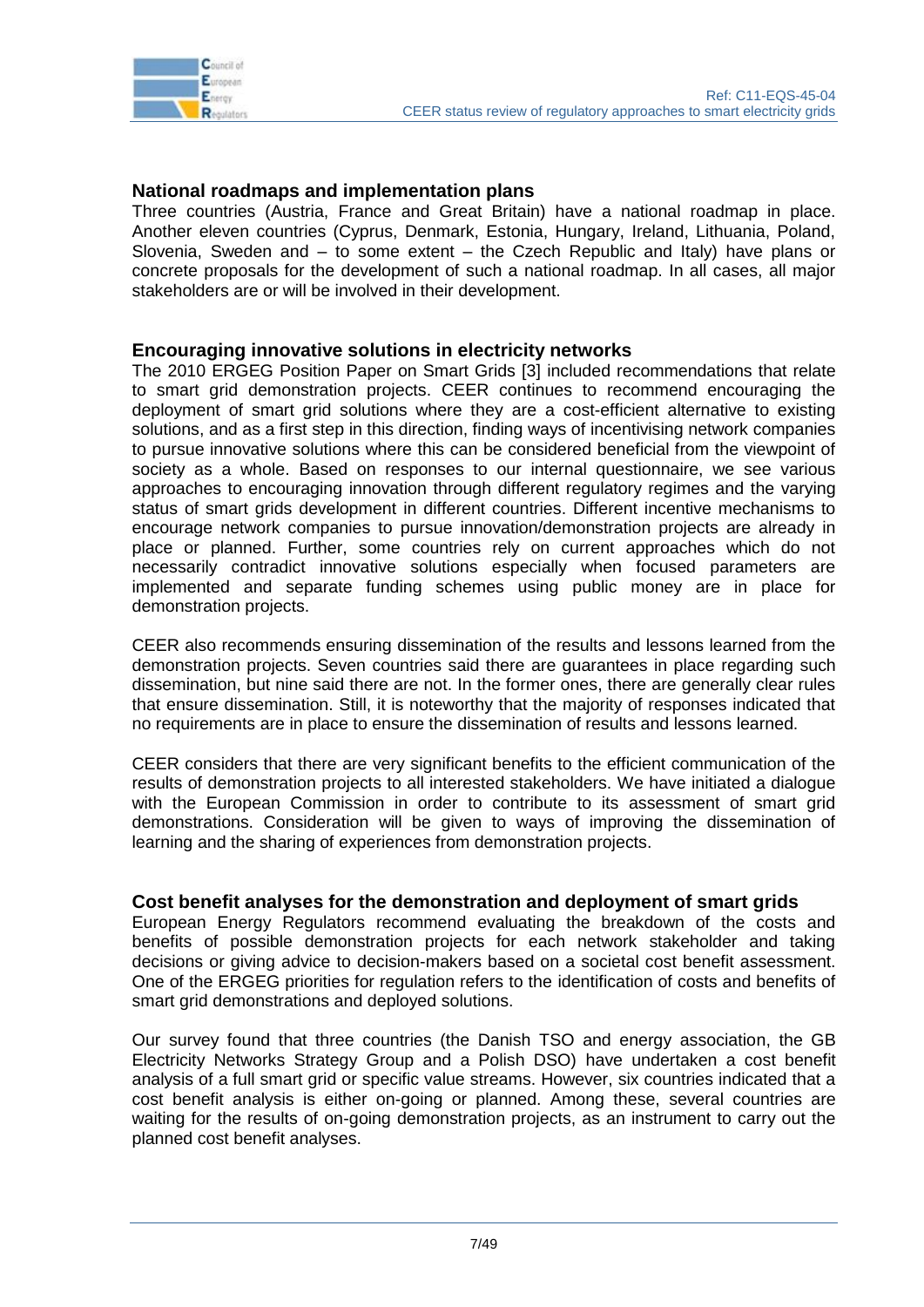

#### **Potential performance indicators and incentive schemes for regulating network outputs**

Regulators are highly aware of the importance of performance indicators within Member States. The move to quality and efficiency in networks, which was encouraged by the European Commission in its Communication [5], is already being applied by many NRAs. A significant number of countries indicated that they use some of the indicators proposed in the ERGEG Smart Grids Conclusions Paper. This can be either for monitoring purposes, as a minimum requirement, or as a revenue driver. In particular, the indicators for continuity of supply (one quality element) and the indicators related to losses (one efficiency element) are used as revenue drivers in more than half of the countries.

However, the experience of CEER members shows differences concerning the calculation of performance indicators and the way they are (or can be) used as a revenue driver. It is important that the indicators, and any associated revenue mechanism, are defined in such a way that they do not favour one technology above another. Other key features, such as the determination of a quantifiable benefit to grid users and society as a whole, the accountability of the indicators in a sufficiently accurate and objective way and the clear possibility to influence the value of the indicators by the network operator(s) or the system operator, have already been identified by European Energy Regulators. This puts high demands on the methods used to calculate or measure the respective indicators. Further work is therefore needed, at national as well as at international level, to develop suitable methods to calculate and measure indicators and to design suitable revenue mechanisms.

Regulators are committed to continuing to work on these issues and to contributing to the efficient (and interoperable) development of smart grids across Europe. To this end, we will continue our analysis, exchange of best practices and engagement in national and European activities in this field.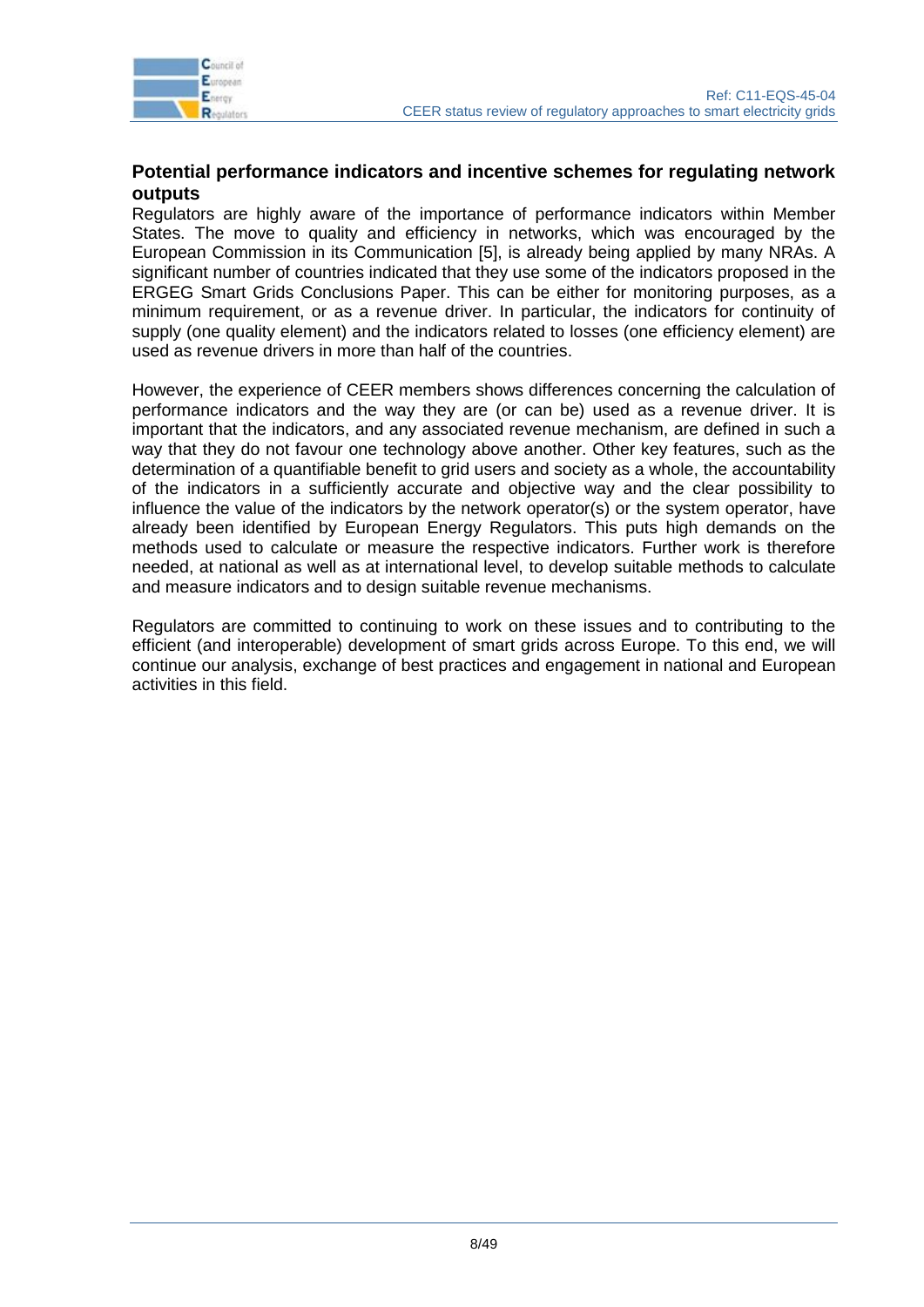

# <span id="page-8-0"></span>**1 Introduction**

The CEER work programme for 2011 envisages a "CEER Status Review of regulatory approaches to smart grids". The work programme [\[1\]](#page-1-2) describes the paper as follows:

*Progress in smart grid deployment will be a continuous learning process. A Status Review among Member States will support this learning phase. The report will cover the current state of play in "smart" technologies across European grids as well as select and quantify a few promising performance indicators and grid output measures.*

The present report follows the 2010 ERGEG Position Paper on Smart Grids [\[2\]](#page-1-0) [\[3\],](#page-1-1) which identified three main priorities for regulators:

- 1. to concentrate on outputs of the regulated entity, by tailored regulatory mechanisms;
- 2. to favour cooperation among stakeholders, with emphasis on standardisation, also in order to identify the possible barriers to smart grid deployment; and
- 3. to encourage an adequate level of innovation, while protecting consumers by the identification of costs and benefits of smart grid demonstrations and deployed solutions.

This status review can be used by NRAs as a sound information base for approaching the deployment of smart grid solutions in the future.

#### **1.1 Objective and main topics of the status review paper**

<span id="page-8-1"></span>The objective of this paper is to gather and analyse information about the regulatory approaches to demonstration and deployment of smart electricity networks. The main topics addressed in this paper are:

- 1. the definition of smart grids;
- 2. regulatory challenges currently identified and actions taken at national level;
- 3. national roadmaps and implementation plans;
- 4. innovation and demonstration projects in the electricity networks;
- 5. cost benefit analyses for the demonstration and deployment of smart grids;
- 6. potential performance indicators and incentive schemes.

This report was supported by an internal questionnaire among CEER members, with 24 of the 29 members contributing to some or all of the questions. Annexes 3, 4, 5 and 6 include targeted information resulting from this survey.

#### <span id="page-8-2"></span>**2 The definition of smart grids**

The term "smart grids" is defined in many different ways. The following definition is used in the ERGEG papers on smart grids [\[2\]](#page-1-0) [\[3\]:](#page-1-1)

*Smart grid is an electricity network that can cost-efficiently integrate the behaviour and actions of all users connected to it – generators, consumers and those that do both – in order to ensure economically-efficient, sustainable power systems with*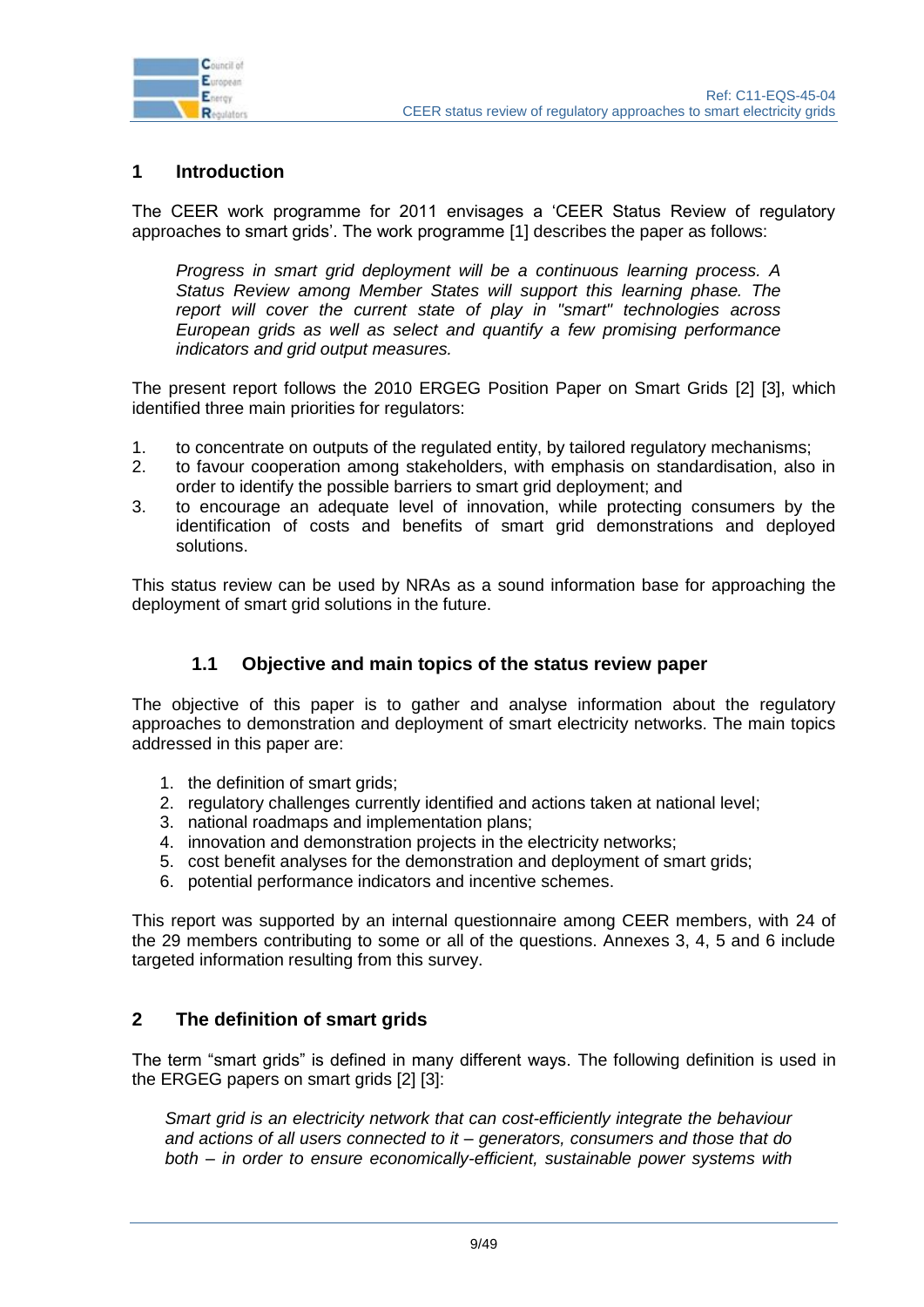

1

*low losses and high levels of quality and security of supply and safety.*

Other definitions are also used, including those that define smart grids by the kind of technology used.

Of the twenty-four national regulatory authorities (NRAs) taking part in the internal questionnaire, four (Austria, Great Britain, Poland, Sweden) indicated that their country has adopted a definition for smart grids. The definitions adopted in these countries do not differ significantly from the ERGEG definition of smart grids.

The definition presented by Austria<sup>1</sup> was adopted by the National Technology Platform Smart Grids Austria in 2008 and is close to the one adopted by the Smart Grids European Technology Platform. The NRA was not involved in the definition process.

The definition from Great Britain<sup>2</sup> has been adopted by the Electricity Networks Strategy Group and is very close to the one adopted by ERGEG. The NRA was involved in the definition process.

Poland adopted in June 2011 the definition from the ERGEG position paper, which is published in an NRA position paper on minimum requirements for AMI Smart Grid Ready.

The Swedish definition<sup>3</sup> has been published by the NRA and contains some of the Smart Grids objectives.

Meanwhile, the European Commission made use of the ERGEG definition in accompanying documents (SEC(2011) 463 final) to the European Commission Communication "Smart Grids: from innovation to deployment" [\[5\].](#page-2-0)

We do not consider these small differences, or indeed the lack of a definition, to be a barrier to the development of smart grids. That being said, we maintain the definition first published by ERGEG in 2009.

 $1$  Smart grids are power grids, with a coordinated management, based on bi-directional communication, between: grid components, generators, energy storages and consumers; to enable an energy-efficient and cost-efficient system operation that is ready for future challenges of the energy system.

 $2$  A smart grid as part of an electricity power system can intelligently integrate the actions of all users connected to it - generators, consumers and those that do both - in order to efficiently deliver sustainable, economic and secure electricity supplies.

 $3$  Intelligent or smart grids is the synthesis of technologies, functions, and regulatory frameworks that in a cost effective manner facilitate the introduction and use of renewable electricity generation, the reduction of overall energy consumption, the reduction of load peaks, and the creation of an environment where electricity consumers can become more active.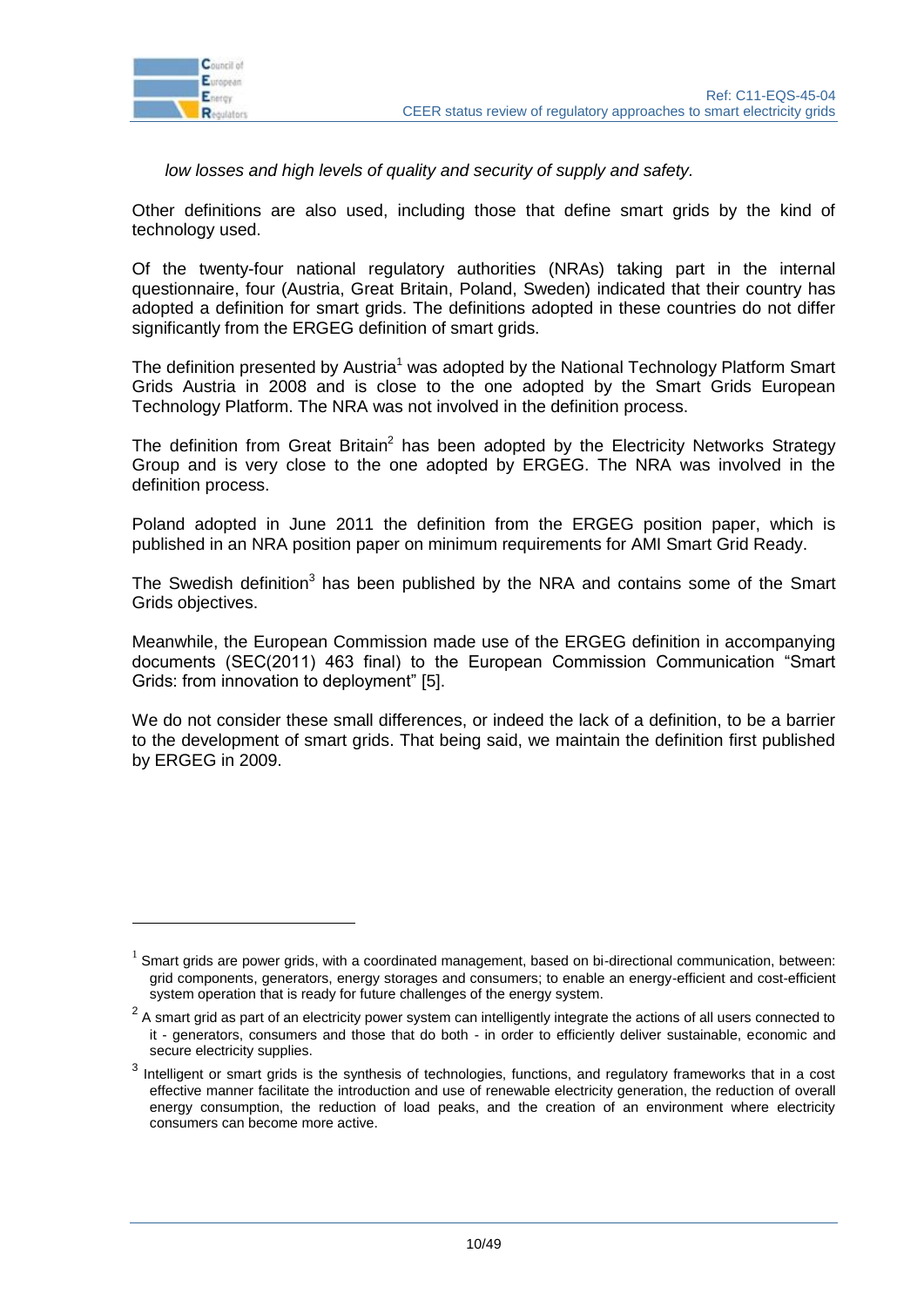

# <span id="page-10-0"></span>**3 The regulatory challenges related to smart grids**

#### **3.1 Introduction**

<span id="page-10-1"></span>In its 2010 Conclusions Paper, ERGEG identified the need to address the main barriers by encouraging cooperation amongst stakeholders as one of the main priorities for smart grids. ERGEG agreed that while high-level principles can be applied across Member States, detailed implementation will vary from country to country. Smart grids are at different stages of development in Europe, as is therefore, corresponding regulatory activity in this area.

As smart grids become increasingly relevant in Member States, regulators are considering possible challenges to their implementation. This analysis, which is important for regulators in order to take appropriate national actions, has already occurred in many countries. It is important as well to understand those issues that do not represent major barriers and therefore may not need to be proactively addressed.

Using an internal questionnaire, CEER analysed a range of possible challenges. The questionnaire sought information on a range of issues which could represent challenges or barriers to smart grids, according to the following general categories:

- Terms for taxes, financial inducements and incentives;
- Involvement and role of different stakeholders and interest groups;
- General conditions and framework (e.g. standardisation, regulation elements, implementation mechanisms); and
- Know-how of market participants.

We assessed each specific issue, focussing on the most commented ones. Indeed, some specific issues may well depend on the stage of development of smart grids in a country. Some issues can only be identified once smart grid initiatives are well advanced (which is currently not the case in most countries). As a general comment, we would note that while an issue might not be "identified" as a possible challenge per se, it may still be of relevance to regulators.

The following sections provide an overview of our findings.

#### **3.2 Review of regulatory issues by category**

<span id="page-10-2"></span>The aim of the NRA questionnaire was not only to address the individual barriers but also to consider the types of barriers. We have therefore categorised regulatory issues/challenges into groups, based on the subject the challenges primarily relate to. Although some challenges have ambiguous boundaries and could relate to more than one category, the survey was divided into groups investigating four types of barriers.

#### **3.2.1 Terms for taxes, financial inducements and incentives**

<span id="page-10-3"></span>Three potential challenges relate to incentives which either:

 encourage the network operators to choose investment solutions which offer the most cost-effective solution to all network users;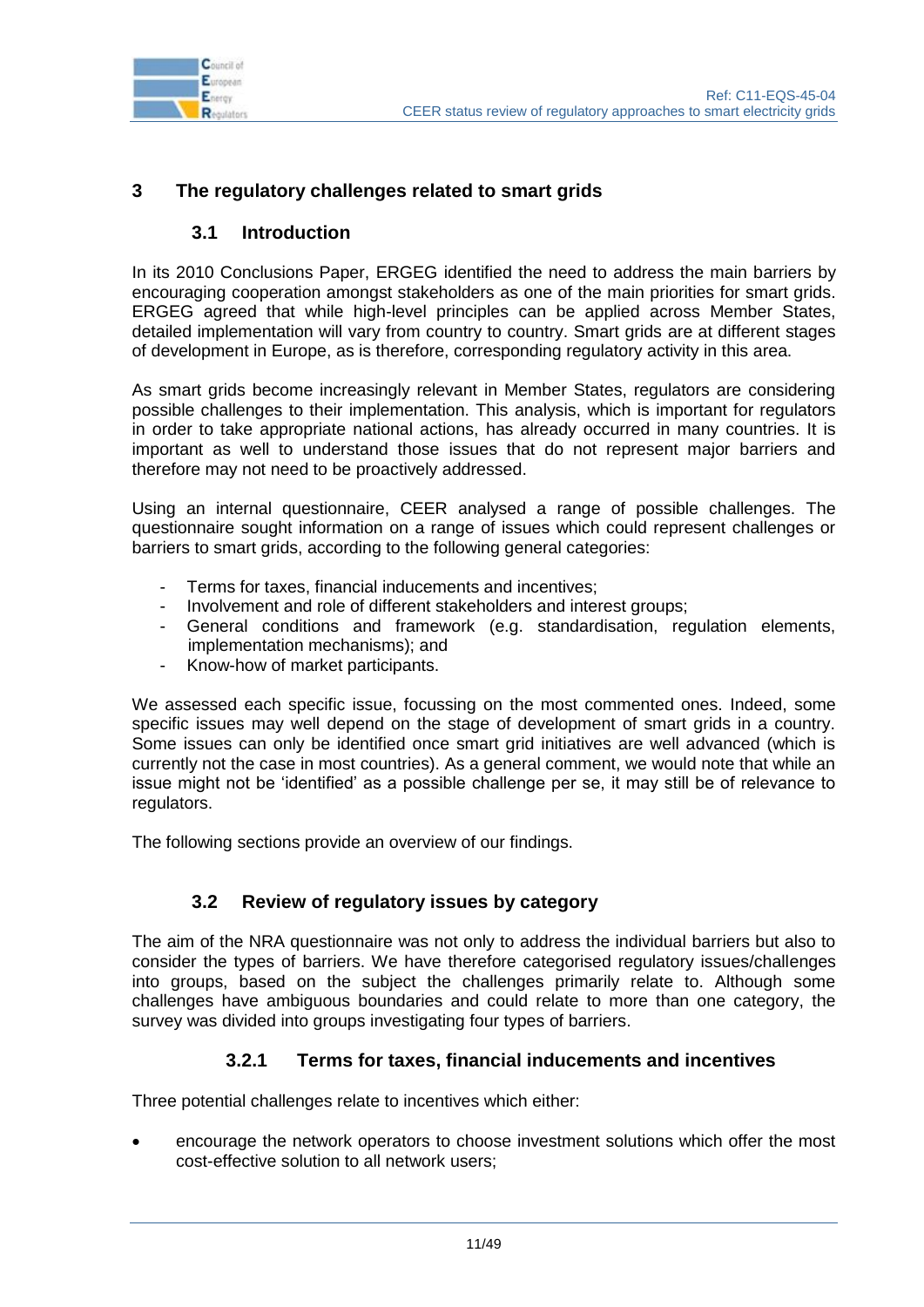

- encourage the network operators to choose innovative (i.e. having higher risk) solutions; or
- encourage efficient use of electricity and/or renewable electricity production.

Demand for technically feasible and economically affordable solutions in the grid area has been growing continually for years. Governments promote smart grids as a way of addressing the integration of renewable electricity, energy independence and grid flexibility. The introduction of smart grid solutions must, on the one hand, provide a business case for the investment companies and power supplier and, on the other hand, be an economically feasible solution for the public. This part of the questionnaire inquired about three groups of incentives for power suppliers to install smart grid solutions.

It is worth pointing out that most of the comments received from responding NRAs related to these three issues. Furthermore, we would like to underline that in some cases an issue might not be "identified" as a possible challenge, but may still be of relevance to regulators.

#### <span id="page-11-0"></span>**3.2.2 Involvement and role of different stakeholders and interest groups**

This category concerns the involvement and role of stakeholders across four issues:

- the roles and responsibilities of relevant stakeholders who do not encourage or block the introduction of new services or markets;
- greater active participation in the development of smart grids by the stakeholders;
- greater involvement in network innovation by research and development institutes; and
- lack of involvement of retail suppliers and energy service companies.

Most of the responding NRAs (69%) did not identify any obstacles in this area. The values identified and not identified in this category are rather widespread, with no country focusing on a single value.

However, the countries identifying the most challenges under this category were Great Britain and Lithuania (75% each). Nine countries (Belgium, Estonia, Finland, Greece, Hungary, Ireland, Norway, Portugal and Spain) did not identify any challenges in this area.

#### **3.2.3 General conditions and framework**

<span id="page-11-1"></span>This third category was the largest, containing eleven topics related to standardisation, regulation elements and implementation mechanisms. Possible challenges in this area include the absence of and unclear or imprecise definition of a framework for utilities, network operators and industry to implement and further develop smart grid solutions. This category includes the following issues:

- existing standards or lack of standards on smart grid technology;
- regulatory mechanisms that encourage network operators to pursue "business as usual" practices;
- the existing regulatory framework which does not allow the integration of new services in the electricity networks;
- elements of regulation which are not technology neutral;
- difficulty for network operators to introduce more advanced structures in their network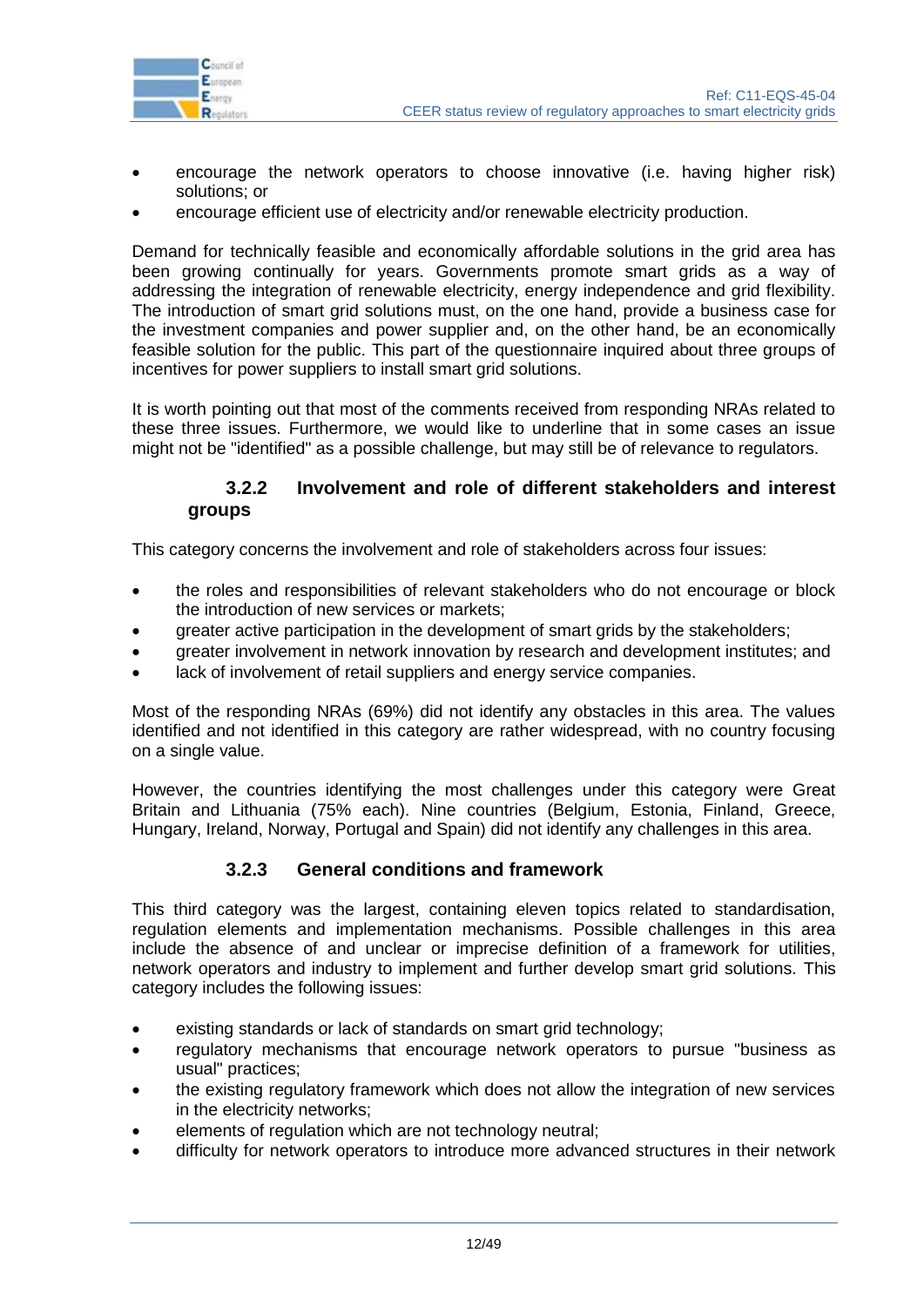

tariffs to incentivise more efficient network use;

- the need for improved definition and assignment of roles and responsibilities to stakeholders;
- data security and privacy issues;
- the need to enhance the definition of national objectives and policies at political level,
- ineffective implementation of unbundling;
- lack of a definition of minimum functionalities of smart grid solutions; and
- safety legislation unintentionally constraining innovation.

Belgium, Estonia, Finland, Greece, Hungary and Ireland did not identify any challenges in this area, while Cyprus, Slovenia and Poland were countries where most (55%) challenges were sited.

#### **3.2.4 Know-how**

<span id="page-12-0"></span>Five topics relate to the know-how of retail suppliers, network users and operators as regards smart grid issues. The aforementioned parties will need to develop proposals and solutions to deal with the changes brought forward by new smart technology. The challenges include:

- The need to enhance the capability of network operators to identify and address the possibilities and limitations of new technologies;
- The need to enhance the understanding of network operators in relation to the challenges faced, e.g. due to introduction of renewable electricity production;
- The need to enhance the understanding of retail suppliers and energy service companies of both the possibilities and limitations of new technologies;
- The need to enhance the understanding of network users (consumers and producers) of both the possibilities and limitations of new technology; and
- The availability of skilled workforce (especially in terms of knowledge of innovative solutions).

While Sweden and Great Britain identified challenges in all five knowledge and feasibility areas, followed by Poland (four), Cyprus and Lithuania (three), most of the responding NRAs labelled specified challenges in this area as not identified.

# **3.3 Review of specific regulatory issues**

<span id="page-12-1"></span>Taken overall, the feedback suggests differences in the importance attached to possible challenges at national level. Some challenges have been recognised more than others.

Not surprisingly, most responding regulators sited the issue of dealing with incentives to improve cost-effectiveness. The comments on this issue are presented in [Table 1.](#page-14-0) The table illustrates that national regulators are usually responsible for dealing with this particular challenge. Moreover, the action taken is very often in the form of incentive regulation via a set of efficiency targets. Incentives typically play an important role which can be seen in the NRA responses to questions about incentives to choose innovative solutions and to encourage efficient use of electricity and/or renewable electricity production. Overall, comments by NRAs indicate a deep involvement in the topic and suggest that implementation of incentive initiatives has already occurred or is still in progress.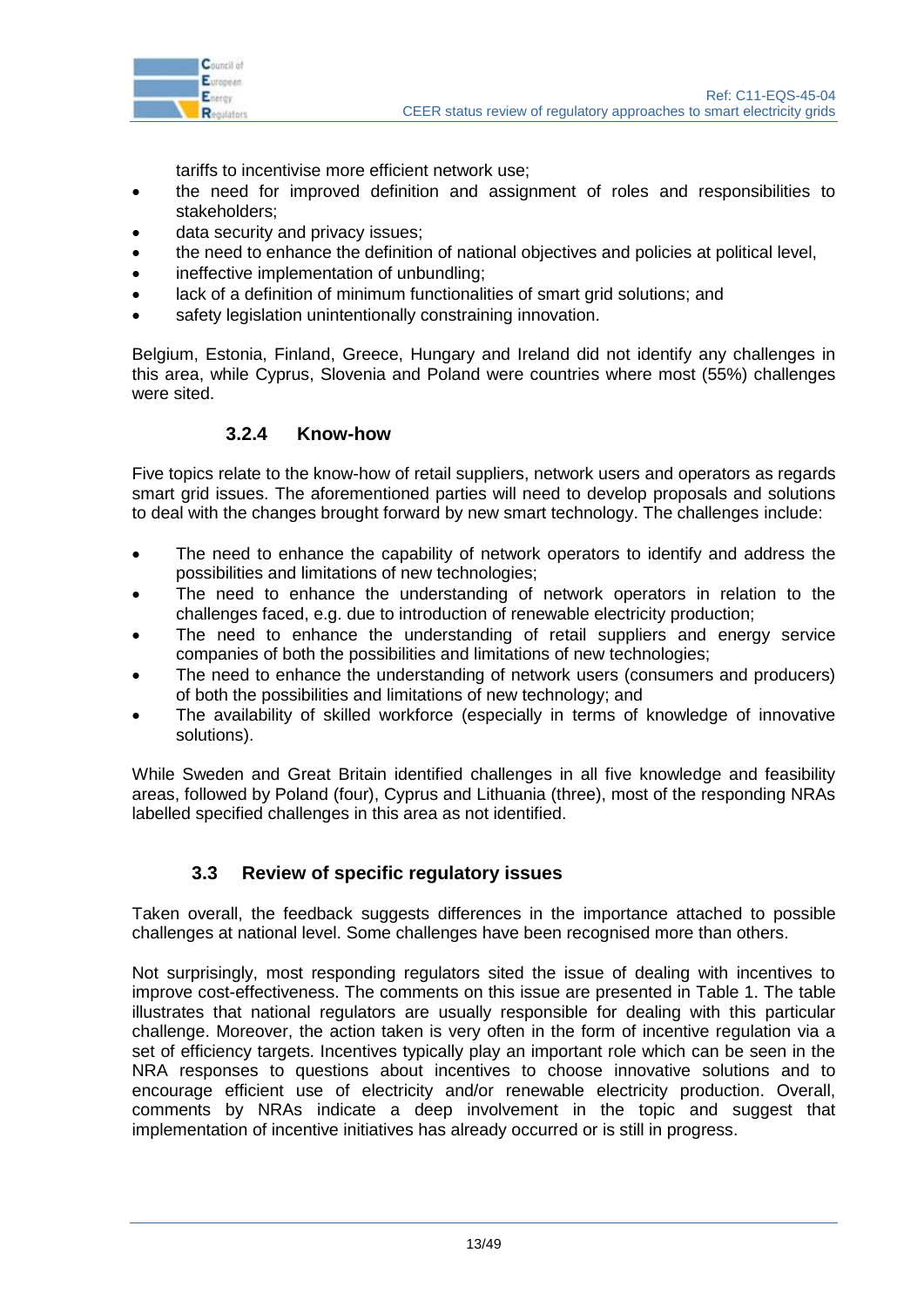

Another key issue noted by regulators is the need to enhance the definition of national objectives and policies and the significant role this plays as well. The definition of national objectives and policies is being or will be dealt with on a political level in Slovenia, Sweden and Great Britain. The acknowledgment of a need to enhance the definition of national policies is distributed evenly among responding NRAs, with an equal number of countries identifying and not identifying this as a challenge.

A similar balanced situation occurs when identifying incentives for network operators to choose innovative solutions.

The issue of roles and responsibilities ("need for improved definition and assignment of roles and responsibilities to stakeholders") has also been identified as important and here we especially need to take into account the recent findings of the European Commission's Task Force for Smart Grids (Chapter 5 of [\[6\]\)](#page-2-1).

| Country              | Action by        | Description of action                                                                                                                                                                                                                                                                                                                                                                                                                           |  |  |
|----------------------|------------------|-------------------------------------------------------------------------------------------------------------------------------------------------------------------------------------------------------------------------------------------------------------------------------------------------------------------------------------------------------------------------------------------------------------------------------------------------|--|--|
| Austria              | NRA (E-Control)  | Implicitly treated within incentive regulation model. TOTEX<br>benchmarking and resulting individual and also general<br>productivity offsets guarantee cost-efficient solutions.                                                                                                                                                                                                                                                               |  |  |
| Cyprus               | NRA (CERA)       | The regulator monitors and controls the work of the network<br>operators and obliges them to operate in the most economical<br>and efficient way and to proceed with the most cost-effective<br>solutions.                                                                                                                                                                                                                                      |  |  |
| Denmark              | Several parties  | A lot of activities related to smart grids are going on and have<br>been going on recent years. Grid companies are generally well<br>aware of advantages and economics of various incentives<br>within the umbrella.<br>Grid companies are well consolidated and will be able to invest.<br>Whether investments/decisions will be taken depends primarily<br>on each company's strategy.                                                        |  |  |
| Finland              | NRA (EMV)        | Incentive for (smart) grid investments. All network investments<br>(standard network components) are accepted in network<br>valuation (regulated asset base) by using standard unit prices<br>so it also encourages smart gird investments (e.g. smart<br>metering, automation, protection, systems). When we are using<br>standard unit prices, the network operators have an incentive to<br>make investments in the most cost-effective way. |  |  |
| Germany              | Network operator | Incentive regulation                                                                                                                                                                                                                                                                                                                                                                                                                            |  |  |
| <b>Great Britain</b> | NRA (Ofgem)      | The fundamental structure of the price control mechanisms is<br>designed to achieve this objective. The new RIIO (Regulation,<br>Innovation, Incentives leading to Outputs) mechanism is now<br>being employed.                                                                                                                                                                                                                                 |  |  |
| Ireland              | NRA (CER)        | While this has not been identified as a barrier, the existing<br>revenue controls cover this for all investments.<br>The revenue controls for the system operators include a 5-year<br>retention of efficiency gains by the system operator. This would<br>serve as an incentive to choose investment solutions that offer<br>a cost effective solution.                                                                                        |  |  |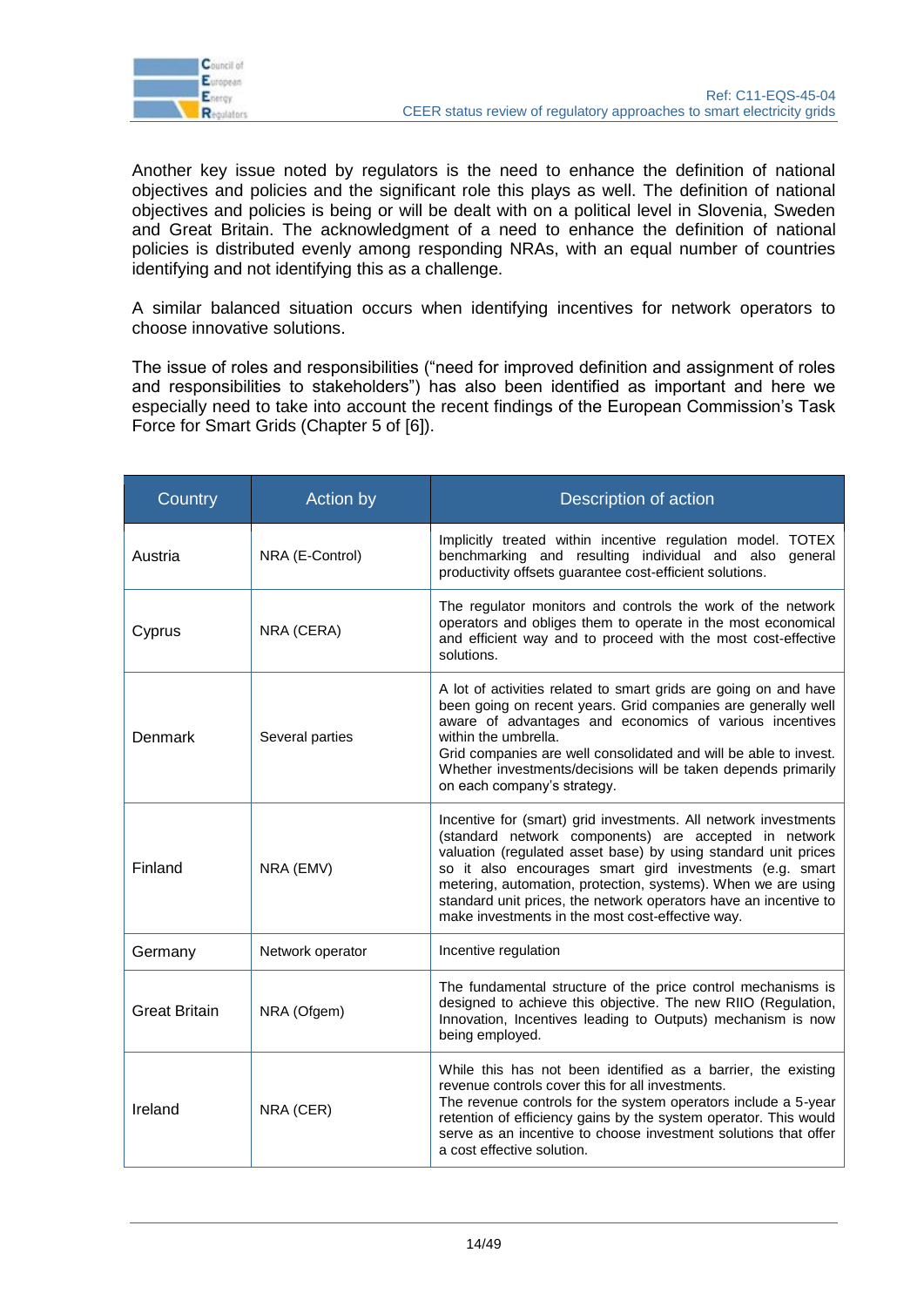

| <b>Country</b> | Action by                             | Description of action                                                                                                                                                                                                                                                                                                                                                                                                                                                                                                                                                                                                                 |  |
|----------------|---------------------------------------|---------------------------------------------------------------------------------------------------------------------------------------------------------------------------------------------------------------------------------------------------------------------------------------------------------------------------------------------------------------------------------------------------------------------------------------------------------------------------------------------------------------------------------------------------------------------------------------------------------------------------------------|--|
| Italy          | NRA (AEEG), the Italian<br>Government | For the transmission operator: An incentive was set by<br>Regulatory Order 87/10, which refers to an indicator B/C,<br>therefore promoting higher benefits and/or lower costs. For the<br>distribution operators: The legislative decree of 3 March 2011<br>introduces an economic incentive (WACC extra-remuneration)<br>for modernising distribution networks "by the smart grid<br>concept". The prioritised solutions are control, regulation and<br>management of load and generating units, including recharging<br>systems for electric vehicles. The NRA is mandated to define<br>the characteristics of the solutions above. |  |
| Lithuania      | NRA (PUC)                             | The applied price cap principle requires the effective use of<br>financial resources, which are defined by the X-factor. In<br>addition, the cost of unreasonable investment plans is not<br>included in the network price according to the Rules of<br>Investment Approval Procedure.                                                                                                                                                                                                                                                                                                                                                |  |
| Luxembourg     | NRA (ILR)                             | <b>Tariff incentives</b>                                                                                                                                                                                                                                                                                                                                                                                                                                                                                                                                                                                                              |  |
| Poland         | NRA (URE)                             | The position paper on AMI Smart Grid Ready proposed some<br>solutions in order to balance interests of companies and<br>consumers.                                                                                                                                                                                                                                                                                                                                                                                                                                                                                                    |  |
| Portugal       | NRA (ERSE)                            | The structure of the price control mechanism applied to the<br>DSO's revenue calculation is designed to achieve this objective<br>and published by the NRA in the Tariffs Code.                                                                                                                                                                                                                                                                                                                                                                                                                                                       |  |
| Sweden         | NRA (EI)                              | The NRA has proposed that additional incentives for network<br>companies to develop smart grid solutions are added to the<br>regulatory framework. A decision on this is pending.                                                                                                                                                                                                                                                                                                                                                                                                                                                     |  |

<span id="page-14-0"></span>*Table 1 – Comments regarding incentives for cost-effective solutions*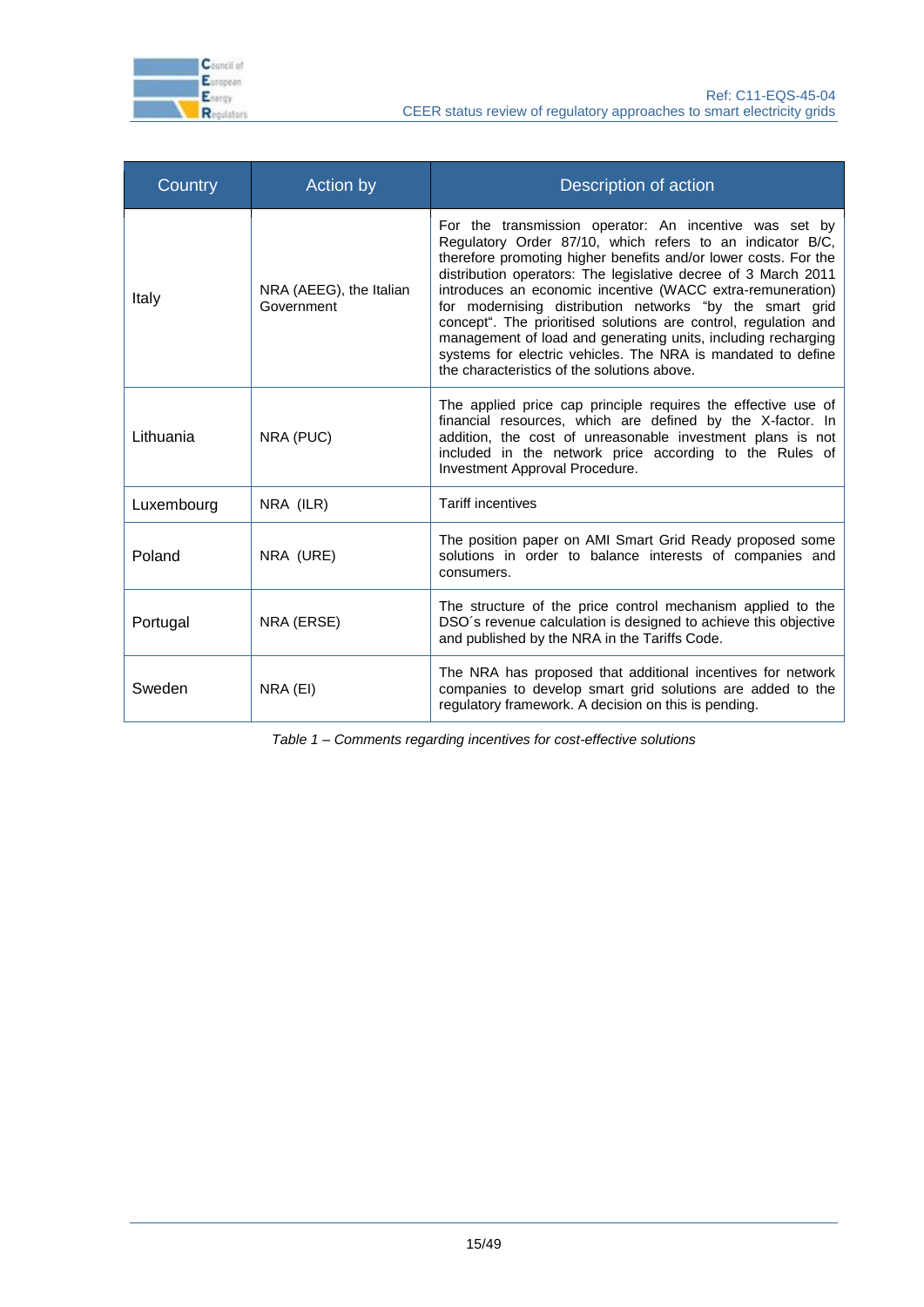

# <span id="page-15-0"></span>**4 National roadmaps and implementation plans**

The challenge to improve national objectives and policies was recently highlighted by European stakeholders. A commitment by Member States towards national models for the deployment of smart grids was recommended by Expert Group 3 of the European Task Force: it is proposed that "EU Member States define national models and/or platforms, ensuring in particular dissemination and exchange of experiences" [\[6\].](#page-2-1)

As part of this status review, we asked NRAs about their national experiences with national models/roadmaps and on-going or planned implementation steps.

Three NRAs (Austria, France and Great Britain) indicated that there is a national roadmap for smart grids in their Member State. Meanwhile, a further eleven countries (Cyprus, Denmark, Estonia, Hungary, Ireland, Lithuania, Poland, Slovenia, Sweden – to some extent – the Czech Republic and Italy) indicated that such a roadmap is being created at the moment or is planned for the future. A remaining twelve countries are not yet planning a roadmap.

In all three countries where a national roadmap has been created, the major stakeholders have been involved in the creation of the roadmap. In Great Britain, a smart grid forum has been created which is responsible for the follow-up of the roadmap. This forum has, among others, a supervisory and advisory role towards the NRA. The forum even tracks the developments elsewhere.

In Austria, the National Technology Platform on Smart Grids and the prepared road map has been financed by the relevant Ministry and the implementation and follow-up is the responsibility of the ministry and policy makers. In the meantime, for example, the public funding budget for the development of electricity infrastructure was increased and proposals in the roadmap are taken into account by implementing the  $3<sup>rd</sup>$  Package into national law.

The French Environment and Energy Management Agency (ADEME) develops the national roadmap with large involvement of stakeholders.

Of the remaining countries, about half have a roadmap or action plan under development or in planning. In all countries, the major stakeholders are or will be involved. In Sweden, the NRA has proposed that the TSO should be in charge of the creation of a national action plan but that all stakeholders should be involved. No roadmap has been planned in Italy, but the law gives the NRA the duty to update, every two years, the regulation concerning the connection of renewable electricity production and the duty to define the characteristics of control, regulation and management of loads and generating units, including recharging systems for electric vehicles under the smart grid concept.

Further details for the three finalised roadmaps, for the nine on-going or planned roadmaps and for some implementation activities in the Czech Republic and Italy are provided in Annex 3.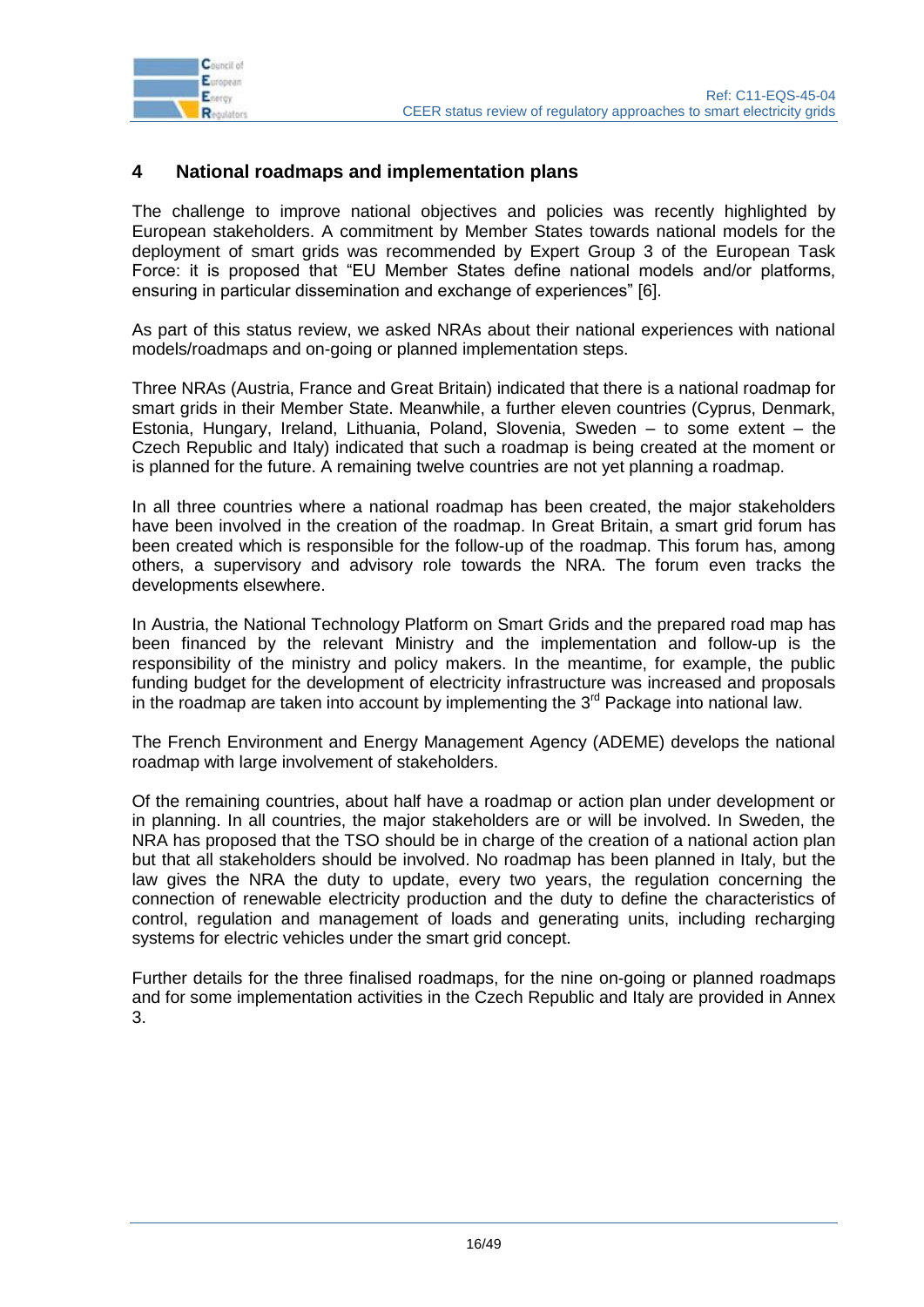



# <span id="page-16-0"></span>**5 Innovation and demonstration projects**

#### **5.1 Introduction**

<span id="page-16-1"></span>One of the main recommendations of ERGEG"s Smart Grids Conclusions Paper [\[3\]](#page-1-1) was that NRAs should ensure the dissemination and results of smart grid demonstration projects. The first priority in achieving this goal is to ensure that such projects are visible to interested parties so that knowledge and experience can be exchanged. This should reduce unnecessary duplication of particular trials and enhance the level of successful outcomes. With this in mind, this section seeks to:

- establish the level of activity of smart grid demonstration projects across Europe;
- increase their visibility; and
- describe the nature of the funding incentives and mechanisms and the level of protection for customers.

In order to help our analysis of active innovation/demonstration projects, the questionnaire defined them as follows:

*A project must involve the trialling on a distribution or transmission system of at least one of the following:* 

- *A specific piece of new (i.e. unproven) equipment (including control and communications systems and software) that has a direct impact on the distribution or transmission system;*
- *A novel arrangement or application of existing distribution/transmission system equipment (including control and communications systems software);*
- *A novel operational practice directly related to the operation of the distribution/transmission system; or*
- *A novel commercial arrangement.*

Eleven of the twenty-nine NRAs surveyed reported that one or more innovation/demonstration projects having a value of approximately  $\epsilon$  1 million or more per project have been started, with three additional countries having projects under evaluation or selection.

The results presented here do not offer a full reflection of the level of smart grid demonstration activity, as our data represents a cross-section of European countries and is therefore not to be considered as a comprehensive account of all efforts which may be underway at various levels. This is commented on further below.

#### **5.2 The projects**

<span id="page-16-2"></span>Twelve countries reported a total of 43 projects. Of these, costs were provided for 35 projects having a combined value of  $\epsilon$  415 million. A small number of these projects were primarily focused on the trialling of smart metering. Well over half the projects were focused on the development of electricity networks with the remainder involving both the electricity network and smart meters. Three countries stated that they have projects under evaluation or selection.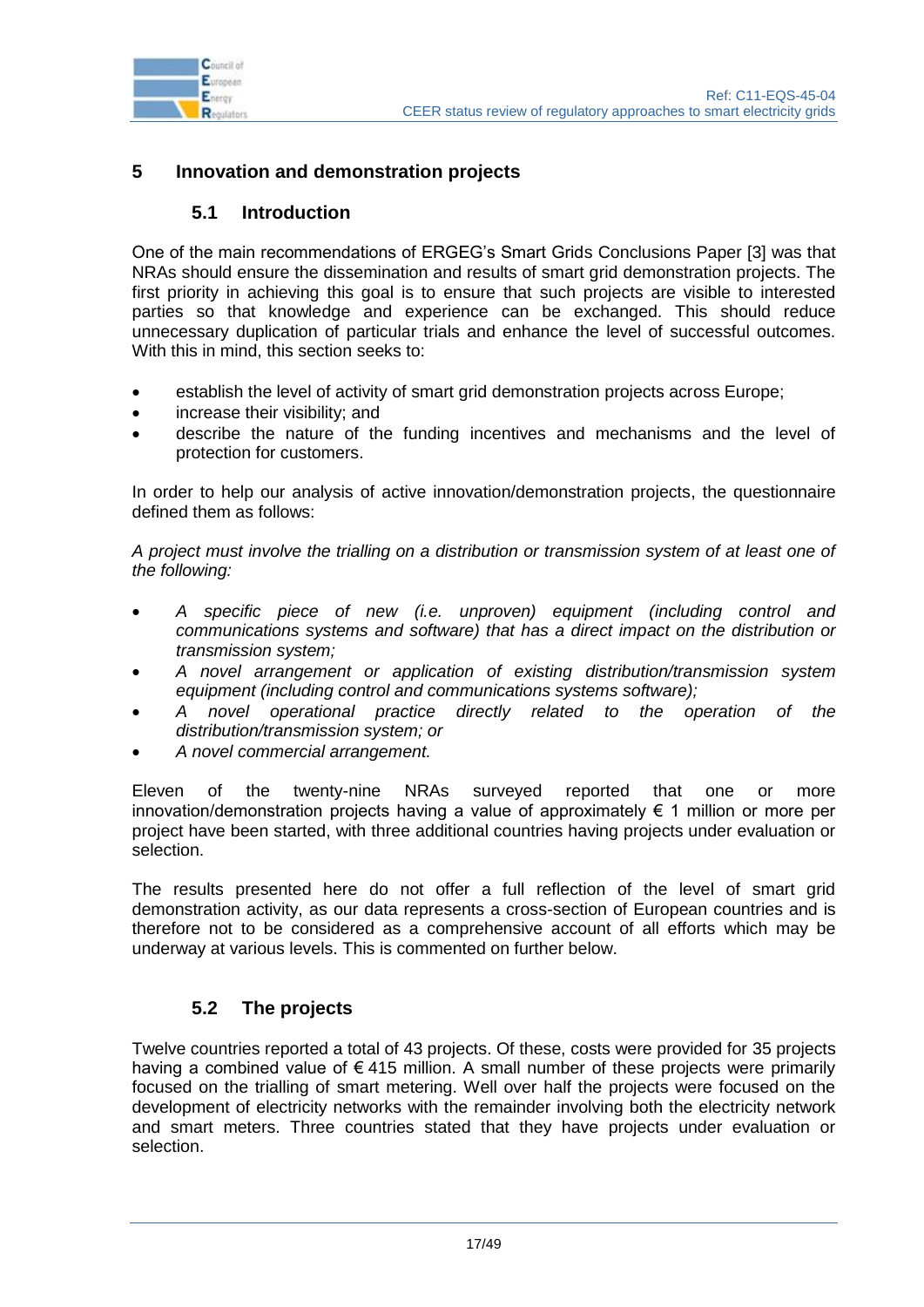| Project type                                                | <b>Number</b> | Total budget [€ million] |  |  |
|-------------------------------------------------------------|---------------|--------------------------|--|--|
| Smart grid (no smart meter)                                 | 25            | 125                      |  |  |
| Smart grid and/or smart meter                               | 18            | 290                      |  |  |
| Total                                                       | 43            | $415^{1}$                |  |  |
| $1)$ The budget details were not provided for all projects. |               |                          |  |  |



<span id="page-17-1"></span>It should be noted that Sweden expects to spend some € 900 million on high voltage direct current (HVDC) projects, which is not included in the data above. Also, Belgium estimates that some €135 million will be invested in smart grid projects (2009-2012) but no details were provided and so again this amount has not been taken into account in the table.

The experiences of two countries (Great Britain and Italy), whose NRAs have promoted demonstration projects, are briefly described in Annex 4.

The European Commission recently reported that over  $\epsilon$  5.5 billion has been invested in about 300 smart grid projects. This figure has been estimated by the Joint Research Centre (JRC) of the European Commission in its recently published report "A view on Smart Grids from Pilot Projects: Lessons learned and current developments" [\[7\].](#page-2-2) The report includes EU budget funding (around € 300 million) for R&D, pilot projects to demonstrate the benefits of smart grids and fully deployed solutions. The majority of this investment is related to the rollout of smart metering.

In contrast, CEER has focused its recommendations on demonstration projects for innovation in electricity networks. We have therefore attempted to focus our analysis on smart grid demonstration projects funded by tariffs and/or public money. The definition of innovation/demonstration projects (see 5.1) used in the questionnaire was intended to exclude smart metering projects and roll-out programmes.

The difference between the findings of our internal questionnaire and the JRC"s report is not straightforward for several reasons:

- no immediate breakdown is possible between research and development, demonstration and deployment (i.e. many projects exist which include research-development and also demonstration elements, as witnessed by the implementation plan for the European Electricity Grid Initiative [8]);
- in the JRC report, it is not always possible to distinguish between "smart grid" and "smart meter" projects, taking into account the integration of systems; and
- CEER has examined a cross-section of EU countries and therefore more projects may be underway than are covered here.

For these reasons a detailed reconciliation of the two reports has not been carried out. However, we do not believe that there are any fundamental contradictions between them.

# **5.3 Funding incentives and mechanisms**

<span id="page-17-0"></span>This section explores the funding incentives and mechanisms and the level of protection provided for customers. We sought information from NRAs on the following questions. Where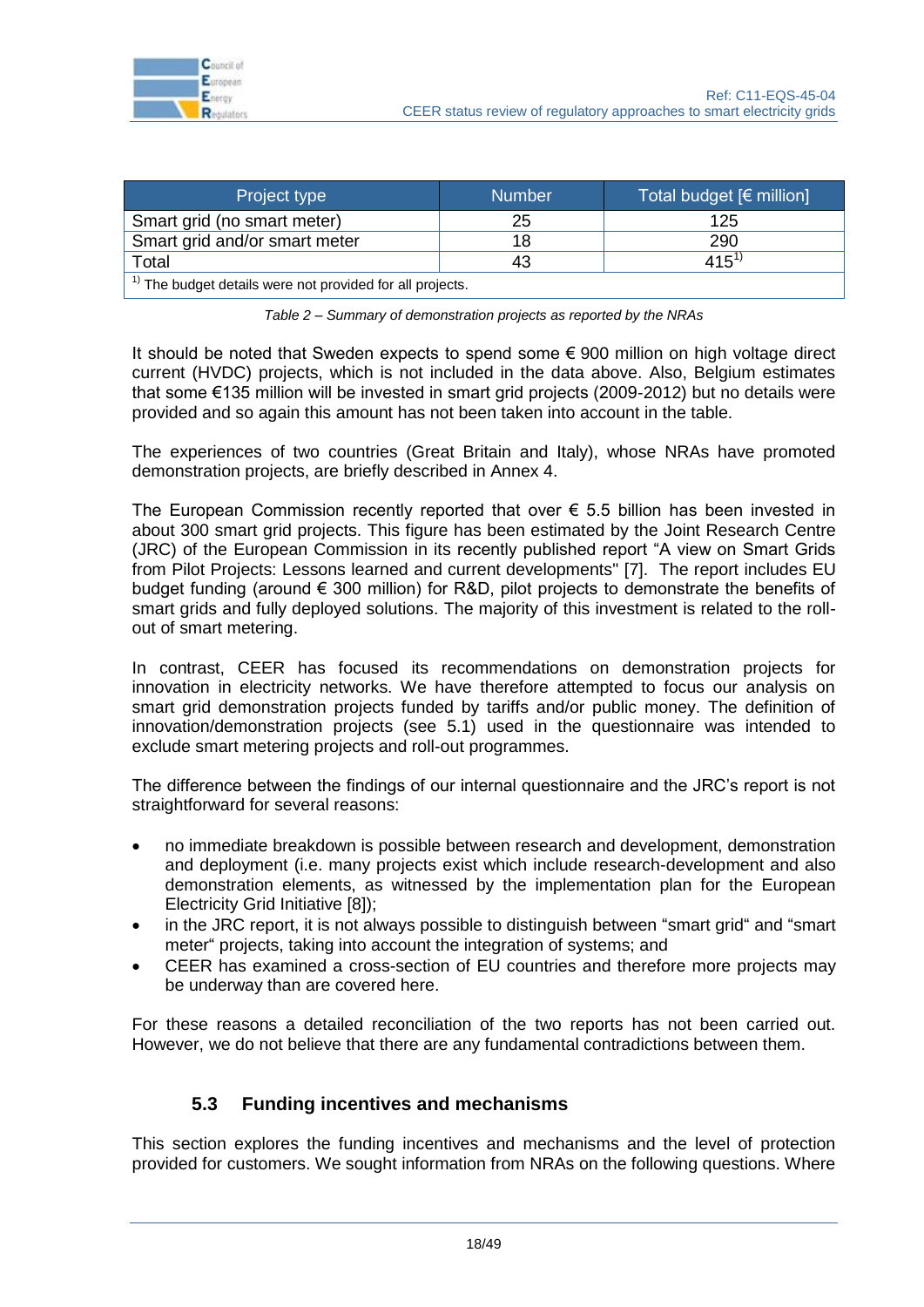

appropriate, we have included examples of some national practices/experience.

 *When demonstration projects are funded from the network tariffs, is there any incentive scheme in place to encourage the network operator to start demonstration projects?* The explanations provided suggest that the interpretation of the term "incentive" might have varied between respondents. It is interesting to consider what level of funding from public funds or network tariffs is required for such support to effectively incentivise the initiation of projects.

In Finland, the regulatory model that will apply from 2012 to 2015 will include an innovation incentive allowing a proportion of research and development (R&D) costs to be passed through to customers. This is currently the position in Great Britain where up to 90% of the cost of certain projects can be funded from network tariffs. However, the network company still has to consider the balance between costs, benefits and risks before initiating a project. The situation is similar in Italy where there is a regulatory scheme for the promotion of demonstration projects, which are assessed by the NRA also on the basis of their starting date/time planning.

 *When demonstration projects are funded from the network tariffs, are there any mechanisms in place to prevent customers of small network operators experiencing a large increase in network tariffs?* Two NRAs responded positively to this question. While they did not specifically address

the position of small network operators, they argued that the socialisation of project costs, competition and regulatory approval offered a degree of protection. It should be noted that the number and size of distribution companies varies greatly between countries.

 *Has the impact on network tariffs been assessed?* A minority of NRAs indicated such an assessment. In Great Britain, impact assessments have been carried out and published for all its innovation incentive schemes. The impact has been assessed in Portugal and shown to be negligible. A similar position exists in Italy.

- *When demonstration projects are funded from the network tariffs, are there any criteria in place that have to be fulfilled?* Three NRAs reported that criteria are in place, with a further two indicating that criteria are under development. Italy and Great Britain outlined the criteria while Portugal indicated that the NRA had to approve the project.
- *When demonstration projects are funded using public money, by whom and based on which criteria is it decided which projects receive funding?* NRAs noted that public funding is governed by a number of different agencies and this could be at national or regional level. The criteria that are applied also vary between countries and there are examples where competitive processes are used.
- *When different demonstration projects propose similar smart grid solutions, is there any preliminary assessment?* A preliminary assessment is undertaken in several countries. However, the approaches adopted are quite different. Sweden uses a "case-by-case" approach (such projects are funded by public money); Italy relies on competitive ranking and publicly-available criteria; and Great Britain applies published criteria for all tariff-funded projects.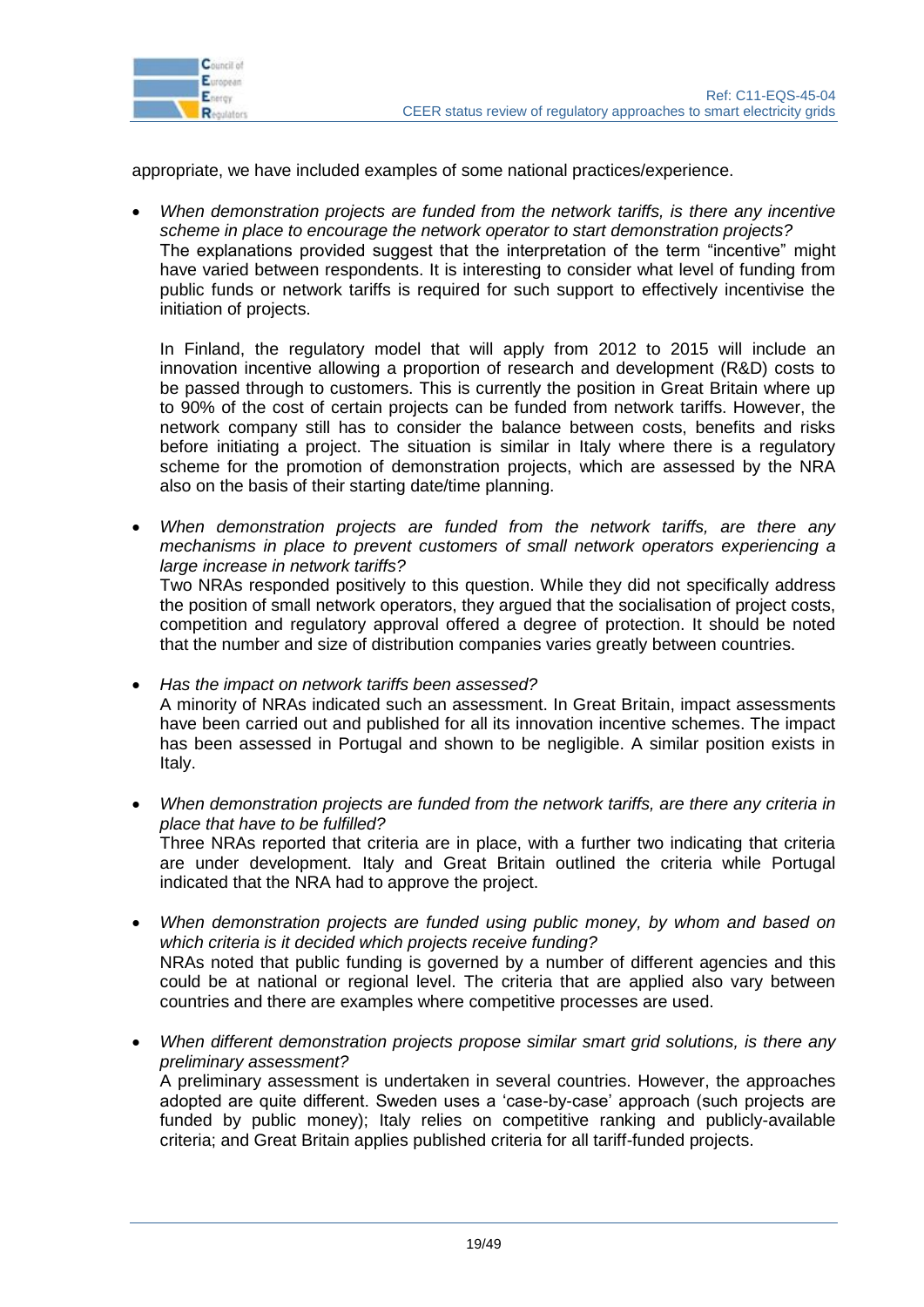

- *When demonstration projects are funded both by public money and network tariffs, how do you avoid duplication of costs and financial burden for the consumers?* A number of different approaches were described including direct cooperation between the NRA and government; regulatory mechanisms that exclude government funding; and case-by-case assessment.
- *Are there any guarantees in place to ensure that the results and lessons learned from the demonstration projects are disseminated to all interested parties?* We see differing approaches in this area, with some NRAs reporting that guarantees are in place, but with a greater number indicating that they are not. However, where there are rules on dissemination of the lessons learned, these are generally clear.

# <span id="page-19-0"></span>**5.4 Recap of ERGEG recommendations on innovation and demonstration projects**

The 2010 ERGEG Smart Grids Conclusions Paper included three recommendations relating to smart grid demonstration projects. We consider these within the context of our present analysis of the issue, as well as in relation to cost benefit analyses (see Section [6\)](#page-20-0).

# **5.4.1 Pursuing innovation**

<span id="page-19-1"></span>*Recommendation 5 - to encourage the deployment of smart grid solutions, where they are a cost-efficient alternative for existing solutions, and as a first step in this direction, to find ways of incentivising network companies to pursue innovative solutions where this can be considered beneficial from the viewpoint of society.*

As mentioned under Section [5.3,](#page-17-0) a few NRAs have put in place incentive mechanisms to encourage network companies to pursue innovation/demonstration projects as defined for this questionnaire. In addition, we sought information from NRAs on whether innovation incentives had been identified as relevant to the development of smart grids. Nine countries (50% of respondents to this question) said this had been identified although the intended actions varied between them. As an example, Austria takes the view that the implemented regulatory incentive regime which already incorporates certain factors for incentivising investments (investment factor, operating cost factor) provides inherent incentives to reduce costs and to find innovative solutions as well. The majority of the other responses indicated that some sort of focused innovation incentive was required.

# **5.4.2 Dissemination of results**

<span id="page-19-2"></span>*Recommendation 7 - to ensure dissemination of the results and lessons learned from the demonstration projects in case they are (co-)financed by additional grid tariffs or from public funds to all interested parties, including other network operators, market participants, etc.;*

Also addressed in the previous section, it is worth noting that the majority of responses indicated that no requirements are in place to ensure the dissemination of results and lessons learned.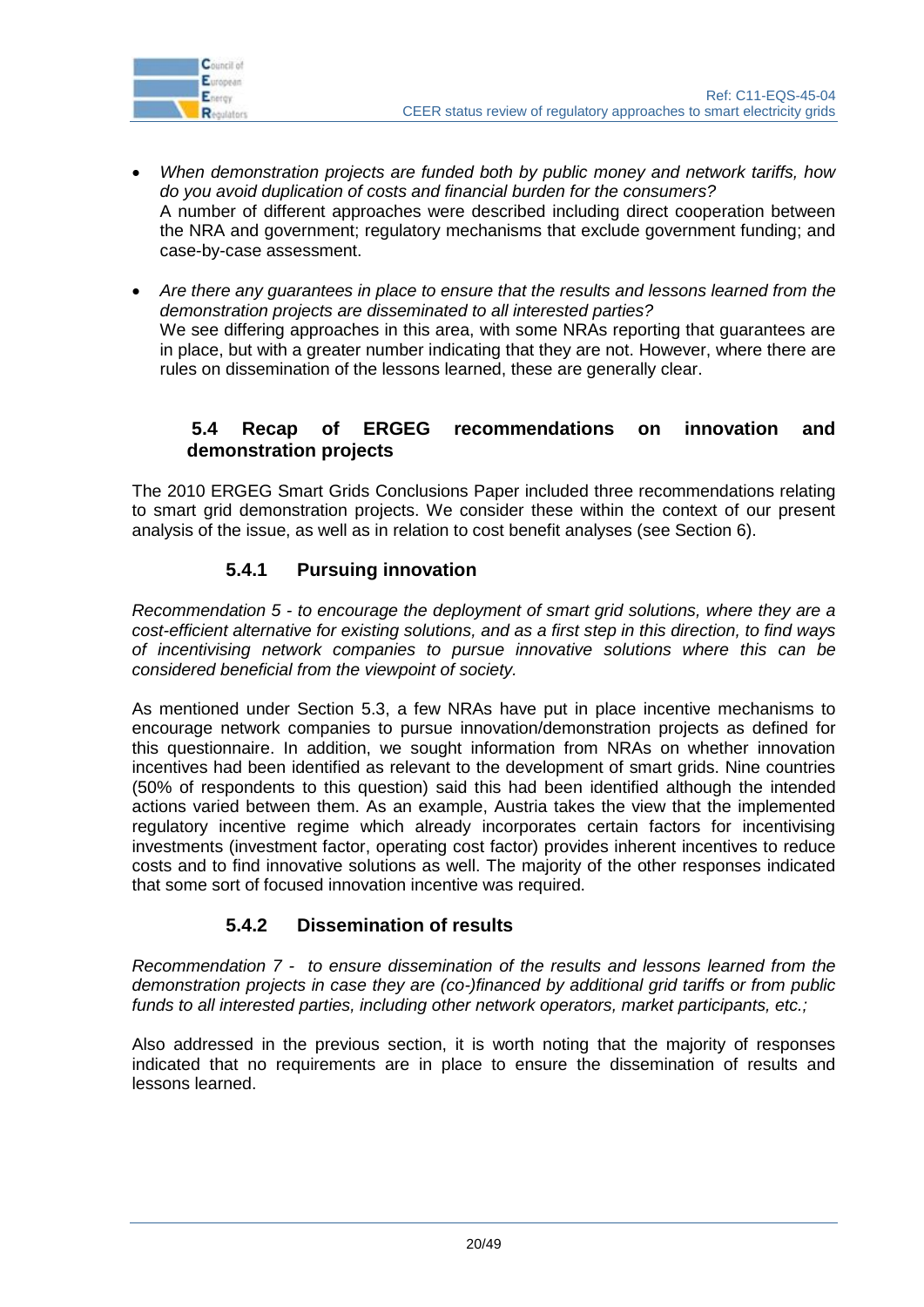

#### <span id="page-20-0"></span>**6 Cost benefit analyses for the demonstration and deployment of smart grids**

In the 2010 ERGEG paper, regulators presented the following recommendation:

*Recommendation 6 - to evaluate the breakdown of costs and benefits of possible demonstration projects for each network stakeholder and to take decisions or give advice to decision-makers based on societal cost benefit assessment which takes into account costs and benefits for each stakeholder and for the society as a whole.*

For this status review, we asked NRAs whether a cost benefit analysis (CBA) has been undertaken for smart grids, with four countries indicating that an analysis has already been carried out. The Danish TSO and the Danish Energy Association have estimated that establishing a smart grid will have a net cost lower than the cost of traditional development. Great Britain carried out a cost benefit analysis as part of its smart grid vision work. These CBAs are described in more detail in Annex 5. In Poland, the cost benefit analysis was performed by one DSO. The Italian regulator and the Italian electricity research centre carried out a more focused analysis looking at one smart grid solution: the deployment of fullscale voltage quality monitoring in MV networks. The CBA results are based on a demonstration project launched by the NRA in 2006 which covered 10% of the MV distribution network.

In addition, a further six countries reported that a cost benefit analysis is either on-going or planned. It may be that cost benefit analyses are more often performed when demonstration and pilot projects are to be started and evaluated, which is also shown in the answers regarding planned cost benefit analysis as mirrored in [Table](#page-21-0) 3.

| Country   | Description of upcoming CBA studies in Europe                                                                                                                                                                                                                                                                                                                                                                                                                                                                                                                                                                                                                                                                            |  |  |  |
|-----------|--------------------------------------------------------------------------------------------------------------------------------------------------------------------------------------------------------------------------------------------------------------------------------------------------------------------------------------------------------------------------------------------------------------------------------------------------------------------------------------------------------------------------------------------------------------------------------------------------------------------------------------------------------------------------------------------------------------------------|--|--|--|
| Cyprus    | The Electricity Authority of Cyprus (EAC) is considering starting a cost benefit<br>analysis in order to submit it to the Regulator (CERA) for final approval.                                                                                                                                                                                                                                                                                                                                                                                                                                                                                                                                                           |  |  |  |
| Italy     | It is expected that other cost benefit analyses will be carried out by the NRA<br>(AEEG) referring to the trials tested in the demonstration projects (scope:<br>distribution networks, medium voltage). Indeed, the 3-year plan of AEEG<br>activities includes under "infrastructure issues" the future evaluation of results<br>of demonstration projects and subsequent tuning of regulatory approaches.<br>Further, according to the Law Decree of 3 March 2011 (Art. 19), the NRA has<br>the duty to prepare, before 30 June 2013, a quantitative analysis of the costs<br>for the electricity system due to unbalancing of non-programmable renewable<br>sources. This analysis is to be repeated every two years. |  |  |  |
| Lithuania | Cost benefit analysis to be carried out by UAB Technologijy ir inovacijy<br>centras (Center of Technology and Innovation). Lithuania plans to finalise its<br>study in September 2012.                                                                                                                                                                                                                                                                                                                                                                                                                                                                                                                                   |  |  |  |
| Portugal  | A CBA is planned in the framework of the smart grid pilot project InovGrid,<br>which is under implementation. This pilot project involves 50,000 customers<br>and some results of the CBA are expected during 2011. The Portuguese NRA<br>(ERSE) required the CBA analysis and, at least in first phase, it is<br>programmed that the CBA is developed under the pilot project scope by the                                                                                                                                                                                                                                                                                                                              |  |  |  |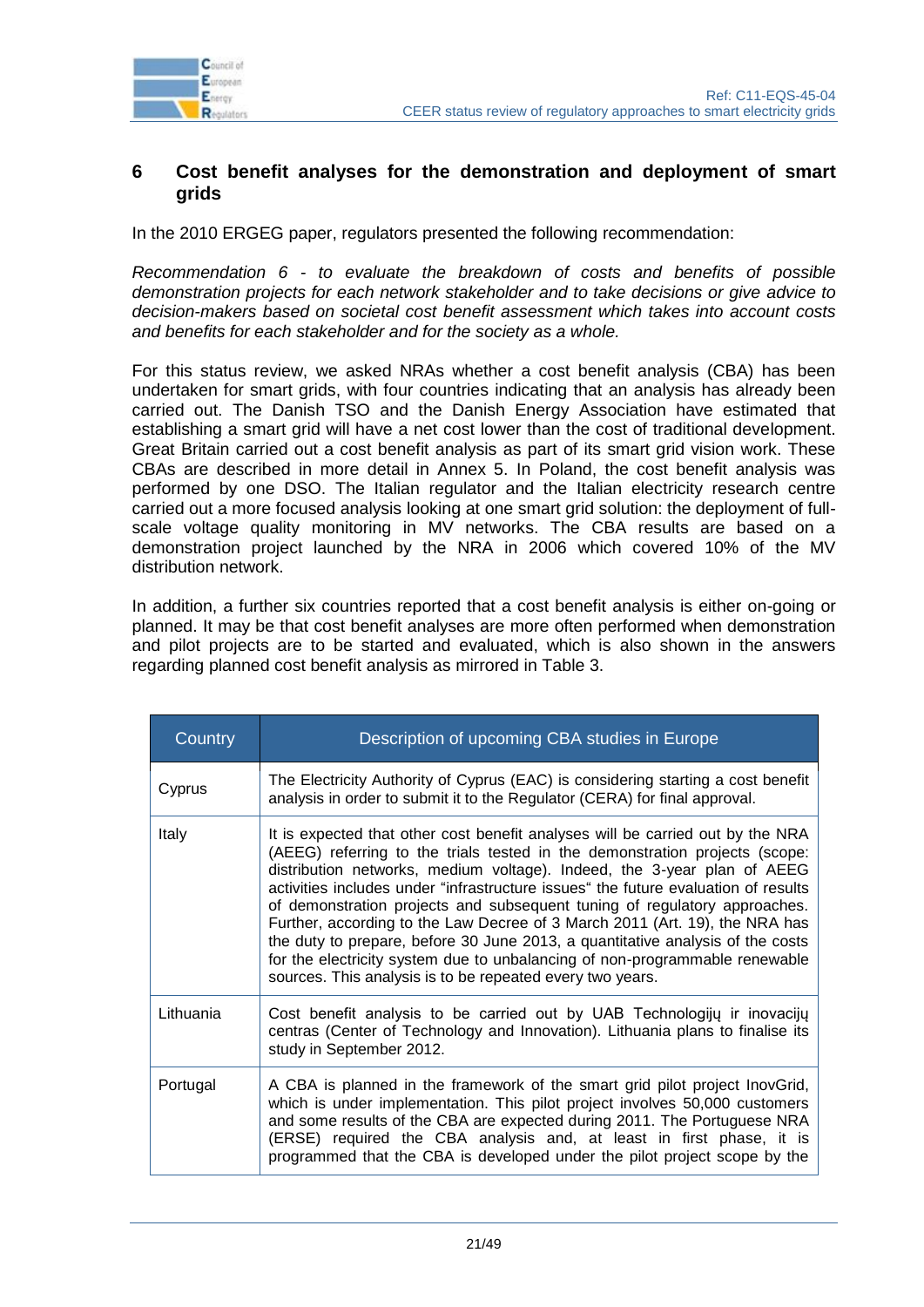

| Country                   | Description of upcoming CBA studies in Europe                                                                                                                                                                       |  |  |  |  |  |
|---------------------------|---------------------------------------------------------------------------------------------------------------------------------------------------------------------------------------------------------------------|--|--|--|--|--|
| DSO.                      |                                                                                                                                                                                                                     |  |  |  |  |  |
| Slovenia                  | This will be part of 'Smart Grid program' prepared by Competency center<br>SURE.                                                                                                                                    |  |  |  |  |  |
| The<br><b>Netherlands</b> | The Ministry of Economic Affairs has sent out a request for proposals. Two<br>parties (KEMA and CE Delft) have been selected to do the actual analysis.<br>The Dutch NRA will participate via a steering committee. |  |  |  |  |  |

<span id="page-21-0"></span>*Table 3 – Description of planned cost benefit analyses*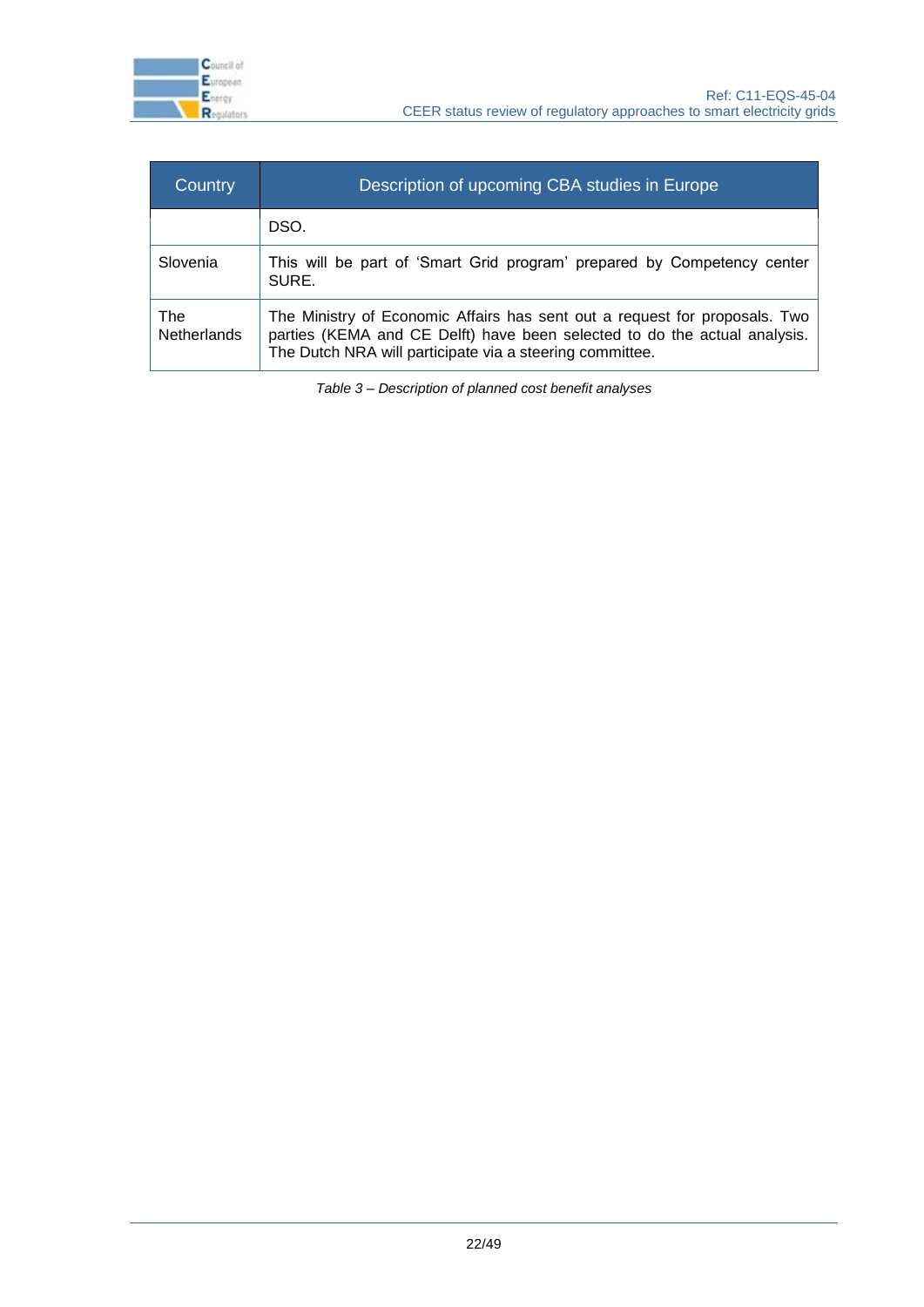

1

#### <span id="page-22-0"></span>**7 Potential performance indicators and incentive schemes for regulating network outputs**

In its 2010 Smart Grids Conclusions Paper [\[3\],](#page-1-1) ERGEG identified a number (34) of performance indicators for regulating network outputs. These indicators can contribute to regulators" work to quantify the effects/benefits of the "smartness" of a network.

Further, the recent European Commission Communication on Smart Grids [\[5\]](#page-2-0) states that "regulatory incentives should encourage a network operator to earn revenue in ways that are not linked to additional sales, but are rather based on efficiency gains and lower peak investment needs, i.e. moving from a "volume-based" business model to a quality- and efficiency-based model".

As part of this status review, we asked NRAs about their experience with the ERGEG indicators. The results of that exercise are presented in Annex 6 and partly in the forthcoming sections. The list of indicators in the Annex corresponds to that presented by ERGEG in 2010. In addition, we also gathered more detailed information on those indicators which are in use or under consideration nationally. The information obtained from seven countries is presented in the forthcoming sections for nine selected indicators.

## <span id="page-22-1"></span>**7.1 The indicators selected for the detailed analysis**

From the 34 indicators proposed in the smart grid conclusions paper, nine were selected for further analysis in this report. The selection was based on the number of countries actually using the criteria and the extent to which the indicators fulfilled the following criteria.

- i. The variation (improvement) of the indicator would determine a quantifiable benefit to grid users and, in general, society as a whole $4$ .
- ii. It is possible to determine (measure or calculate) the value of the index in a sufficiently accurate and objective way<sup>5</sup>.
- iii. The value of the index can be influenced (even if to a limited extent) by the network operator or the system operator; this includes metering<sup>6</sup>.
- iv. The index should be as far as possible, technology neutral<sup>7</sup>.

The European Energy Regulators already stated in their consultation paper on smart grids that " A good regulatory model, which could be used as the basis for a regulatory approach to smart grids, are the incentive regulation mechanisms adopted to promote other aspects of

<sup>&</sup>lt;sup>4</sup> A regulatory scheme for promoting improvements in the performance of electricity networks requires the quantification, through appropriate indicators, of the effects and benefits of "smartness" [Smart Grid Conclusions Paper, page 11].

 $5$  Clear and transparent measurement rules are very important to make it possible to observe, quantify and verify such targets [Smart Grid Conclusions Paper, page 26].

<sup>&</sup>lt;sup>6</sup> Performance targets should be cleansed of external effects outside the control of network operators [Smart Grid Conclusions Paper, page 26].

 $<sup>7</sup>$  It is also of paramount importance that no regulatory scheme or requirement represents an (unintended) barrier</sup> for necessary development in technology and applied solutions in the grid [Smart Grid Consultation Paper, page 31].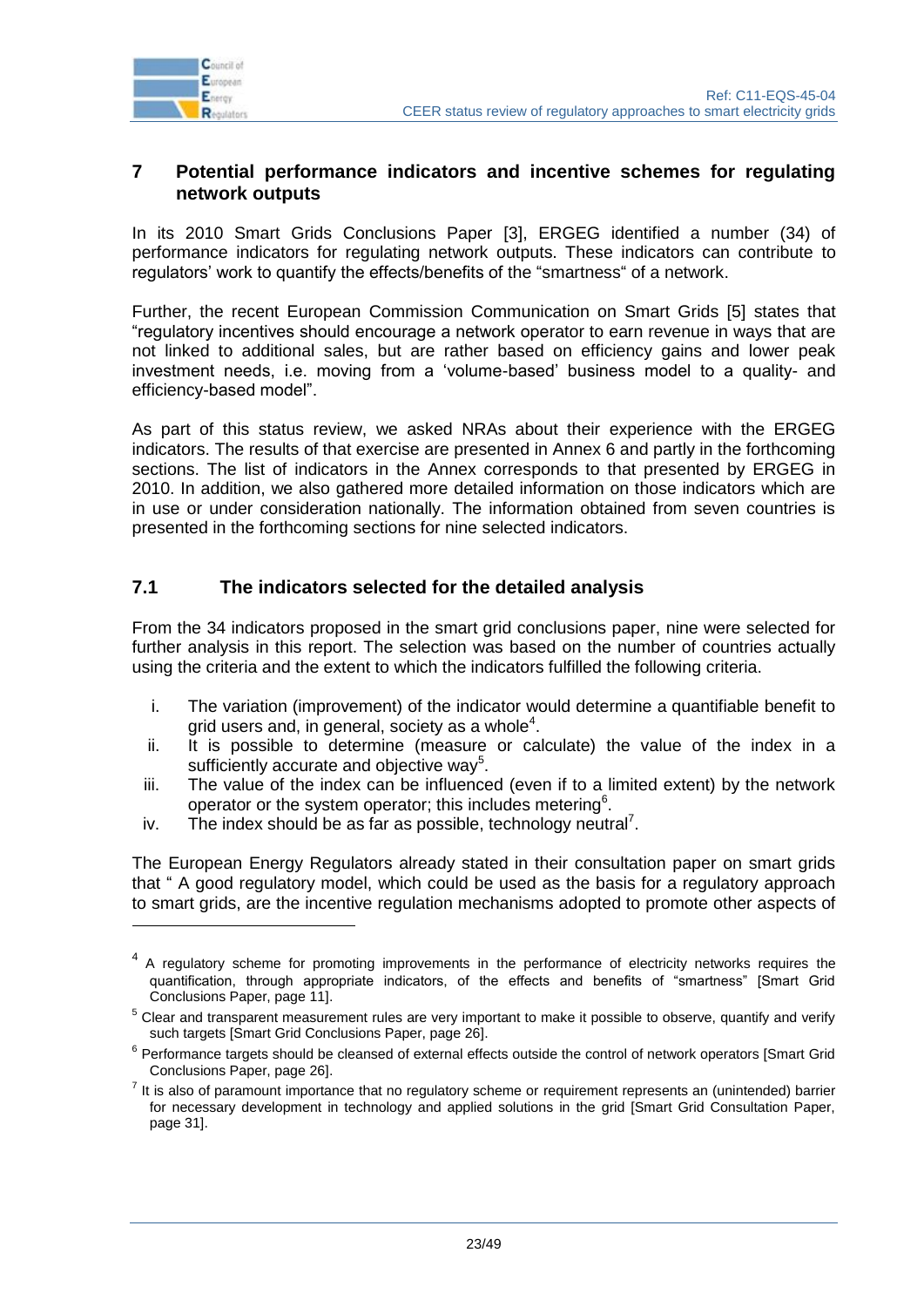

network business, e.g. quality of supply". There is significant experience in performancebased regulation in the field of quality of supply, covering:

- Commercial quality (which includes indicator 3.4 "time to connect a new user").
- Continuity of supply (group of indicators classified under 4.5 "Duration and frequency of interruptions per customer").
- Voltage quality (group of indicators classified under 4.6 "Voltage quality performance of the electricity grid").

For example, in half of the responding NRAs, continuity of supply indicators are used as a revenue driver for network operators. In the other half, continuity of supply is monitored or is under evaluation for either monitoring or to serve as a revenue driver. CEER has ten years of experience in benchmarking the indicators and regulations for quality of supply across Europe [\[4\].](#page-1-3) Therefore, these are not treated in this status review.

We chose to look more closely at the following nine indicators. The numbers refer to the full list of indicators in the Smart Grids Conclusions Paper [3] and as presented in Annex 6:

- a) 2.1. Hosting capacity for distributed energy resources in distribution grids;
- b) 2.2. Allowable maximum injection of power without congestion risks in transmission networks;
- c) 2.3. Energy not withdrawn from renewable sources due to congestion and/or security risks;
- d) 4.3. Measured satisfaction of grid users for the "grid" services they receive;
- e) 5.1. Level of losses in transmission and distribution networks;
- f) 5.5. Actual availability of network capacity (e.g. DER hosting capacity) with respect to its standard value;
- g) 6.1. Ratio between interconnection capacity of one country/region and its electricity demand;
- h) 6.2. Exploitation of interconnection capacity (ratio between mono-directional energy transfers and net transfer capacity); and
- i) 7.4 Time for licensing/authorisation of a new electricity transmission infrastructure.

In the forthcoming sections, we discuss these nine selected indicators in more detail, grouped according to four headings.

#### <span id="page-23-1"></span><span id="page-23-0"></span>**7.2 Indicators of adequate grid capacity**

#### **7.2.1 Hosting capacity for distributed energy resources in distribution grids**

This indicator is used in one country (Italy) as a revenue driver and is under consideration in four countries (Austria, Czech Republic, Latvia and Lithuania) for monitoring and in three countries (Austria, Ireland and Poland) as a revenue driver. Two countries (Great Britain and Norway) have minimum requirements in place for this indicator. This indicator is specifically referred to as a distribution indicator in the Smart Grids Conclusions Paper. Two countries indicate however that this indicator can also be used at transmission level.

The hosting capacity is the amount of electricity production that can be connected to the distribution network without endangering the voltage quality and reliability for other grid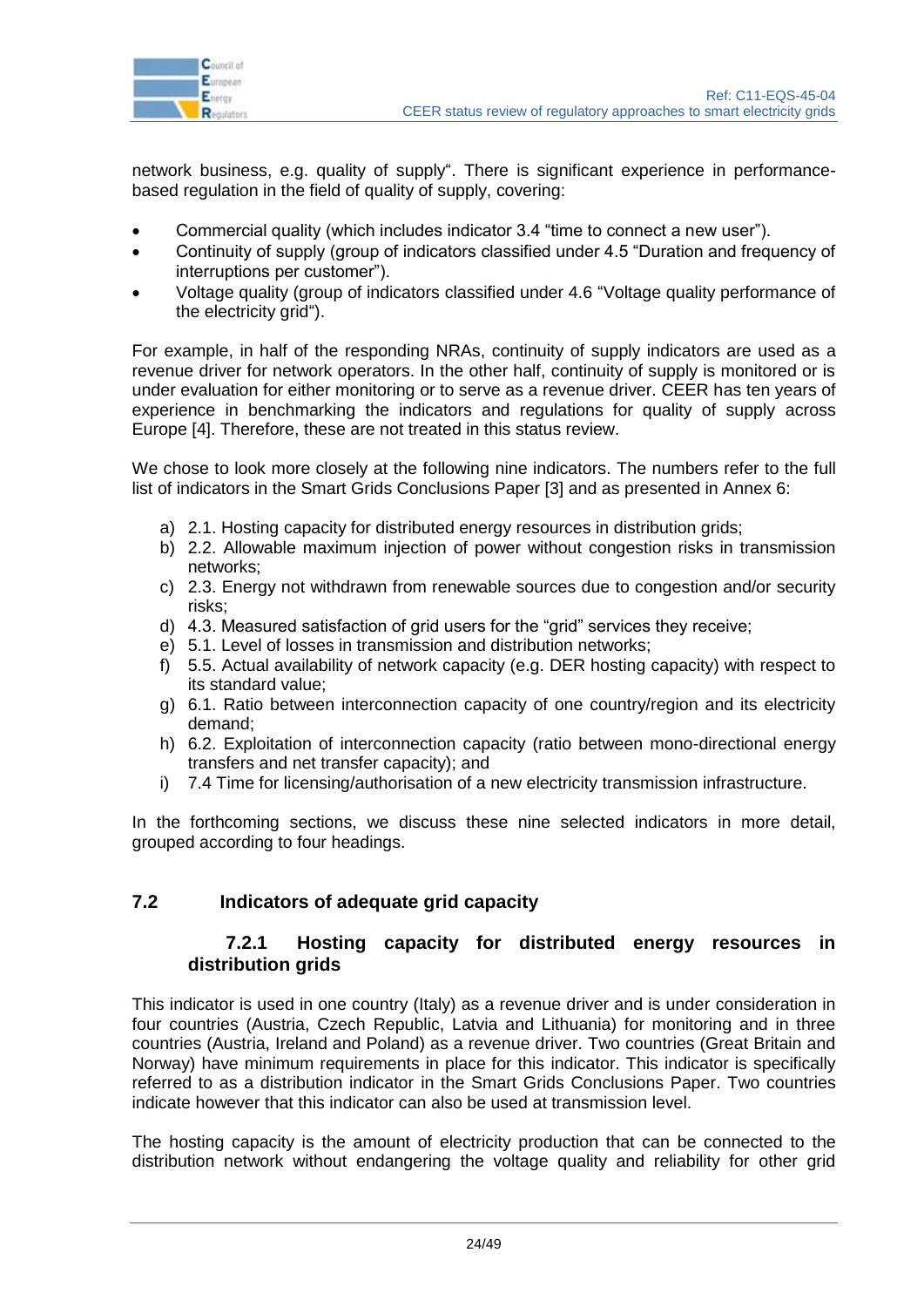

1

users. To calculate the hosting capacity, it is important that performance requirements for voltage quality and reliability are agreed upon.

The hosting capacity could also depend on the type of electricity production. This again means that it is important to define clearly how the hosting capacity is calculated. Incorrect definition or calculation of the index could result in new technology increasing the actual hosting capacity but not the index.

The definition of the criteria in Italy  $-$  including the hosting capacity indicator  $-$  was rather complex and involved a commission of three experts from Italian academia. Its use followed studies by the NRA (and consultants) which are published in Italian language as annexes to regulatory orders<sup>8</sup>. Such studies investigated the possibility of injecting power in each bus of the MV network, without violating the thermal capacity of MV lines or the voltage variation constraints and without determining rapid voltage changes above predefined thresholds. In Italy, this indicator is now used as a revenue driver (still with limited economic effects) for the smart grid demonstration projects. The rules and criteria for assigning the extra-remuneration include the increase in hosting capacity in MV busses which can be obtained by implementing the smart grid solutions trialled by the demonstration project without network reinforcements: the higher the increase of hosting capacity, the higher the possibility for the project to be selected by the NRA and to receive the extra-remuneration.

In France, RTE publishes maps with the connection potential ("potentiel de raccordement") for all MV, HV and EHV substations. When calculating the indicator, a certain amount of curtailment is considered, which is in turn included in the connection agreements. This is however non-binding information intended for potential producers, not monitored and calculated using a simplified model.

A similar approach is adopted in Italy, for both transmission and distribution networks, following the AEEG regulatory order 125/10. For HV and EHV networks, the transmission operator identifies and publishes the list of network areas and the list of HV lines to which the connection of new generating capacity is critical. For MV networks, the distribution operators must compare the minimum demand, the installed capacity and the future generation capacity for the areas served by a HV/MV substation. Coloured maps are used, i.e. a substation is "red" (critical) when the injection capacity minus the minimum demand exceeds 90% of the capacity of the HV/MV transformer. Other thresholds (under the same criterion) identify the "orange", "yellow" and "white" substations. The regulatory mechanism was launched to address the significant amount of applications for connection of new power plants, and its effect also applies to installed capacity.

When the hosting capacity indicator is used as a revenue driver, it should not incentivise the network operator to excessive unnecessary investments in the grid. The indicator should also give the right incentive towards the use of cost-effective technology.

<sup>&</sup>lt;sup>8</sup> Some information in English is available in: M. Delfanti, M. S. Pasquadibisceglie, M. Pozzi, M. Gallanti, R. Vailati, Limits to Dispersed Generation on Italian MV Networks, Proceedings CIRED 20th Conference on Electricity Distribution, Prague, 8-11 June 2009. [http://www.cired.be/CIRED09/pdfs/CIRED2009\\_0400\\_Paper.pdf](http://www.cired.be/CIRED09/pdfs/CIRED2009_0400_Paper.pdf)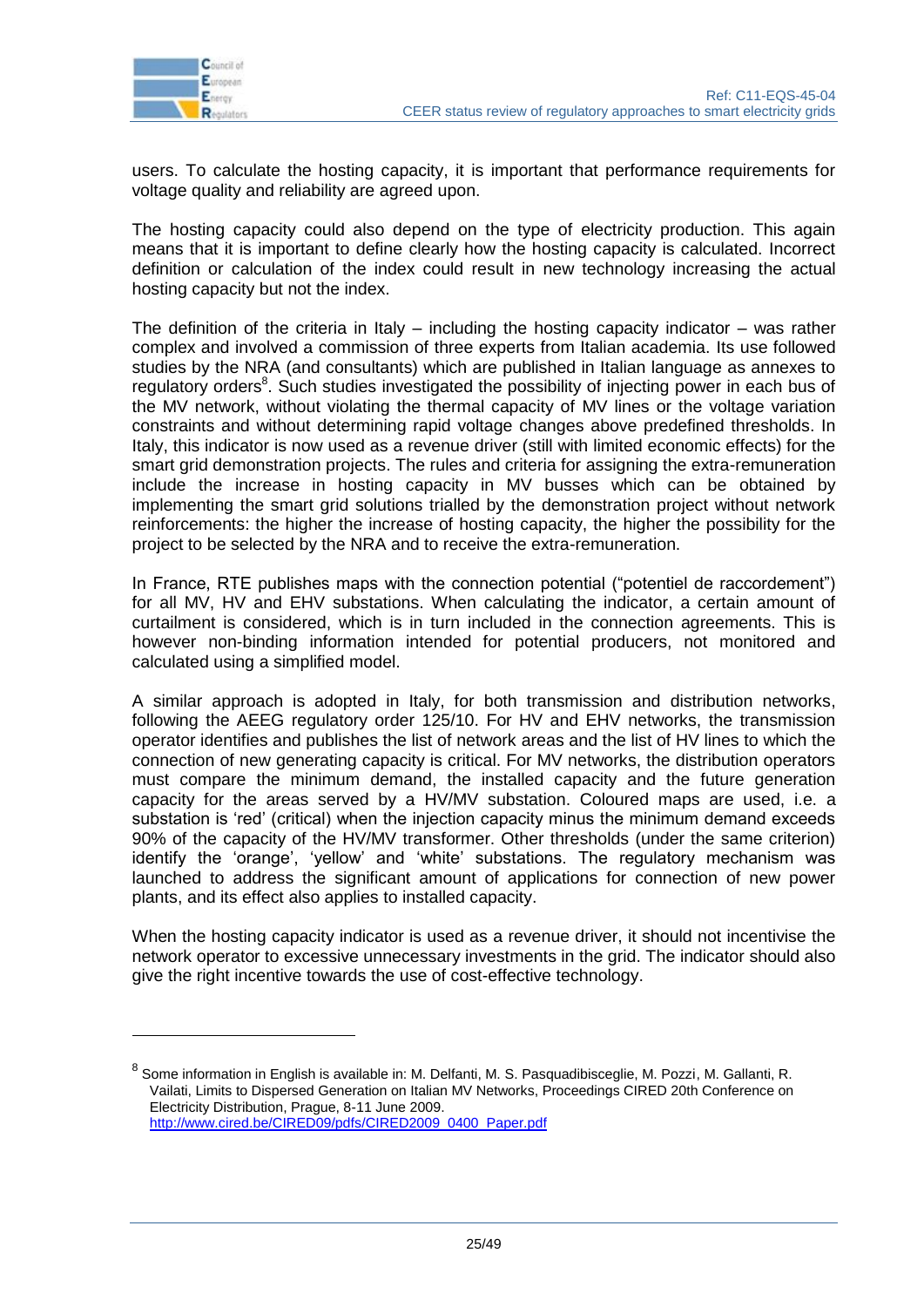

#### <span id="page-25-0"></span>**7.2.2 Allowable maximum injection of power without congestion risks in transmission networks**

This indicator is used in one country (Italy) as a revenue driver and is under consideration in three countries (Austria, Czech Republic and Lithuania) for monitoring and in two countries (Austria and Poland) as a revenue driver. Two countries (Great Britain and Norway) have minimum requirements in place for this indicator.

This index can be considered as the transmission system equivalent of the hosting capacity. It can also be seen as the net transfer capacity from a (hypothetical) production unit to the rest of the grid. The condition "without congestion risks" should be interpreted as obeying the prescribed rules on operational security.

This indicator can be calculated on an hourly basis, considering the actual availability of network components and the actual power flows through the network. This would result in an indicator whose value changes with time. The indicator can also be calculated as a fixed value under pre-defined worst-case power flows and a pre-defined outage level (e.g. n-1). The resulting value would give the largest size of production unit that can be connected without risking curtailment.

When using this indicator as a revenue driver, the same care should be taken as with the hosting capacity as well as with the net transfer capacity. The incentive mechanism should not result in excessive unnecessary investments and the method for calculating the index should not favour one technology above another.

In Italy, the NTC (Net Transfer Capacity) is calculated, referring to the power which can be exported without congestion from some generating areas. An NTC constraint is used for the aforementioned generating areas, when solving the day-ahead market. The indicator therefore impacts the day-ahead market results (price and quantities). It also affects the following real-time balancing market. The results of this latter market also depend on network and generation constraints. A reward-penalty mechanism is imposed on the TSO (in its role of system dispatcher), depending on the total amount of the balancing energy. The TSO reward/penalty mechanism (for balancing energy) is decided by the NRA, which also decides the slope, the cap of rewards, the floor of penalties, etc.

The possibility to use this indicator as a revenue driver in the way implemented in Italy depends on the mechanisms for day-ahead and balancing markets.

#### <span id="page-25-1"></span>**7.2.3 Energy not withdrawn from renewable sources due to congestion and/or security risks**

This indicator is used in two countries (Germany and Ireland) for monitoring and is under consideration in three countries (Czech Republic, Lithuania and Spain) for monitoring and in two countries (Great Britain and Poland) as a revenue driver. One country (Latvia) has minimum requirements in place for this indicator.

This indicator quantifies the ability of the network to host renewable electricity production. In that sense, it is similar to indicators like hosting capacity and allowable maximum injection of power. But whereas the latter two indicators only quantify the actual limits posed by the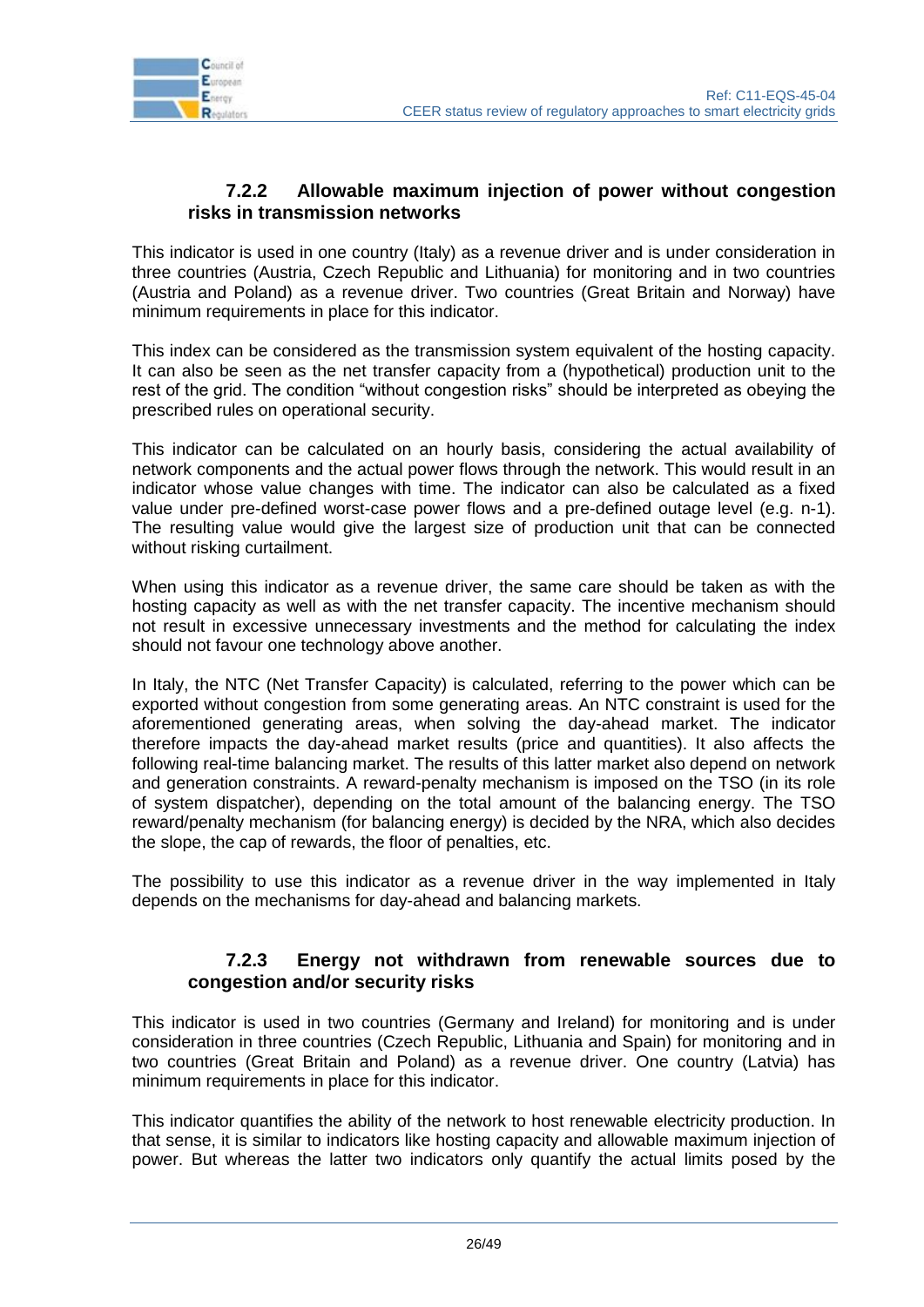

network, the energy not withdrawn quantifies to which extend the limits are exceeded. The value of this index is determined afterwards, so that there are fewer approximations and assumptions needed than for the other two indicators. In fact, the calculation is rather similar to the calculation of energy not delivered, an indicator that is commonly used for continuity of supply. The main assumption to be made will be the energy that would have been produced during curtailment or disconnection of the production unit.

Another advantage of using actual energy not withdrawn as an indicator, especially when used as a revenue driver, is that there is no risk of the network operator investing heavily in a network to be prepared for production capacity that never arrives. The associated disadvantage is that this indicator will give less incentive to invest before renewable electricity production is in place. This could result in the network being insufficiently prepared for a sudden increase in the amount of renewable electricity production.

# <span id="page-26-0"></span>**7.3 Indicators of enhanced efficiency and better service**

#### <span id="page-26-1"></span>**7.3.1 Measured satisfaction of grid users for the grid services they receive**

This indicator is used in two countries (Czech Republic and Great Britain) as a revenue driver and in three countries (France, Italy and Portugal) for monitoring. It is under consideration in three countries (Austria, Lithuania and Poland) for monitoring.

This indicator would in principle be the ultimate indicator; after all, the grid is there for its users. However, it is not straightforward to quantify satisfaction of grid users in an objective way. Some of the customer-quality indicators presented in the CEER Benchmarking Reports on quality of electricity supply [4] are strongly related to this.

In Austria, a national survey will be undertaken in the near future to estimate grid-user satisfaction at distribution level.

In Italy, the NRA evaluates the customer satisfaction of grid users (consumers) by means of yearly surveys, which also cover other issues (e.g. billing). This is published regularly and used for deciding which regulatory actions (especially regarding the field of quality regulation) have to be prioritised. Portugal has a similar approach.

In Italy, it was found that there seem to be external effects of the perceived satisfaction related to grid services, due to the overall price of electricity. The NRA performs correlation analysis with other sub-indicators of perceived satisfaction in order to try to cleanse this external effect.

In France, polls are conducted on FNCCR"s initiative (the organisation of owners of distribution networks) at approximately two-year intervals. They are primarily focused on distribution users and their results are included in NRA reports.

# **7.3.2 Level of losses in transmission and distribution networks**

<span id="page-26-2"></span>The transport of electrical energy through the distribution or transmission network is associated with a certain amount of losses. Therefore the amount of energy being produced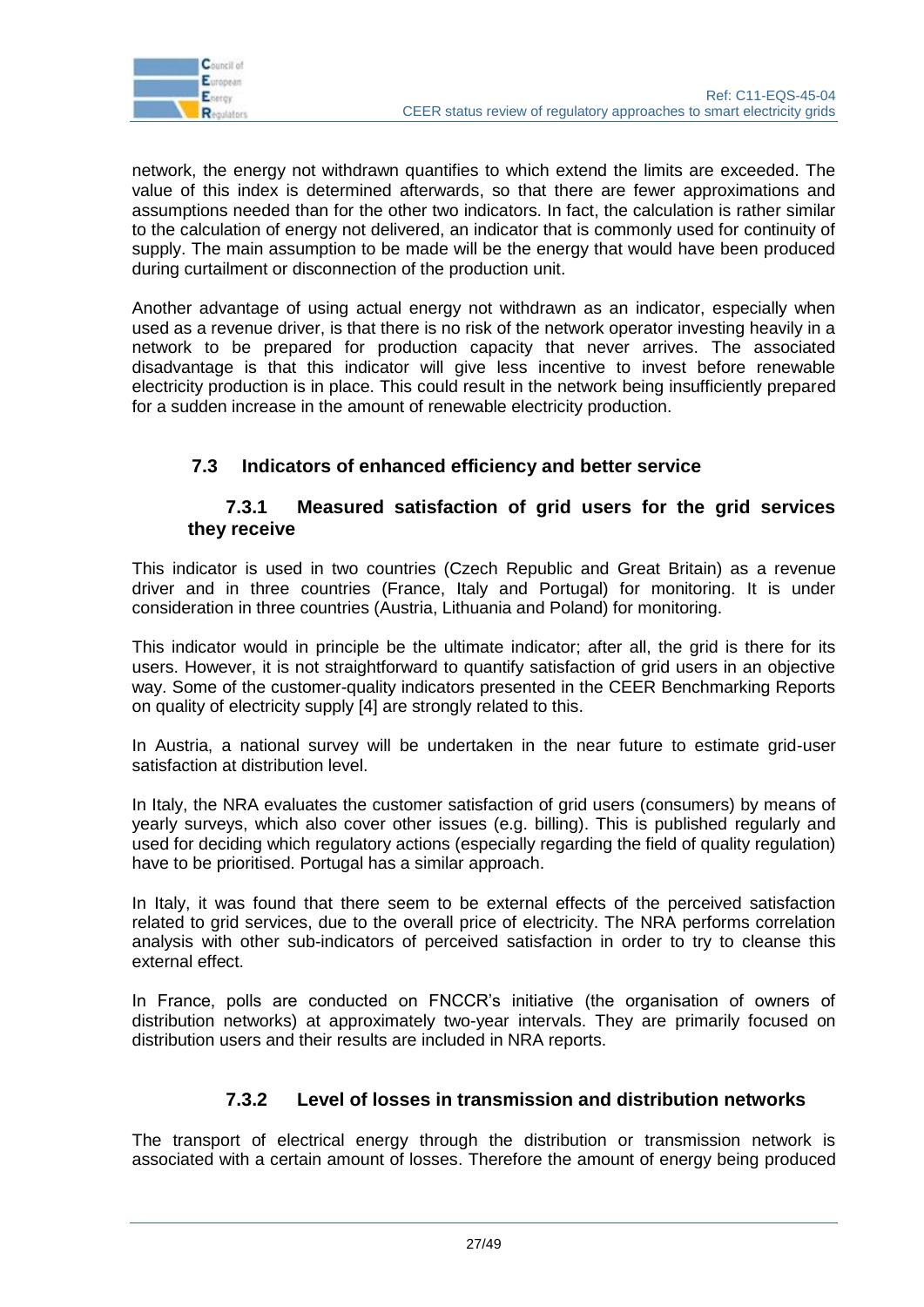

has to be a few percentage points higher than consumption. When the marginal electricity production is based on fossil fuel, as is the case most of the time in most European countries, the losses result in additional carbon-dioxide emissions.

This indicator is used in twelve countries (Austria, Czech Republic, France, Great Britain, Ireland, Italy, Norway, Poland, Portugal, Slovenia, Spain and The Netherlands) as a revenue driver, in six countries (Czech Republic, Germany, Finland, Ireland, Norway and Sweden) for monitoring and is under consideration in one country (Luxembourg) for monitoring and in two countries (Luxembourg and Lithuania) as a revenue driver. This indicator can be determined for both distribution and transmission networks.

The losses in the distribution and transmission networks are reported in the majority of countries. As a result, there is a significant amount of experience in the use of this indicator. However, the indicator is likely to be calculated in different ways in different countries. It is not clear to which extent this will have an impact on the results and the ability to compare. An overview of methods for calculating losses as used in different countries is included in an ERGEG consultation paper on losses (E08-ENM-04-03, July 2008) and its associated conclusions paper (E08-ENM-04-03c, February 2009)<sup>9</sup>. The reader is referred to those papers for more details on methods in use for calculating losses.

The losses depend on the current and resistance of the network component. Only the latter can be impacted by the network operator. There are also differences in network structure, like typical length of lines and cables, which may make comparison between countries and even between network operators in the same country difficult.

The costs associated with the losses occurring during the transport of power through a network are in principle recovered by the network operator through the tariffs. When the losses are fully recovered through the tariffs, this removes any economic incentive for the network operator to reduce the losses. Putting a maximum amount on the costs associated with losses that can be recovered from the tariffs will create an incentive to prevent high losses. A fixed compensation for losses per network operator per year gives a direct incentive to reduce losses.

#### <span id="page-27-0"></span>**7.3.3 Actual availability of network capacity with respect to its standard value**

There are two possible understandings of this type of indicator:

- The availability of network capacity compared to a reference value at national or local level; or
- The actual availability of network capacity in selected lines or network cross-sections compared to their normal capacity (e.g. winter peak net transfer capacity), due to unavailability of some network components or actual operational conditions.

<sup>9</sup> [http://www.energy-](http://www.energy-regulators.eu/portal/page/portal/EER_HOME/EER_CONSULT/CLOSED%20PUBLIC%20CONSULTATIONS/ELECTRICITY/Treatment%20of%20Losses/CD)

-

[regulators.eu/portal/page/portal/EER\\_HOME/EER\\_CONSULT/CLOSED%20PUBLIC%20CONSULTATIONS/E](http://www.energy-regulators.eu/portal/page/portal/EER_HOME/EER_CONSULT/CLOSED%20PUBLIC%20CONSULTATIONS/ELECTRICITY/Treatment%20of%20Losses/CD) [LECTRICITY/Treatment%20of%20Losses/CD](http://www.energy-regulators.eu/portal/page/portal/EER_HOME/EER_CONSULT/CLOSED%20PUBLIC%20CONSULTATIONS/ELECTRICITY/Treatment%20of%20Losses/CD)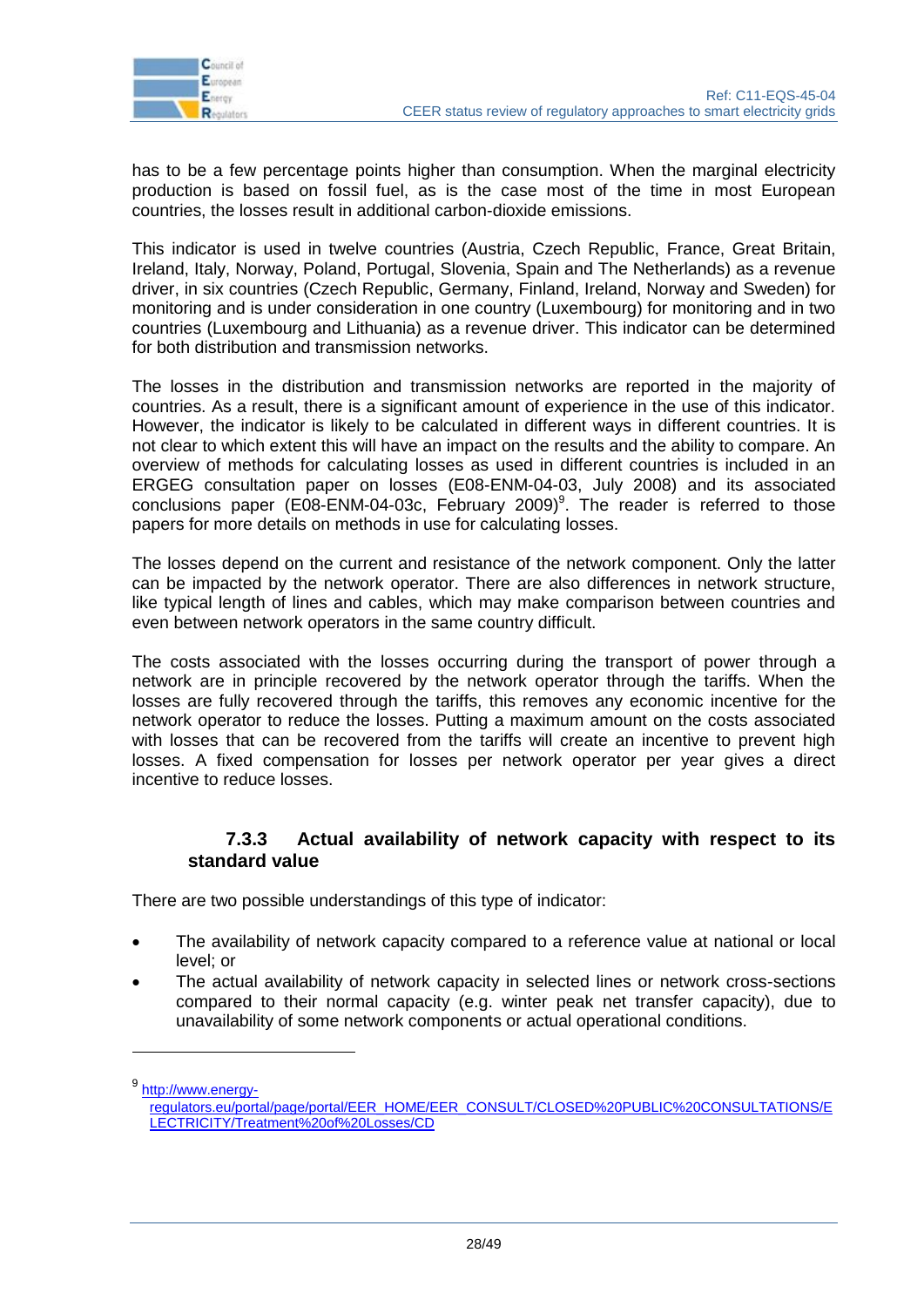

This type of indicator is used for monitoring in five countries (Austria, Czech Republic, Great Britain, Italy and Norway) and is under consideration in two countries (Lithuania and Poland) for monitoring and in one country (Great Britain) as a revenue driver. One country (Norway) has minimum requirements in place for this indicator. This indicator is classed by two countries as transmission only, by one country as distribution only, and by five countries as both transmission and distribution.

Calculating the network capacity (the term "net transfer capacity" (NTC) is often used), is not obvious and several variables need to be considered, including the thermal capacity of network elements (at both transmission and distribution level), the need for operating reserve and stability reasons (especially at transmission level) and permissible voltage variations (especially at distribution level).

It is also important to realise that network capacity varies with time, again especially at transmission level. This is not of concern when the indicator is used for monitoring only. But when used as a revenue driver, an appropriate annual index should be calculated.

In Austria, NTC values for international connections at transmission level are frequently monitored by the NRA (on a yearly basis) and are also part of the monitoring of the electricity Regional Initiatives (ERI) multi-country region (region-wide monitoring of commercial flows).

In Italy, a comparison is made between actual (hourly) NTC in the day-ahead market and a standard NTC, which is defined on a yearly basis and differentiated by summer-winter months and by peak-medium-light load conditions. Standard and hourly actual NTC values are calculated by the TSO.

Another important aspect to consider is that network capacity is only of concern when it becomes less than the required network capacity or when such a situation is expected to occur in the future. The choice of the standard value to which the network capacity is compared is important in that context. This is again especially important when network capacity is used as a revenue driver. Such a revenue scheme should not incentivise network operators towards investing in network capacity that is not needed for many years to come. None of the responding countries uses network capacity as a direct revenue driver, but some relations between network capacity and revenue can still be identified.

In Italy, some impact on the revenues of the TSO is associated with the reward/penalty mechanism for balancing costs, which can be affected by the actual availability of net transfer capacity (both among price areas used in the day-ahead market and among network elements which can constrain the results of the balancing market). However, the indicator is also used mainly for market monitoring.

In order to handle grid congestion, the Nordic exchange area is geographically divided into bidding areas or trade zones. Bidding areas are generally consistent with the geographical area of each of the TSOs and Sweden (SE), Finland (FI) as well as Estonia (EE) have single bidding areas. Denmark, however, constitutes two areas (DK1 west of the Great Belt and DK2 east of the Great Belt) whereas the Norwegian grid is divided into five bidding areas (NO1 through NO5). For the hours in which there is adequate transmission capacity, the electricity price in all the areas will be the same, but in case of grid congestion (insufficient network capacity), adequate market splitting is used. Internal grid congestion within a bidding area is handled by the TSOs using other methods such as counter-trading or export capacity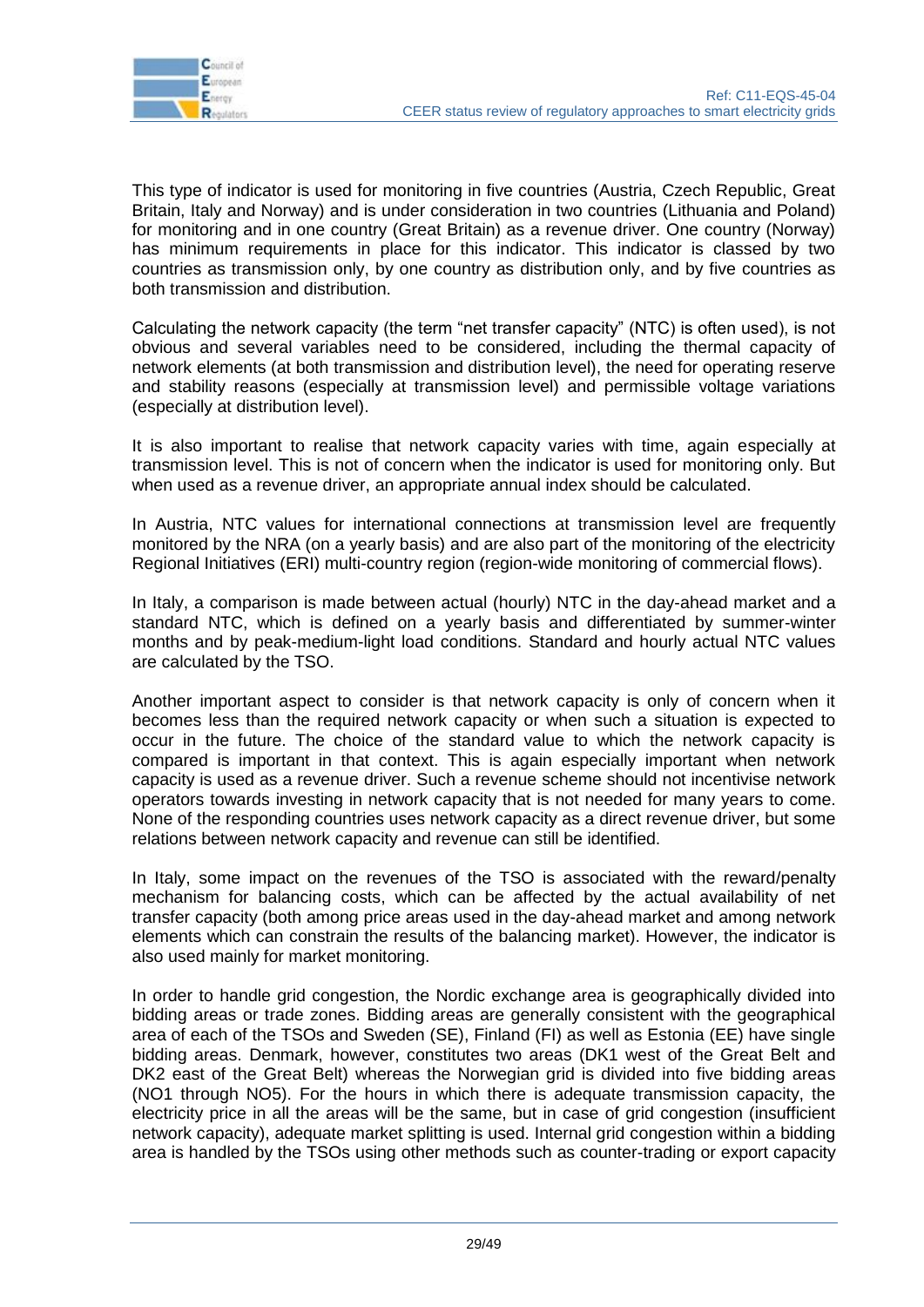

reductions. The costs are carried at first by the TSO, who transfers these to its network users through the grid tariffs. Congestion will thus not directly impact the TSO"s financial result, but the TSO is in a position to minimise societal costs by balancing counter-trading costs and investments aimed at increasing the network capacity. In the near future, Sweden will be split into four bidding areas, minimising the need for export capacity reductions.

The use of the indicator as a revenue driver could be subject to drawbacks, including the impact on the calculation of standard NTCs and reduction of planned maintenance of transmission elements.

# <span id="page-29-0"></span>**7.4 Indicators of effective support to trans-national markets**

#### <span id="page-29-1"></span>**7.4.1 Ratio between interconnection capacity of one country/region and its electricity demand**

This indicator is used in seven countries (Austria, Czech Republic, France, Germany, Ireland, Norway and Sweden) for monitoring and is under consideration in two countries (Lithuania and Poland) for monitoring. One country (Czech Republic) has minimum requirements in place for this indicator.

The limited capacity of international connections is often a serious barrier to having an open trans-national (Pan-European) market. Although international connections can be treated in the same way as other connections using the network capacity indicators, there are good reasons for introducing a dedicated indicator for international connections. Calculating the interconnection capacity suffers from the same limitations as the network capacity; in particular, the operational security rules have to be considered.

In Sweden, information on interconnection capacity between different regions is published by the market operator (NordPool). Information on electricity demand per region is published by the Swedish transmission system operator (Svenska Kraftnät). The transfer capacity between the regions within Sweden is published by the Swedish TSO for every hour of the year.

#### <span id="page-29-2"></span>**7.4.2 Exploitation of interconnection capacity (ratio between mono-directional energy transfers and net transfer capacity)**

This indicator is used in five countries (Austria, Czech Republic, France, Germany and Norway) for monitoring and is under consideration in two countries (Lithuania and Poland) for monitoring. One country (Czech Republic) has minimum requirements in place for this indicator.

In Austria, the evaluation of this indicator is part of the regional monitoring work in the entire Central-East/Central-South (CEE/CSE) region (efficient use of limited available interconnection capacity). The decision on values is made by the NRAs of the respective region.

The basic elements of the indicators in this and the previous section (i.e. net transfer capacity, national electricity demand, mono-directional energy transfers) are currently monitored by the transmission system operators of each country and reported by ENTSO-E at European level in statistical yearbooks.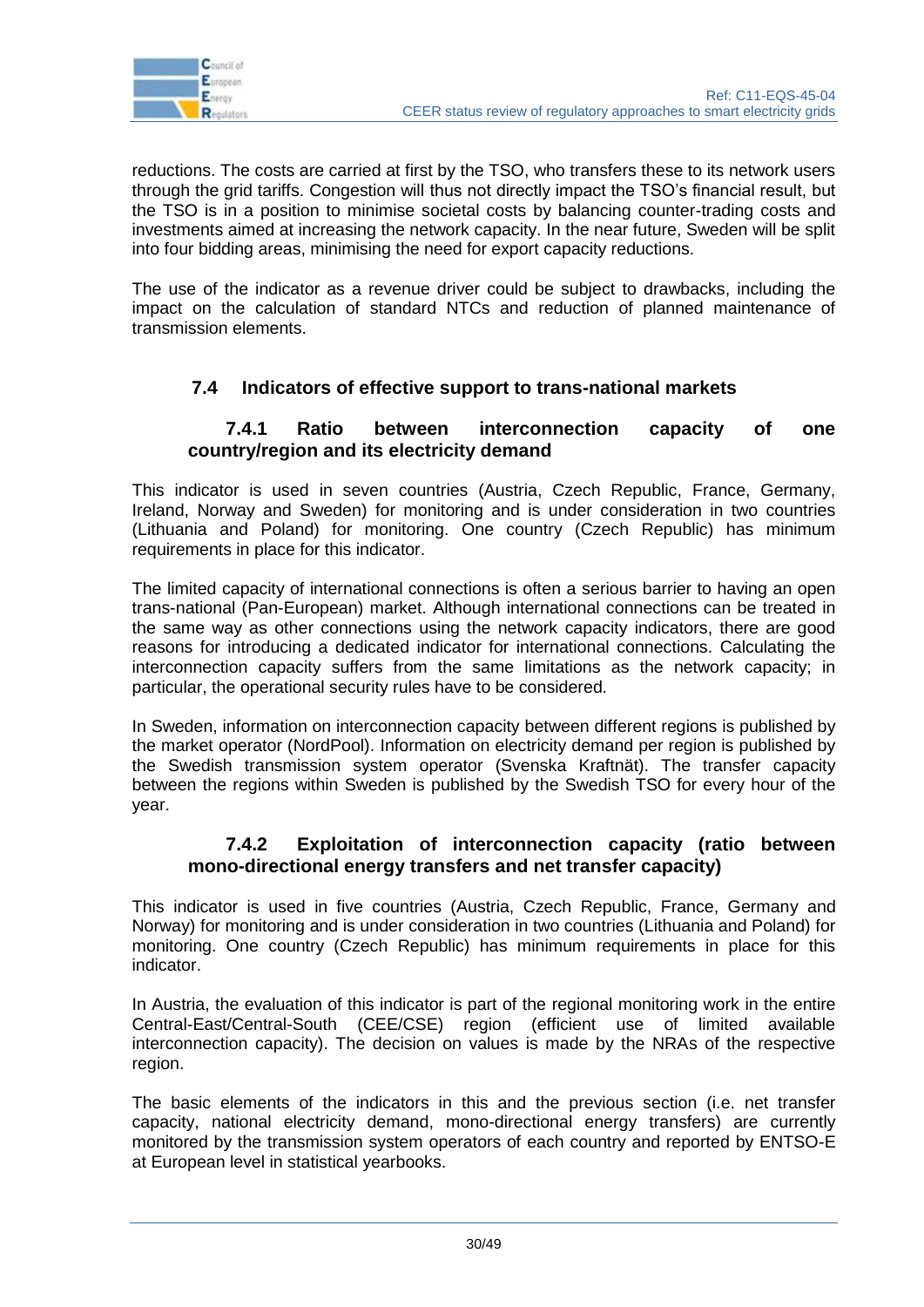



# <span id="page-30-0"></span>**7.5 Indicators of grid development**

#### <span id="page-30-1"></span>**7.5.1 Time for licensing/authorisation of a new electricity transmission infrastructure**

There are two possible understandings of this type of indicator. It can be interpreted and used referring to:

- the licensing/approval of the new transmission project by the NRA and/or the competent authority;
- the permitting/authorisation process for the construction of the new transmission infrastructure.

The latter issue was discussed by the European Energy Regulators in 2007-2008 by means of the ERGEG papers "Cross-Border Framework for Electricity Transmission Network Infrastructure" (Ref. E07-ETN-01-03) and "Status Review on Building and Construction Authorisation and Permit Process - Case Examples" (Ref. E08-EFG-27-04)<sup>10</sup>. More recently, the Commission's Energy Infrastructure Communication<sup>11</sup> identified the importance of faster and more transparent permit granting procedures. Also based on the common recommendations by all European stakeholders in [\[6\],](#page-2-1) the Commission's Smart Grids Communication [\[5\]](#page-2-0) reiterated that permitting procedures for the construction and renewal of energy grids have to be streamlined and optimised, and regional regulatory barriers and resistances must be tackled.

This indicator is used in one country (Italy) for monitoring and in one country (Czech Republic) as a revenue driver. It is under consideration for monitoring in two countries (Lithuania and Poland).

In Italy, the calculation of this indicator is based on the definition of a number of milestones (i.e. future dates) for authorisation procedures carried out by the TSO. Similar milestones for construction of network infrastructure carried out by the TSO are also adopted. A rewardpenalty mechanism is in place for TSO revenues depending on the achievement of milestones. Completion (or intermediate steps) in the authorisation or construction process before a milestone results in rewards. Completion (or intermediate steps) in the authorisation or construction process after the milestone results in a penalty.

The reward-penalty mechanism is set by the NRA (regulatory orders 188/08 and 87/10) and the NRA periodically reviews the milestones. As a possible drawback, one stakeholder publicly commented that the use of such a mechanism can result in the postponement of milestones (in network development plans) by the TSO. Further, the treatment of delays due to "external effects" is a very important issue.

-

<sup>10</sup> [http://www.energy](http://www.energy-regulators.eu/portal/page/portal/EER_HOME/EER_PUBLICATIONS/CEER_PAPERS/Electricity/2007/E07-ETN-01-03_CB-Frameword-ETNI_V24-04.pdf)[regulators.eu/portal/page/portal/EER\\_HOME/EER\\_PUBLICATIONS/CEER\\_PAPERS/Electricity/2007/E07-](http://www.energy-regulators.eu/portal/page/portal/EER_HOME/EER_PUBLICATIONS/CEER_PAPERS/Electricity/2007/E07-ETN-01-03_CB-Frameword-ETNI_V24-04.pdf) [ETN-01-03\\_CB-Frameword-ETNI\\_V24-04.pdf](http://www.energy-regulators.eu/portal/page/portal/EER_HOME/EER_PUBLICATIONS/CEER_PAPERS/Electricity/2007/E07-ETN-01-03_CB-Frameword-ETNI_V24-04.pdf) and [http://www.energy](http://www.energy-regulators.eu/portal/page/portal/EER_HOME/EER_PUBLICATIONS/CEER_PAPERS/Electricity/2008/E08-EFG-27-04_BCAP_Case_Examples_06-Feb-08_0.pdf)[regulators.eu/portal/page/portal/EER\\_HOME/EER\\_PUBLICATIONS/CEER\\_PAPERS/Electricity/2008/E08-](http://www.energy-regulators.eu/portal/page/portal/EER_HOME/EER_PUBLICATIONS/CEER_PAPERS/Electricity/2008/E08-EFG-27-04_BCAP_Case_Examples_06-Feb-08_0.pdf) EFG-27-04 BCAP Case Examples 06-Feb-08 0.pdf

<sup>11</sup> [http://ec.europa.eu/energy/infrastructure/strategy/2020\\_en.htm](http://ec.europa.eu/energy/infrastructure/strategy/2020_en.htm)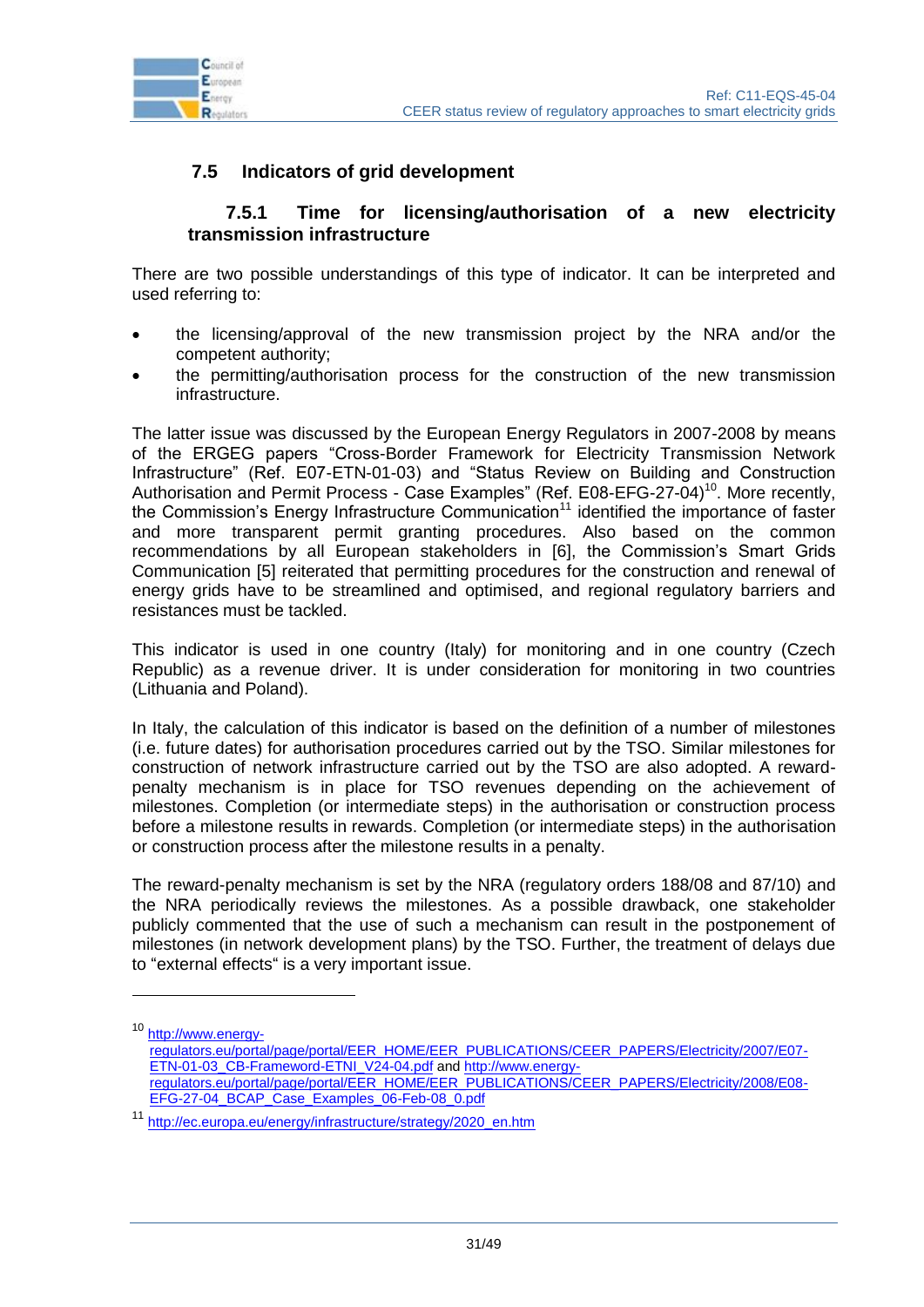

# <span id="page-31-0"></span>**8 Conclusions**

#### **8.1 Adopting and understanding the definition of smart grids**

<span id="page-31-1"></span>In recent years, European Energy Regulators (and later the Commission in its accompanying document (SEC(2011) 463 final) to its Smart Grids Communication [\[5\]\)](#page-2-0) have adopted a definition of smart grids, which is technology-neutral and focused on what smart grids can deliver. CEER confirms to retain this definition, originally stated in 2009.

## **8.2 Regulatory challenges**

<span id="page-31-2"></span>In its 2010 Smart Grids Conclusions Paper ERGEG identified as one of the main priorities the need to address the main barriers to smart grids by encouraging cooperation amongst stakeholders. ERGEG agreed that while high-level principles can be applied across Member States, detailed implementation will vary from country to country.

As smart grids become increasingly relevant in Member States, regulators are considering possible challenges to their implementation. This analysis, which is important for regulators in order to take appropriate national actions, has already occurred in many countries. It is important as well to understand those issues that do not represent major barriers and therefore may not need to be proactively addressed.

Using an internal questionnaire, CEER analysed a range of possible challenges. Assessed by category, most NRAs identified very few challenges related to the know-how of smart grid issues, the role of stakeholders, general conditions and regulatory framework.

Assessed by specific issues, the feedback suggests differences in the importance attached to possible challenges at national level. Some challenges have been recognised more than others. Dealing with incentives to improve cost-effectiveness was sited (and commented on) by most of the responding NRAs.

The following three challenges generated the most reaction (identified and/or commented on) from the NRAs:

- how to encourage network operators to choose innovative solutions;
- the inadequacy of existing standards or lack of standards on smart-grid technology; and
- the need to enhance the definition of national objectives and policies at political level.

These national answers largely confirm the position of European Energy Regulators after the 2010 public consultation process, which identified three priorities (cost-effective regulation of outputs as a mechanism to ensure value for money paid by network users; encouraging an adequate level of innovation; and cooperation among stakeholders with an emphasis on standardisation). On this last priority, we welcome the support from stakeholders to the M/490 work for standardisation in the area of smart grids [\[6\].](#page-2-1)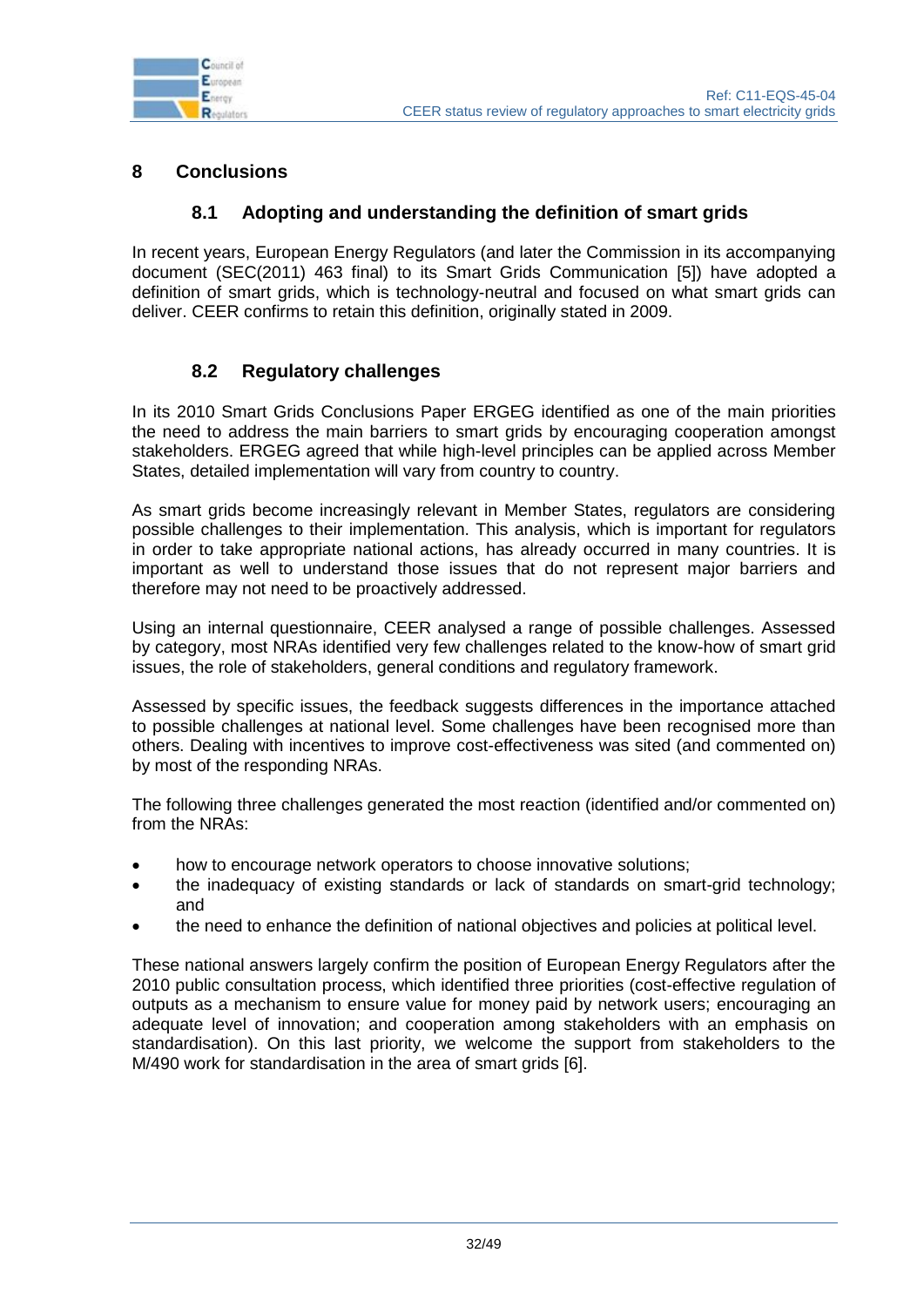

# **8.3 National roadmaps and implementation plans**

<span id="page-32-0"></span>Although currently only three countries (Austria, France and Great Britain) have a national roadmap in place, half of the remaining twenty-one countries (Cyprus, Denmark, Estonia, Hungary, Ireland, Lithuania, Poland, Slovenia, Sweden and – to some extent – the Czech Republic and Italy) have plans or concrete proposals for the development of such a national roadmap or for implementation. In all cases, all major stakeholders are or will be involved in the development.

## <span id="page-32-1"></span>**8.4 Conclusions and further work needed on innovation and demonstration projects**

CEER focussed its analysis on smart grid demonstration projects funded by tariffs and/or public money and excluded projects dealing only with smart metering. This status review presents a cross-section of smart grid demonstrations across Europe. CEER considers that there are very significant benefits to the efficient communication of the results of demonstration projects to all interested stakeholders. CEER has initiated a dialogue with the European Commission in order to contribute to its assessment of smart grid demonstrations (JRC catalogue of projects). Consideration will be given to ways of improving the dissemination of learning and the sharing of experiences from demonstration projects.

CEER recommends encouraging the deployment of smart grid solutions where they are a cost-efficient alternative to existing solutions, and as a first step in this direction, finding ways of incentivising network companies to pursue innovative solutions where this can be considered beneficial from the viewpoint of society.

Based on responses to our internal questionnaire, there are different approaches to encourage innovation:

- Ofgem (in Great Britain) and AEEG (in Italy) have put in place tailored incentive mechanisms to encourage network companies to pursue innovation/demonstration projects.
- Meanwhile, the framework is changing for some countries:
	- $\circ$  in Finland, the regulatory model that will apply from 2012 to 2015 will include an innovation incentive allowing a proportion of R&D costs to be passed through to customers;
	- o in Lithuania, a special company (UAB Technologiju ir inovaciju centras) has been created for the purpose of encouraging innovative solutions;
	- o in Portugal, a new option incentivising investments in innovative solutions has been proposed in the present public consultation on the Tariffs Code amendment to be applied in the next regulatory period 2012-2014;
	- o in the Netherlands, developments are expected as well.
- Furthermore, some countries rely on current approaches which do not necessarily contradict innovative solutions.
	- $\circ$  As an example, Austria takes the view that models of incentive regulation with focused parameters provide inherent incentives to reduce costs and also to deploy innovative solutions, especially when complemented by other sources of funding for the demonstration phase;
	- o Similarly, in Sweden, a separate funding scheme using public money is in place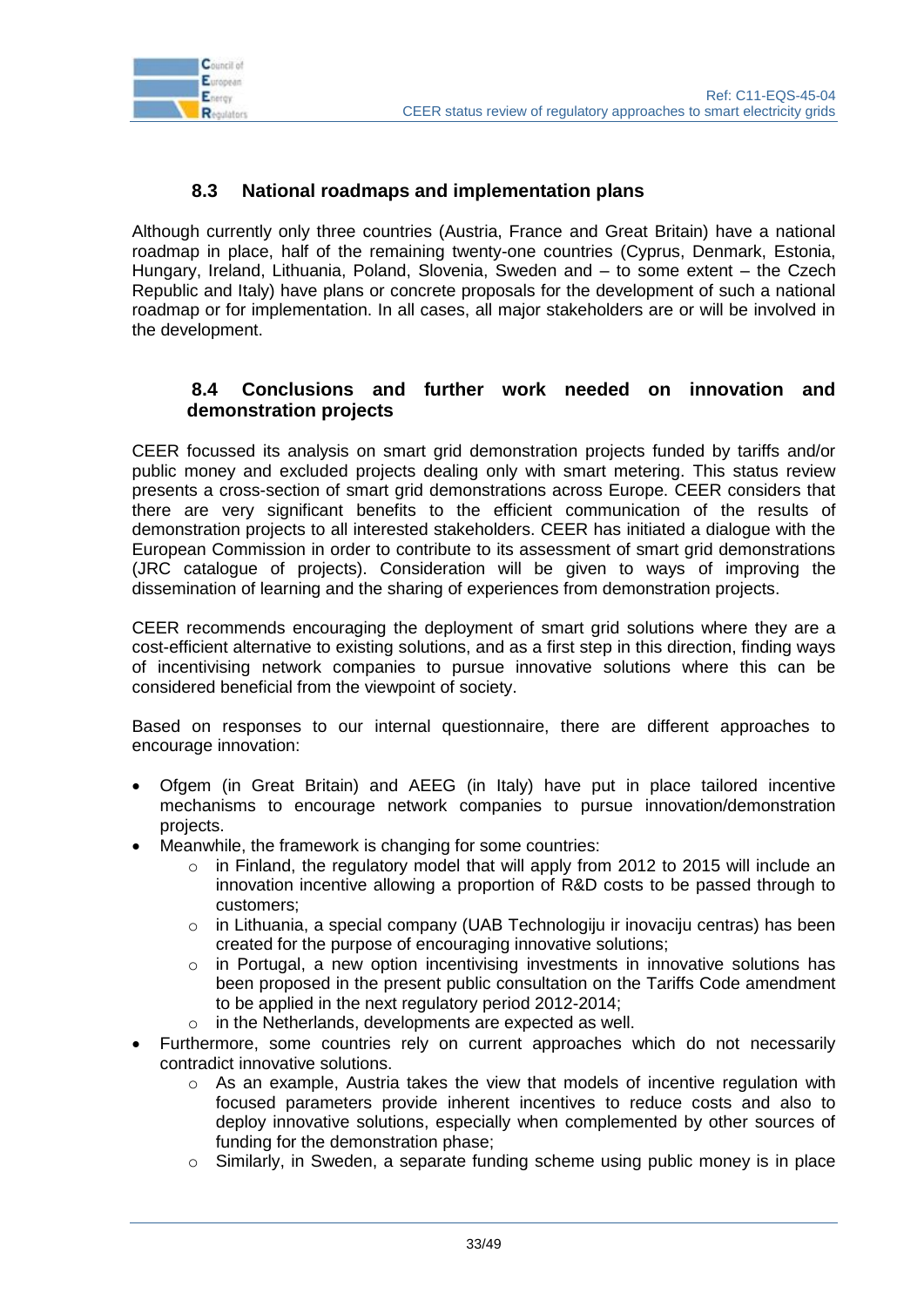

for demonstration projects, whose funding decisions are not made by the NRA.

CEER also recommends ensuring dissemination of the results and lessons learned from the demonstration projects. Seven countries said there are guarantees in place, but nine said there are not. In the former ones, there are generally clear rules that ensure dissemination. Still, it is noteworthy that the majority of responses indicated that no requirements are in place to ensure the dissemination of results and lessons learned.

## **8.5 Conclusions and further work needed on cost benefit analyses**

<span id="page-33-0"></span>Our survey found that three countries (the Danish TSO and energy association, the GB Electricity Networks Strategy Group and a Polish DSO) have undertaken a cost benefit analysis of a full smart grid or specific value streams. A further, six countries indicated that a cost benefit analysis is either on-going or planned. Among these countries, Italy and Portugal closely relate the future cost benefit analyses to the demonstration projects, which are now starting.

#### <span id="page-33-1"></span>**8.6 Conclusions and further work needed on potential performance indicators**

Regulators are highly aware of the importance of performance indicators within Member States. The same awareness appears in the European Commission's Communication on Smart Grids [\[5\],](#page-2-0) which states that "regulatory incentives should encourage a network operator to earn revenue in ways that are not linked to additional sales, but are rather based on efficiency gains and lower peak investment needs, i.e. moving from a "volume-based" business model to a quality- and efficiency-based model".

This move to quality and efficiency is already being applied by many NRAs. A significant number of countries indicated that they use some of the indicators proposed in the ERGEG Smart Grids Conclusions Paper. This can be either for monitoring, as a minimum requirement or as a revenue driver. In particular, the indicators for continuity of supply (one quality element) and the indicators related to losses (one efficiency element) are used as revenue drivers in more than half of the countries.

However, the experience of CEER members shows differences concerning the calculation of performance indicators and the way they are (or can be) used as a revenue driver.

It is important that the indicators, and any associated revenue scheme, are defined in such a way that they do not favour one technology above another. Other key features, such as the determination of a quantifiable benefit to grid users and, in general, society as a whole, the accountability of the indicators in a sufficiently accurate and objective way and the clear possibility to influence the value of the indicators by the network operator(s) or the system operator have been already identified by European Energy Regulators.

This puts high demands on the methods used to calculate or measure the respective indicators. Further work is therefore needed, at national as well as at international level, to develop suitable methods to calculate and measure indicators and to design suitable revenue mechanisms.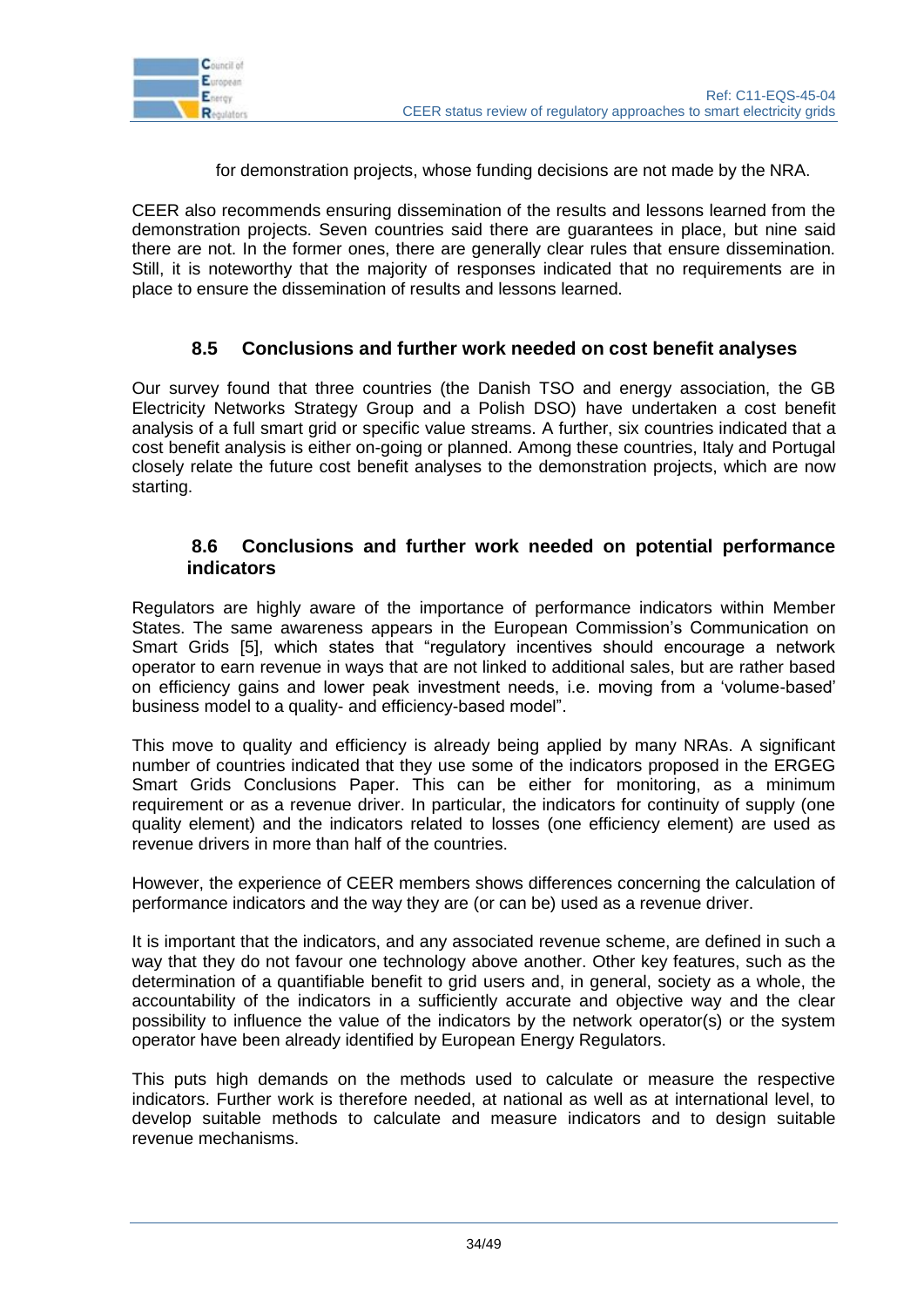

# <span id="page-34-0"></span>**Annex 1 – CEER**

The Council of European Energy Regulators (CEER) is the voice of Europe's national regulators of electricity and gas at EU and international level. Through CEER, a not-for-profit association, the national regulators cooperate and exchange best practice. A key objective of CEER is to facilitate the creation of a single, competitive, efficient and sustainable EU internal energy market that works in the public interest.

CEER works closely with (and supports) the Agency for the [Cooperation of Energy](http://www.acer.europa.eu/portal/page/portal/ACER_HOME)  [Regulators \(ACER\)](http://www.acer.europa.eu/portal/page/portal/ACER_HOME). The forerunner to ACER was the European Regulators' Group for Electricity and Gas (ERGEG). ERGEG was established by the European Commission in November 2003 (Decision 2003/796/EC), as its formal advisory group of energy regulators on Internal Energy Market issues. With ACER fully operational since March 2011, ERGEG was dissolved by the Commission, with effect from 1 July 2011 (Decision of 16 May 2011, repealing Decision 2003/796/EC). Some of ERGEG's works passes to ACER (e.g. the Regional Initiatives) and some (such as the work formally carried out by the ERGEG Electricity Quality of Supply and Smart Grids Task Force) to CEER.

ACER, which has its seat in Ljubljana, is an EU Agency with its own staff and resources. CEER, based in Brussels, deals with many complementary (and not overlapping) issues to ACER's work such as international issues, smart grids, sustainability and customer issues.

The work of CEER is structured according to a number of working groups and task forces, composed of staff members of the national energy regulatory authorities, and supported by the CEER Secretariat.

This report was prepared by the Quality of Supply and Smart Grids Task Force of CEER"s Electricity Working Group.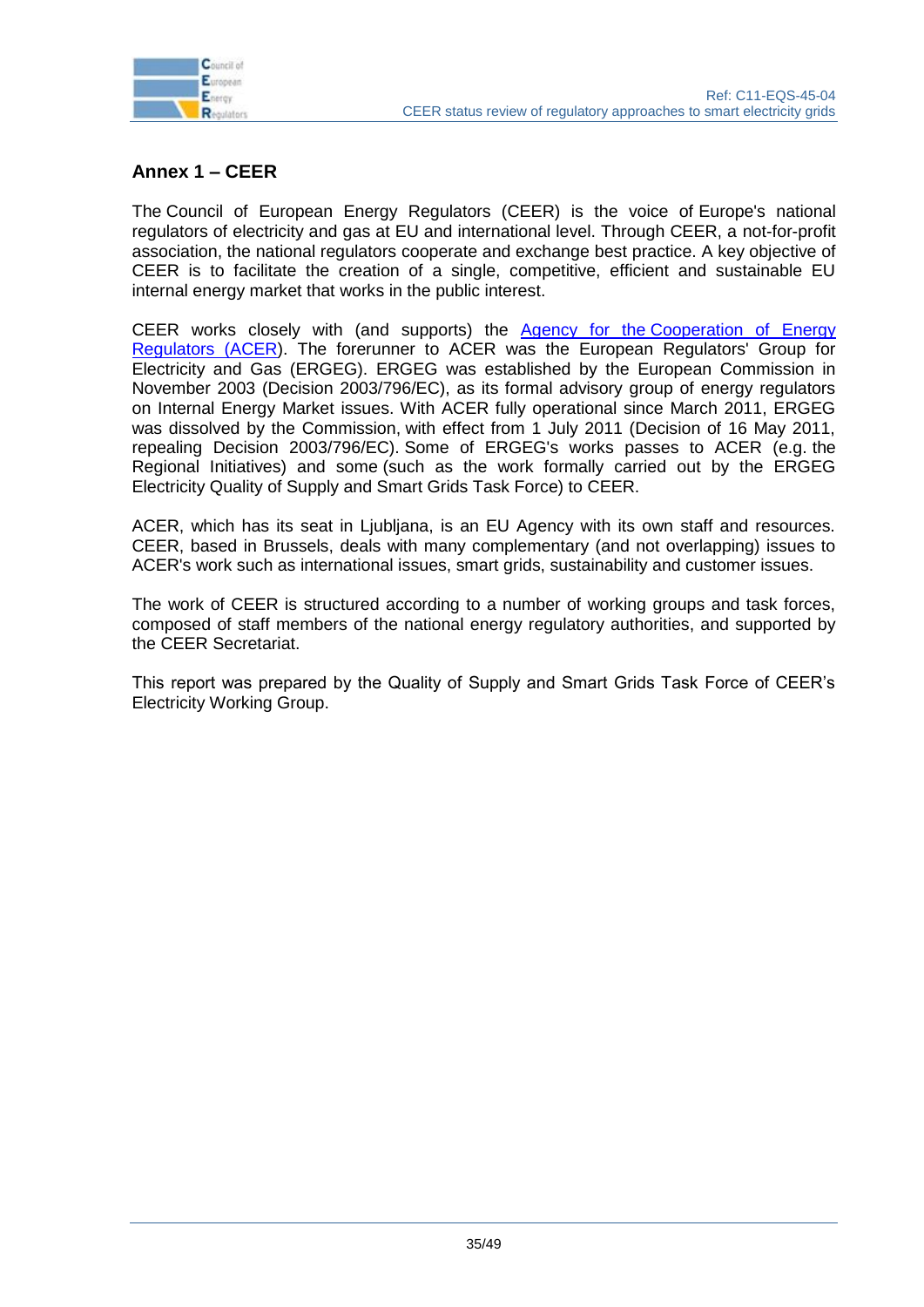

<span id="page-35-0"></span>

| Annex 2 – List of abbreviations |  |  |
|---------------------------------|--|--|
|---------------------------------|--|--|

| Term          | <b>Definition</b>                                                 |  |
|---------------|-------------------------------------------------------------------|--|
| <b>ACER</b>   | Agency for the Cooperation of Energy Regulators                   |  |
| ADEME         | (French) Environment and Energy Management Agency                 |  |
| <b>AEEG</b>   | Autorità per l'energia elettrica e il gas (Italian NRA)           |  |
| AMI           | Advanced Metering Infrastructure                                  |  |
| B/C           | Benefit / Cost                                                    |  |
| CBA           | <b>Cost Benefit Analysis</b>                                      |  |
| CEE/CSE       | Central-East and Central-South Electricity Regional Initiatives   |  |
| <b>CEER</b>   | Council of European Energy Regulators                             |  |
| DNO(s)        | Distribution Network Operator(s)                                  |  |
| DSO(s)        | Distribution System Operator(s)                                   |  |
| EC            | European Commission                                               |  |
| EEGI          | European Electricity Grid Initiative                              |  |
| EHV           | Extra High Voltage                                                |  |
| ENTSO-E       | European Network of Transmission System Operators for Electricity |  |
| <b>EQS TF</b> | (CEER) Electricity Quality of Supply and Smart Grids Task Force   |  |
| <b>ERGEG</b>  | European Regulators Group for Electricity and Gas                 |  |
| ERI           | <b>Electricity Regional Initiative</b>                            |  |
| <b>ERSE</b>   | Entidade Reguladora dos Serviços Energéticos (Portuguese NRA)     |  |
| EU            | European Union                                                    |  |
| <b>HV</b>     | <b>High Voltage</b>                                               |  |
| <b>HVDC</b>   | <b>High Voltage Direct Current</b>                                |  |
| <b>JRC</b>    | Joint Research Centre                                             |  |
| LV            | Low Voltage                                                       |  |
| MV            | Medium Voltage                                                    |  |
| NRA(s)        | National Regulatory Authority (Authorities)                       |  |
| <b>NTC</b>    | <b>Net Transfer Capacity</b>                                      |  |
| Ofgem         | Office of the Gas and Electricity Markets (British NRA)           |  |
| R&D           | Research and Development                                          |  |
| <b>RIIO</b>   | Regulation, Innovation, Incentives leading to Outputs             |  |
| <b>TOTEX</b>  | <b>TOTal EXpenditures</b>                                         |  |
| TSO(s)        | Transmission System Operator(s)                                   |  |
| <b>WACC</b>   | Weighted Average Cost of Capital                                  |  |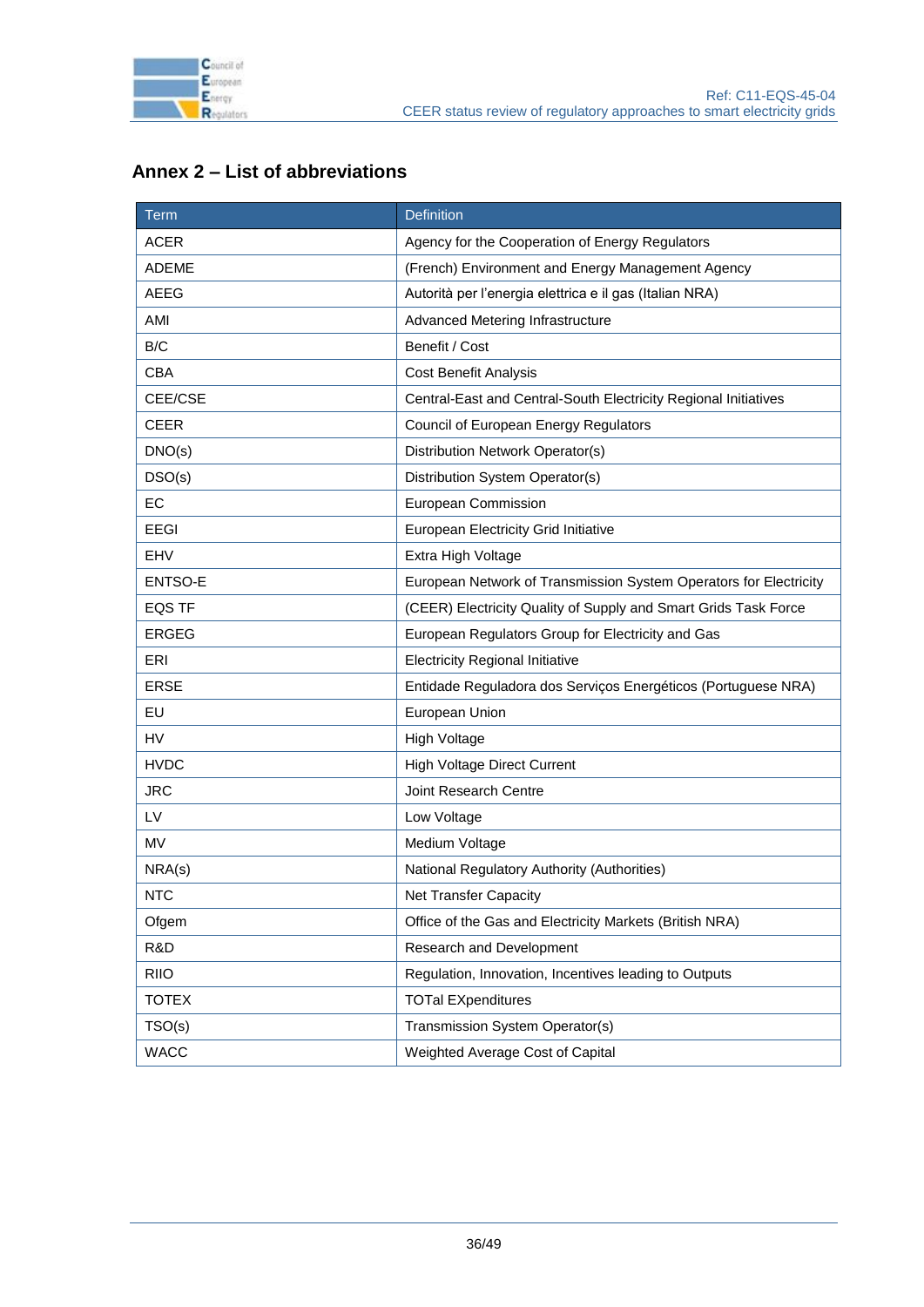

# **Annex 3 – National roadmaps and implementation plans**

<span id="page-36-0"></span>

| Country                 | Responsible                                                          | Publication                                                                                                                                                                                                     | <b>Stakeholders involved</b>                                                                                                                                                                                                                                                                                                                                                                                                                                                                                                      | Responsible for follow up                                                                                                                                                                                                                                                                                                                                                                                                                                                                                                                                                                                                                                                                                                             |
|-------------------------|----------------------------------------------------------------------|-----------------------------------------------------------------------------------------------------------------------------------------------------------------------------------------------------------------|-----------------------------------------------------------------------------------------------------------------------------------------------------------------------------------------------------------------------------------------------------------------------------------------------------------------------------------------------------------------------------------------------------------------------------------------------------------------------------------------------------------------------------------|---------------------------------------------------------------------------------------------------------------------------------------------------------------------------------------------------------------------------------------------------------------------------------------------------------------------------------------------------------------------------------------------------------------------------------------------------------------------------------------------------------------------------------------------------------------------------------------------------------------------------------------------------------------------------------------------------------------------------------------|
| Austria                 | National Technology Platform<br>Smart Grids Austria                  | (only in<br>German)<br>www.smartgri<br>ds.at                                                                                                                                                                    | The National Technology Platform<br>Smart Grids Austria is a consortium of<br>significant stakeholders in the area of<br>electricity supply. Currently 34<br>members from Industry plus<br>association (16+1), network operators<br>and energy suppliers plus association<br>$(8+1)$ and R&D partners $(8)$ .                                                                                                                                                                                                                     | The National Technology Platform on Smart Grids and the<br>prepared roadmap is/was financed by the Ministry and the<br>implementation and/or follow up is the responsibility of the<br>ministry and policy makers (in the meantime for example the<br>budget for funding (especially for the development of electricity<br>infrastructure) was increased and proposals of the roadmap are<br>taken into account by implementing the 3 <sup>rd</sup> Package into<br>national law).                                                                                                                                                                                                                                                    |
| France                  | French Environment and<br><b>Energy Management Agency</b><br>(ADEME) | (only French):<br>http://www2.a<br>deme.fr/servle<br>t/getBin?nam<br>e=E5CD0623<br>5AC8FB098D<br>2FC88B22F6<br>E1F4_tomcatl<br>ocal13069360<br>86761.pdf                                                        | The French TSO (RTE), the main DSO<br>(ERDF, 95% of distribution networks),<br>the association of distribution network<br>owners (FNCCR), several French<br>energy companies (manufacturers,<br>producers, etc) and various experts<br>(from universities and ministries).                                                                                                                                                                                                                                                        |                                                                                                                                                                                                                                                                                                                                                                                                                                                                                                                                                                                                                                                                                                                                       |
| Great<br><b>Britain</b> | <b>Electricity Networks Strategy</b><br>Group (ENSG)                 | On the<br>ENSG's<br>website<br>(http://webarc<br>hive.nationala<br>rchives.gov.u<br>k/2010091918<br>1607/http://w<br>ww.ensq.gov.<br>uk/assets/) in<br>the report<br>titled:<br>"Electricity<br><b>Networks</b> | The members of the ENSG working<br>group are: AEA; Association of<br>Electricity Producers; CE Electric UK;<br>Centrica Energy, DECC; EDF Energy<br>Networks; Electricity North West<br>Limited; Energy Networks Association;<br>Energy Research Partnership; Energy<br>Retail Association; E.ON Central<br>Networks; Energy Technologies<br>Institute; Intellect; National Grid;<br>Ofgem; Renewable Energy<br>Association; RLTech; RWE Npower;<br>Scottish & Southern Energy; Scottish<br>Executive; Scottish Power; The Centre | The Smart Grids Forum (SGF)<br>http://www.ofgem.gov.uk/Networks/SGF/Pages/SGF.aspx) will<br>take ownership of the Vision and Routemap.<br>The Forum will:<br>• Identify future challenges for electricity networks and system<br>balancing, including current and potential barriers to efficient<br>deployment of smart grids;<br>• Guide the actions that DECC/Ofgem are taking to address<br>future challenges, remove barriers and aid efficient deployment;<br>• Identify actions that DECC/Ofgem, the industry or other<br>parties could be taking to facilitate the deployment of smart<br>grids;<br>• Facilitate the exchange of information and knowledge<br>between key parties, including those outside the energy sector; |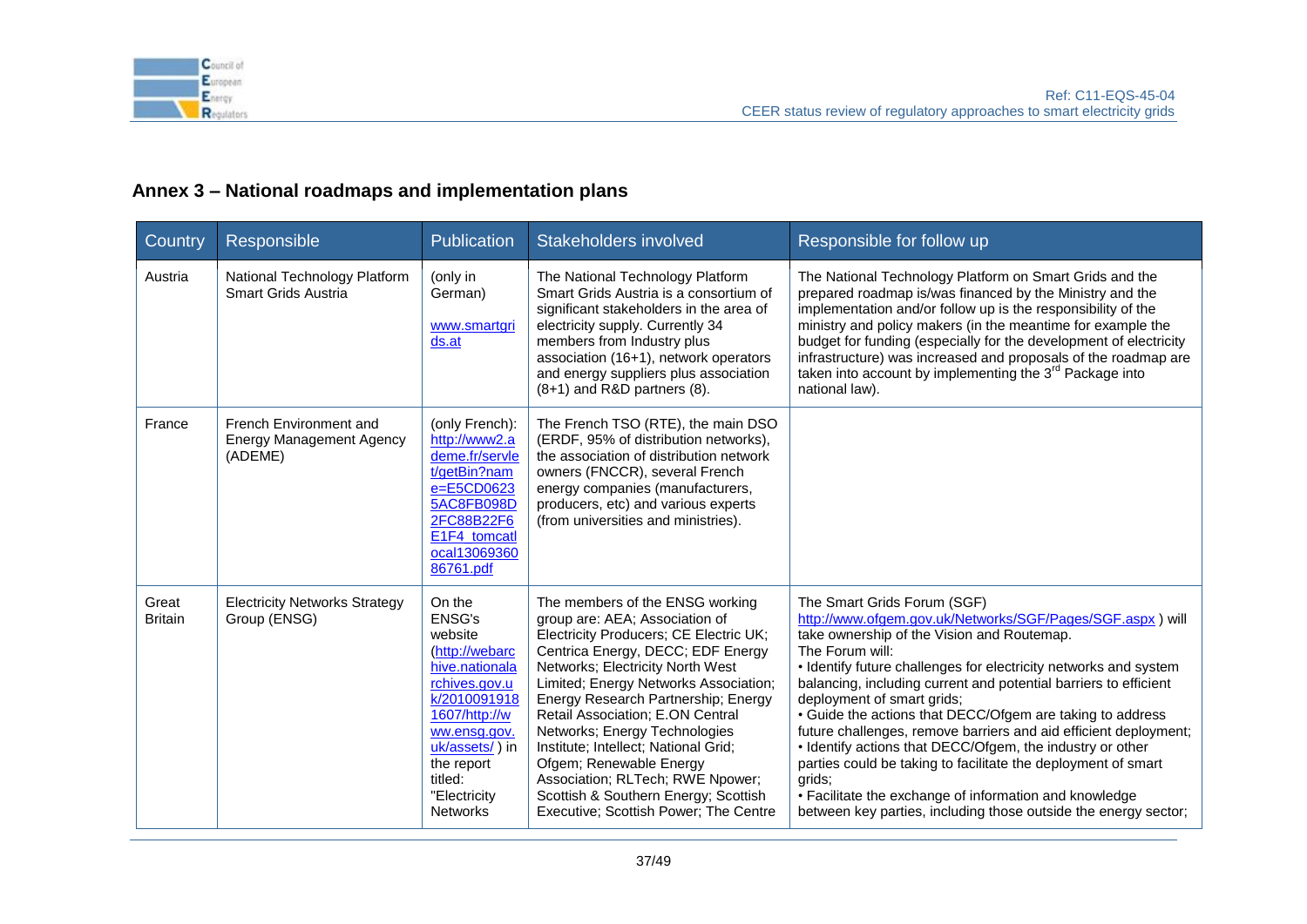

| Country | Responsible                                                                                                                                                                                          | Publication                                                           | <b>Stakeholders involved</b>                                                                                                                                                                                                                                                                                                           | Responsible for follow up                                                                                                                                                                                                                 |
|---------|------------------------------------------------------------------------------------------------------------------------------------------------------------------------------------------------------|-----------------------------------------------------------------------|----------------------------------------------------------------------------------------------------------------------------------------------------------------------------------------------------------------------------------------------------------------------------------------------------------------------------------------|-------------------------------------------------------------------------------------------------------------------------------------------------------------------------------------------------------------------------------------------|
|         |                                                                                                                                                                                                      | Strategy<br>Group - A<br><b>Smart Grid</b><br>Routemap"<br>Feb 2009.  | for Sustainable Electricity and<br>Distributed Generation; Smarter Grid<br>Solutions; The Carbon Trust; Western<br>Power Distribution.                                                                                                                                                                                                 | • Help all stakeholders better understand future developments<br>in the industry that they need to be preparing for;<br>• Track smart grid developments and their drivers; and<br>• Track smart grid initiatives in Europe and elsewhere. |
| Cyprus  | The Electricity Authority of<br>Cyprus (EAC) is in the<br>process of preparing a draft<br>roadmap in order to submit it<br>to the Regulator (CERA) for<br>discussion/comments and<br>final approval. |                                                                       |                                                                                                                                                                                                                                                                                                                                        |                                                                                                                                                                                                                                           |
| Denmark | Minister for Climate & Energy<br>has created a Smart Grid<br>Network to give<br>recommendations for<br>promotion of Smart Grids.                                                                     |                                                                       |                                                                                                                                                                                                                                                                                                                                        |                                                                                                                                                                                                                                           |
| Estonia | Planned, but not yet known.                                                                                                                                                                          |                                                                       |                                                                                                                                                                                                                                                                                                                                        |                                                                                                                                                                                                                                           |
| Hungary | NRA is responsible for the<br>document.                                                                                                                                                              | It will be<br>published on<br>the NRA's<br>homepage.                  | All interested parties.                                                                                                                                                                                                                                                                                                                | <b>NRA</b>                                                                                                                                                                                                                                |
| Ireland | Being created,<br>Sustainable Energy Authority<br>of Ireland.                                                                                                                                        | This will be<br>confirmed as<br>the roadmap<br>is being<br>developed. | The Sustainable Energy Authority of<br>Ireland; electricity regulator; electricity<br>transmission system operator;<br>electricity distribution system operator;<br>Department of Energy,<br><b>Communications and Natural</b><br>Resources; Science Foundation of<br>Ireland; Smart Grid Ireland (a group<br>representing consumers). | This will be confirmed as the roadmap is being developed.                                                                                                                                                                                 |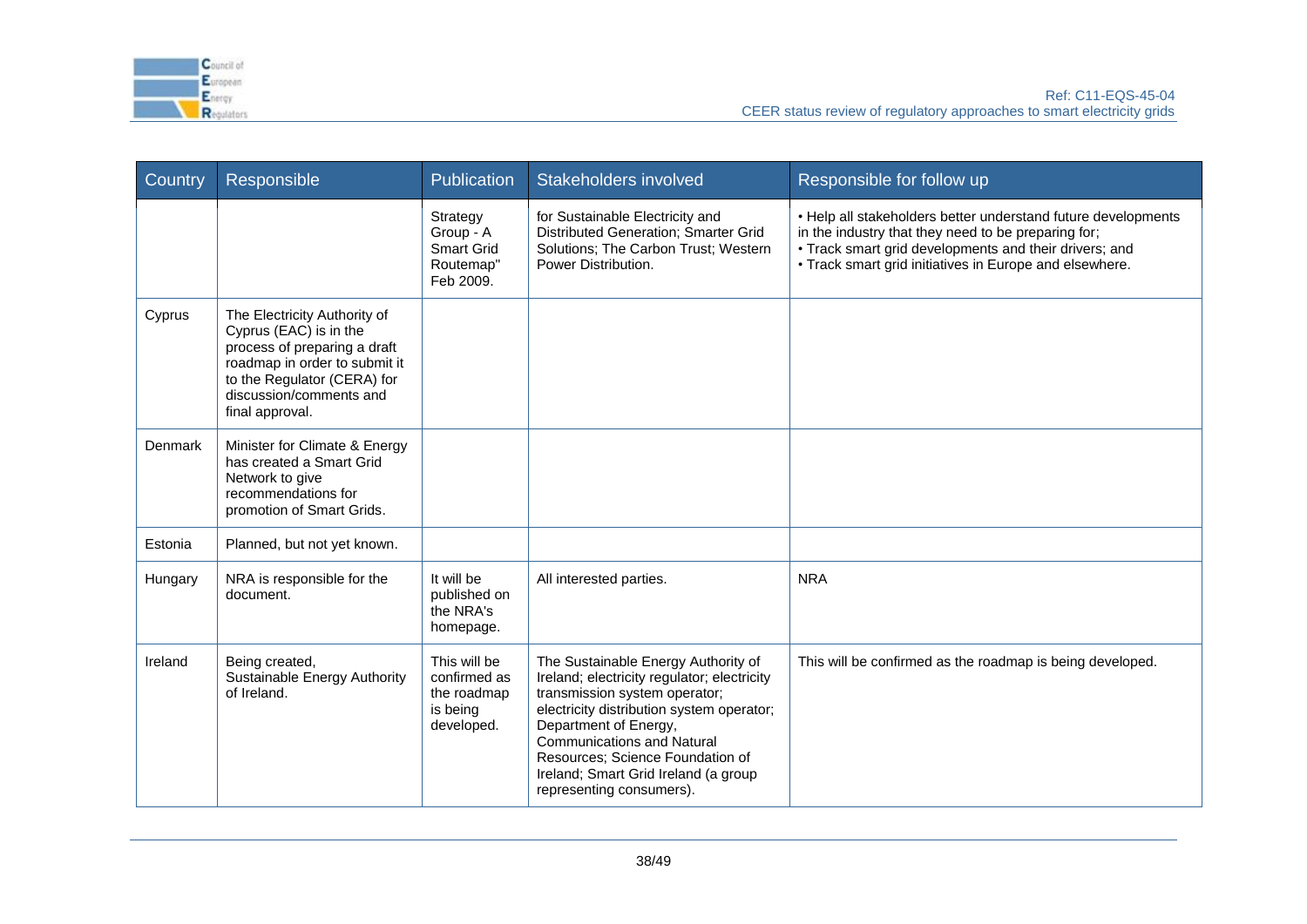

| Country   | Responsible                                                                                                                                                                                                                                                                                                                                                                                                                                                  | <b>Publication</b>                                                                                                        | Stakeholders involved                                                              | Responsible for follow up                                                                                                                                                   |
|-----------|--------------------------------------------------------------------------------------------------------------------------------------------------------------------------------------------------------------------------------------------------------------------------------------------------------------------------------------------------------------------------------------------------------------------------------------------------------------|---------------------------------------------------------------------------------------------------------------------------|------------------------------------------------------------------------------------|-----------------------------------------------------------------------------------------------------------------------------------------------------------------------------|
| Lithuania | Being created,<br>Ministry of Energy.                                                                                                                                                                                                                                                                                                                                                                                                                        | There are<br>working group<br>meetings<br>especially for<br>this issue.                                                   | TSO and DSO, associations and<br>consultants.                                      | Head of the Smart Grid Project according to the approved<br>Smart Grid Implementation Plan, also the Smart Electricity Grid<br>Development Directions approved on May 2010. |
| Poland    | The first step of implementing<br>smart grids in Poland was the<br>appointment of the "Advisory<br>Group for introducing smart<br>grids in Poland" by the<br>Ministry of Economy.                                                                                                                                                                                                                                                                            | The NRA<br>published<br>project of the<br>NRA's<br>position on<br>minimum<br>requirements<br>for AMI Smart<br>Grid Ready. | Ministry of Economy, NRA, TSO,<br>association of DSO, association of<br>suppliers. |                                                                                                                                                                             |
| Slovenia  | The "Smart Grid concept" is<br>planned. It will be prepared by<br>Competency centre SURE.                                                                                                                                                                                                                                                                                                                                                                    | Not known<br>yet.                                                                                                         | Academic and research institutions,<br>industry, TSO, DSO.                         | Ministry for higher education, science and technology.                                                                                                                      |
| Sweden    | The Energy Markets<br>Inspectorate (NRA) has<br>proposed that the<br>Government commission the<br>Swedish transmission system<br>operator (Svenska Kraftnät) to<br>develop a national action plan<br>that outlines the actions<br>required to obtain an<br>electricity network that is<br>adapted to achieving the<br>political aims for renewable<br>electricity generation and the<br>transition to a sustainable<br>energy system. [From EIR<br>2010:18]. | A decision on<br>this by the<br>Government<br>is pending.                                                                 | A decision on this by the Government<br>is pending.                                | A decision on this by the Government is pending.                                                                                                                            |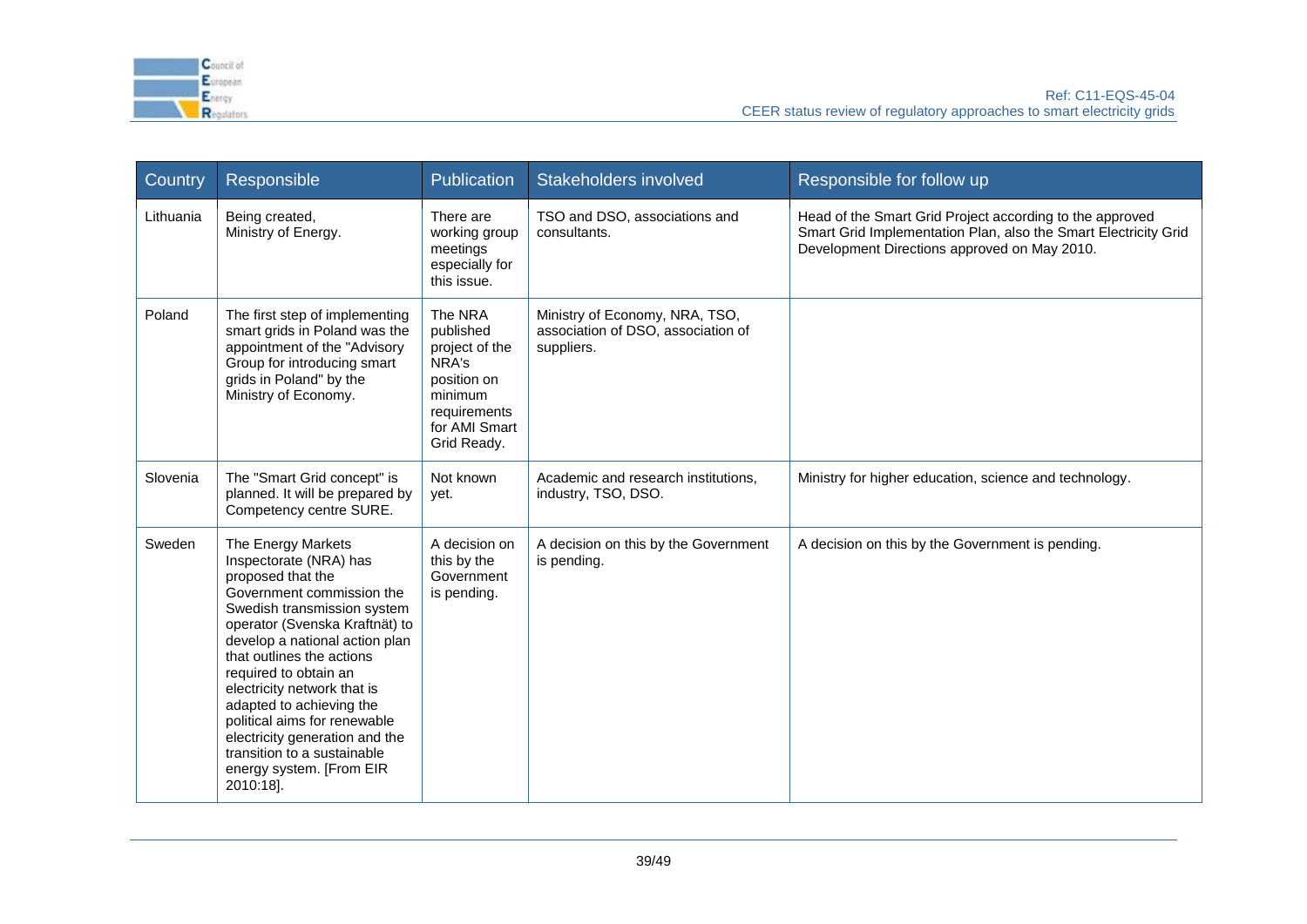

| Country           | Responsible                                                                                                                                                                                                   | <b>Publication</b>                                                                                                                                                                                                      | <b>Stakeholders involved</b>                                                                                                                                                                                                                                                                                                                                                                                                                                                                             | Responsible for follow up                                                                                |
|-------------------|---------------------------------------------------------------------------------------------------------------------------------------------------------------------------------------------------------------|-------------------------------------------------------------------------------------------------------------------------------------------------------------------------------------------------------------------------|----------------------------------------------------------------------------------------------------------------------------------------------------------------------------------------------------------------------------------------------------------------------------------------------------------------------------------------------------------------------------------------------------------------------------------------------------------------------------------------------------------|----------------------------------------------------------------------------------------------------------|
| Czech<br>Republic |                                                                                                                                                                                                               |                                                                                                                                                                                                                         | Ministry of Industry and Trade, Energy<br>regulatory office, TSO, DSOs and<br>technical experts.                                                                                                                                                                                                                                                                                                                                                                                                         | The Ministry of Industry and Trade of the Czech Republic will<br>probably be responsible for this issue. |
| Italy             | There is no national roadmap.<br>However, some<br>implementation elements are<br>planned by various national<br>laws, decrees and<br>documents.<br>The NRA is responsible for<br>the elements mentioned here. | After 2013,<br>the regulation<br>of technical<br>and economic<br>aspects of<br>connecting<br>renewable<br>generating<br>units to MV /<br>HV / EHV<br>networks has<br>to be updated<br>by the NRA<br>every two<br>years. | According to Law Decree of 3 March<br>2011 (Art. 19), the NRA has the duty to<br>update, before 30 June 2013, the<br>regulation of technical and economic<br>aspects of connecting renewable<br>generating units to MV / HV / EHV<br>networks.<br>The National Action Plan on<br>Renewable Energies of July 2010<br>indicates that incentives or<br>rewards/penalties will be defined to<br>speed up network development, similar<br>to the Regulatory Order 87/10 by<br>AEEG for transmission networks. | The NRA is responsible for the elements mentioned here.                                                  |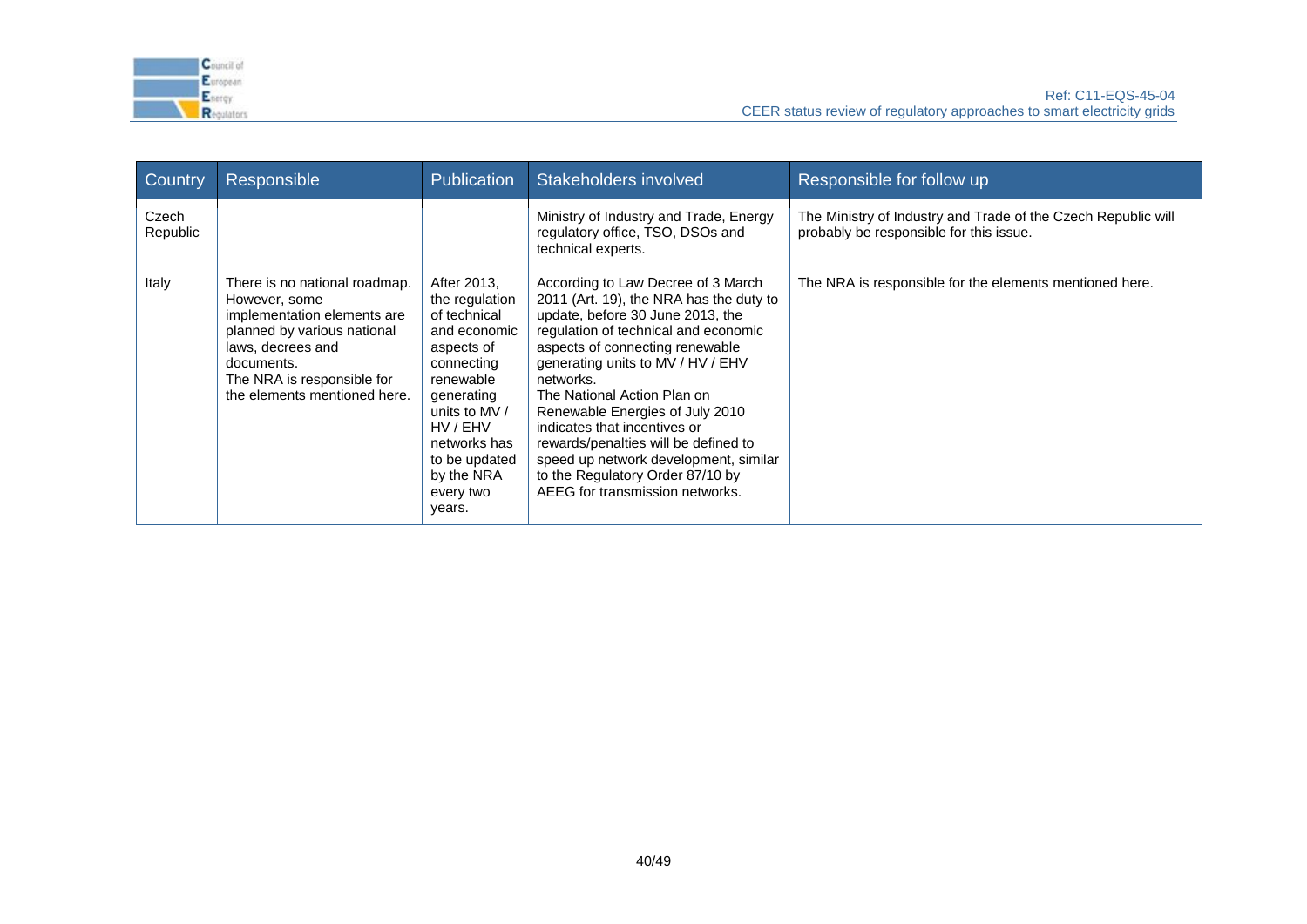

#### <span id="page-40-0"></span>**Annex 4 – Innovation and demonstration projects**

#### **Promotion of demonstration of smart grid concepts in Great Britain**

Ofgem introduced its first innovation incentives in 2005. These were the Innovation Funding Incentive designed to promote general technical innovation and Registered Power Zones, focused on encouraging innovative ways of connecting distributed generation.

In 2010, the Low Carbon Networks Fund (LCN Fund) was introduced. The LCN Fund allows up to £500m support (2010-2015) to projects sponsored by the distribution network operators (DNOs) of Great Britain to try out new technology, operating and commercial arrangements. The objective of the projects is to help all DNOs understand what they need to do to provide security of supply at value for money as Great Britain (GB) moves to a low carbon economy.

There are two tiers of funding which are available under the LCN Fund. The First Tier is designed to enable DNOs to recover a proportion of expenditure incurred on small scale projects. Under the Second Tier of the LCN Fund, Ofgem facilitates an annual competition for an allocation of up to £64million to help fund a small number of flagship projects. In the first year, four projects were awarded Second Tier funding totalling £63.6million. These projects are described briefly below. The governance arrangements for the LCN Fund are set out in the LCN Fund Governance document. One very important requirement of the LCN Fund is that the DNOs are required to disseminate the learning that the projects generate.

#### Customer led network revolution (CE Electric UK)

This Project seeks to trial how a combination of smart network technologies and flexible customer demand response can reduce the network costs associated with the mass take up of low carbon technologies. These technologies include photovoltaic (PV) solar panels, heat pumps and electric vehicle (EV) charging points in the North East of England where British Gas is rolling out smart meters, solar PV installations, heat pumps and controllable white goods. CE also proposes to deploy enhanced voltage control, dynamic thermal rating and storage.

The results from the trials have the potential to expand the "tool kit" of solutions available to network planners. The project will help DSOs understand the impact that customers have on the network and how the deployment of smart meters and low carbon technologies will change that impact. It aims to provide evidence of the level of demand response which can be provided by domestic and commercial customers and at what cost. This could enable network planners to establish where this response can play a role in overcoming network constraints without the need for reinforcement. Equally, CE hopes the trialling of new technologies will demonstrate what role they can play as a cost-effective alternative to network reinforcement.

More details can be found at<http://www.networkrevolution.co.uk/>

#### Low Carbon Hub (Central Networks)

This is a small, discrete project which seeks to trial new technologies and operating techniques in order to connect more wind generation to a 33kV network in Lincolnshire. It is a technology-led project which seeks to utilise dynamic voltage control and a flexible AC transmission system (FACTS) device to increase the utilisation of current network assets and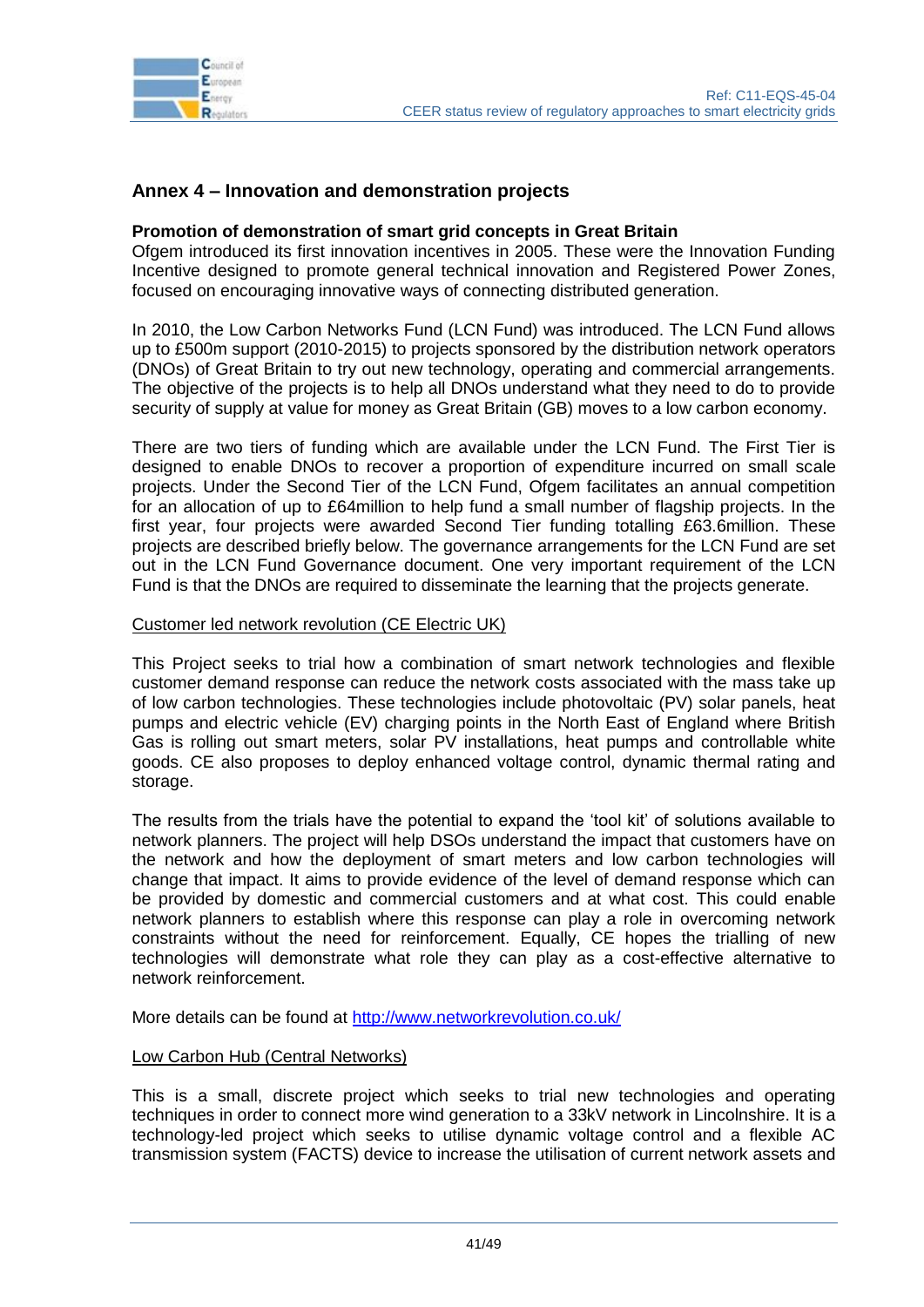

provide lower cost connections for DG customers.

The project builds upon a successful initiative undertaken on the 132kV network which was trialled under the Registered Power Zone initiative established by Ofgem in Distribution Price Control Review 4 (DPCR4) as well as an Innovation Funding Incentive project. Central Networks (CN) considers that there are significant new challenges associated with adapting these solutions to the 33kV network and substantial benefits in proving it successful. CN identified the trial area in Lincolnshire as one in which they had received a number of inquiries from distributed generators who would like to connect. The trial seeks to demonstrate whether the deployment of these new technologies could allow more generation capacity to be connected, cost effectively, without the need to build significant new network assets.

More details can be found at<http://www.eon-uk.com/distribution/lowcarbonhub.aspx>

#### Low Carbon London (UK Power Networks)

This is a substantial project proposal which seeks to extract network learning from a variety of separate trials across the inner and outer London area. These trials are proposed to take place in areas designated by the Greater London Authority as low carbon zones. The trials look to monitor the impact on the LV network of PV solar panels, the extensive deployment of electric vehicle charging points, heat pumps and 5000 smart meters. Enhanced management of DG is also planned. The project includes the deployment of IT solutions to utilise smart meter data in eight "Use Cases". EDF also proposes to trial new commercial arrangements including time of use distribution use of system (DUoS) tariffs, offering flexible demand to National Grid and wind twinning. Wind twinning is the matching of demand with centralised wind generation so as to help balance the electricity system.

#### LV network templates (Western Power Distribution)

This project focuses entirely on the performance of LV networks in a variety of areas across South Wales. Western Power Distribution (WPD) proposes to install monitoring equipment at over 1000 HV/LV substations and on over 7000 LV feeders. Some 7300 customers will be directly involved as monitoring equipment will be installed in their premises. The substations have been selected in areas where low-carbon technologies are being installed either under the Welsh Assembly Government"s ARBED project (3000 homes, 1000 PV installations) or by npower under its community energy saving programme (CESP) and carbon emissions reduction target (CERT) schemes. The trial also involves monitoring circuits not affected by the low carbon trials. This will enable a direct comparison of data between trial areas to view the impact of low carbon technologies on the LV network. Bath University will process the data to produce new network "templates" which should show how existing LV networks perform as domestic low carbon technologies are connected. These templates will be a development of the Energy Network Association"s (ENA) existing templates and are expected to be applicable to networks across GB. In addition, the output of the microgeneration connected will be visible and available to National Grid.

More details can be found at [http://www.westernpower.co.uk/About-our-Network/Low-](http://www.westernpower.co.uk/About-our-Network/Low-Carbon-Networks-Project.aspx)[Carbon-Networks-Project.aspx](http://www.westernpower.co.uk/About-our-Network/Low-Carbon-Networks-Project.aspx)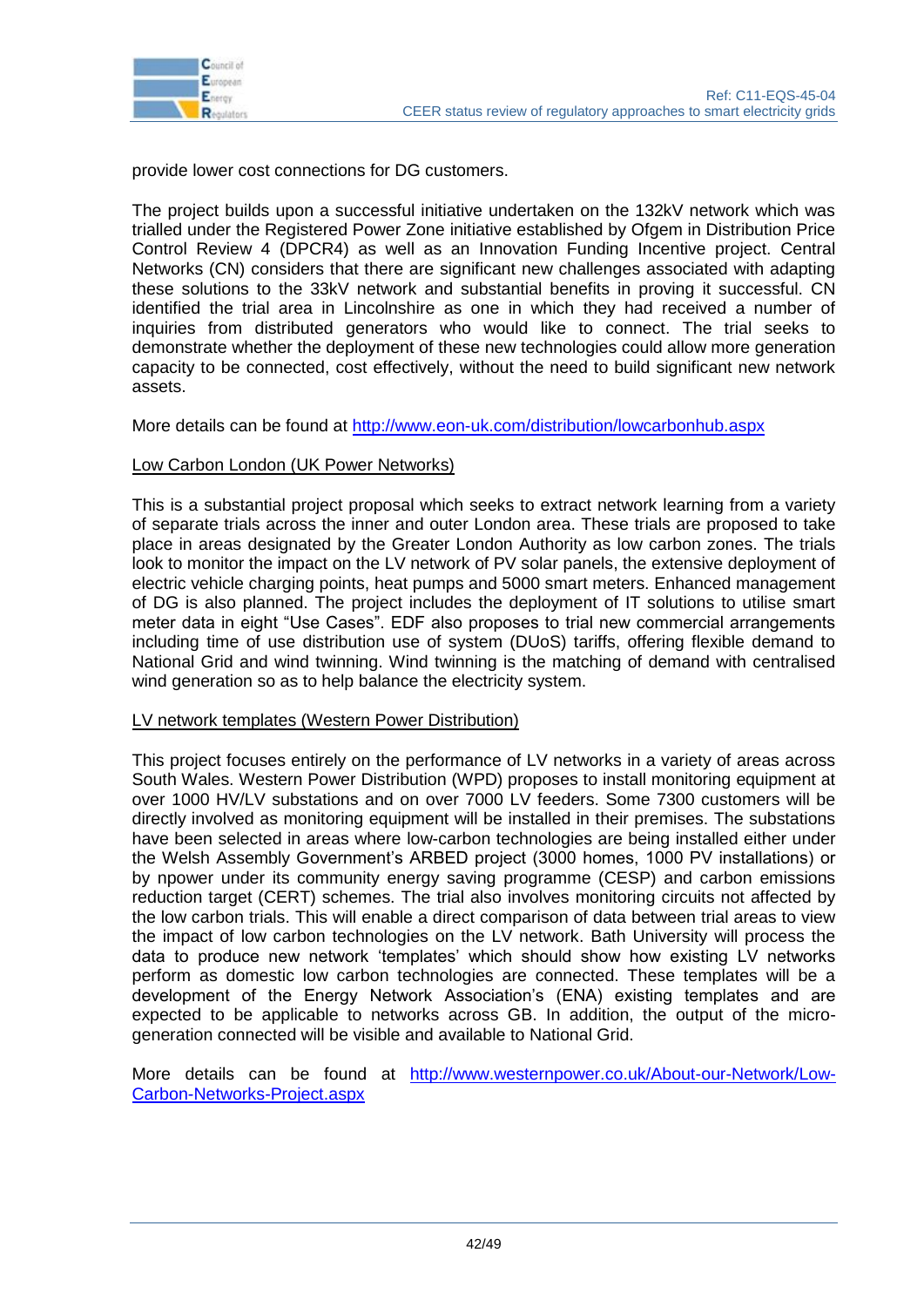

#### **Promotion of field demonstration of smart grid concepts in Italy**

In order to promote field demonstration of smart grid concepts, the Italian NRA (AEEG) started in 2010 a competitive selection process of demonstration projects of smart grids in distribution medium-voltage (MV: 1-35 kV) networks proposed by distribution companies.

Under the Regulatory Order 39/10, the selected demonstration projects are allowed to receive a tariff incentive. This incentive mechanism allows an extra-remuneration of capital expenditures for demonstration projects (CAPEX): extra-WACC (weighted average cost of capital) + 2% is allowed for 12 years on the part of the distribution RAB (regulatory asset base) associated to investments needed for the demonstration project. The ordinary WACC for the distribution investments is 7% pre-tax, so the total WACC for smart grid demonstration project is 9% (for 12 years, then back to 7% for the rest of the life span of the investments).

A minimum requirement for demonstration projects to participate in the evaluation and selection process is that the project applies to a real, automated, active and 'open' grid. Indeed, it must be a real case in existing "active MV distribution networks", defined by AEEG as MV networks in which energy flows from MV to HV at least for 1% of time (in the year). Moreover, demonstration projects must implement real-time voltage control and only open protocols can be used for electronic communication among DSO control centre and single DG power plants (or storage plants or EV recharging points).

#### Use of cost benefit analyses

The project proponents are requested to indicate costs (external public funding and budget requests to be covered by network tariffs) and expected benefits (contribution to integration of DG, promotion of innovation, contribution to demand response, improvements in quality of supply, replicability). The selection ranking relies on a benefit/cost approach, which favours both the reduction of costs and the increase of expected benefits of demonstration projects.

The benefits for calculating the ratio benefits/costs include:

- increase of network hosting capacity (measured as the average hourly energy that can be injected in the smart distribution network beyond the level of minimum load power);
- innovation in voltage control for DG (for instance, reactive power remote control for DG plants, and/or automatic shedding in order to trial larger protection thresholds for frequency and voltage);
- innovation in other aspects of full smart grid concept (demand response, electric vehicles, etc.);
- time framework for pilot projects and results soon available;
- effects on quality of electricity supply (enhancement or at least no decrease);
- involvement of MV-connected generators (and/or storage and/or demand response resources) for participation in the balancing market.

The costs for calculating the ratio benefits/costs are normalised by the additional hosting capacity.

The detailed evaluation of proposed demonstration projects is based on four macrocategories: sizing of project and involvement of parties (30%), innovation (40%), feasibility (10%), replicability (20%).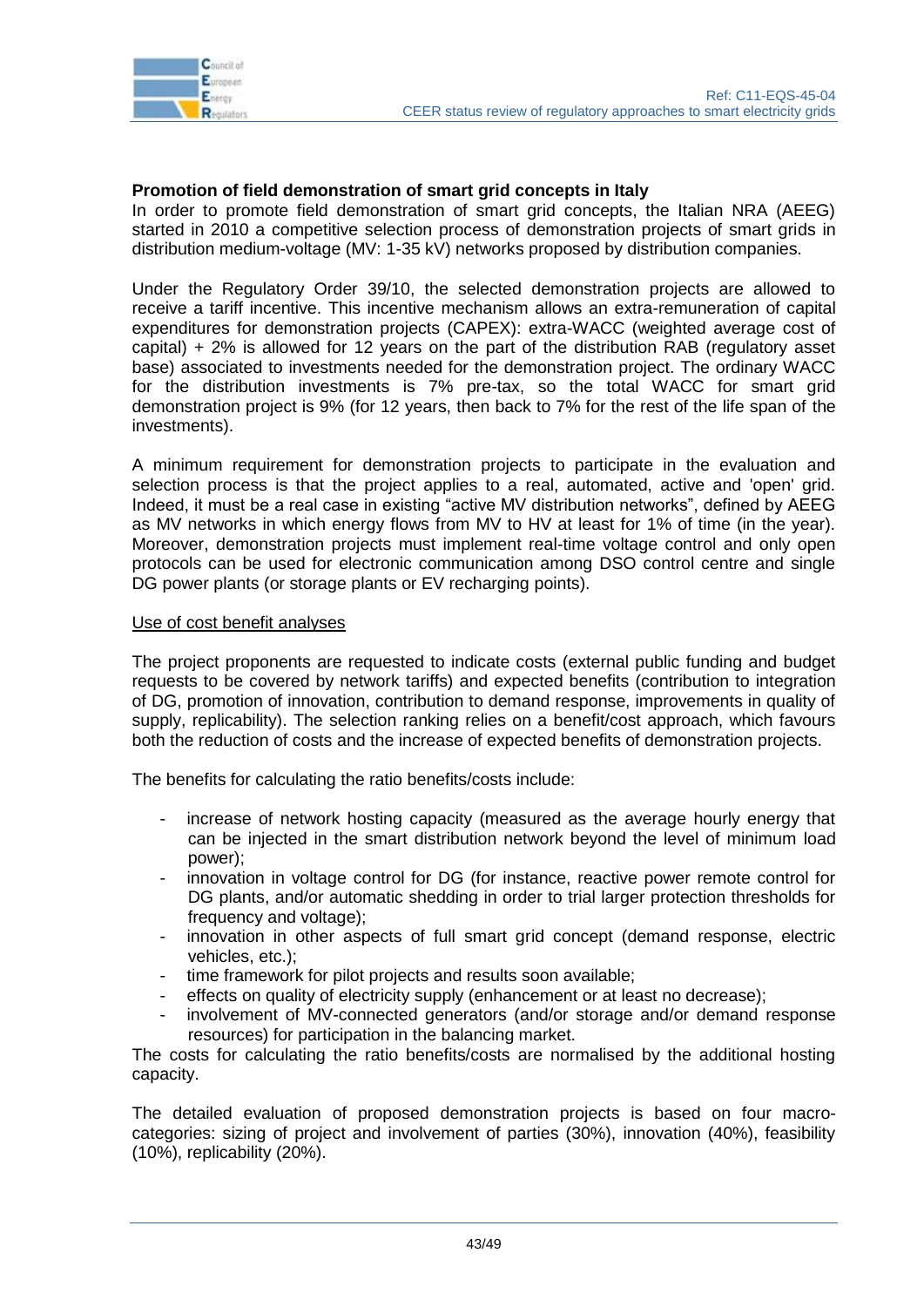

Sub-criteria for the macro-categories are the following:

- on the project size: number of generation plants/storage involved, increase of energy injection into the grid, increase of energy production compared to the consumption, number of HV/MV substations involved;
- regarding the project innovation: participation of generation plants, especially to voltage control, presence of SCADA control system bi-directional communication and demand response, presence of storage systems and active power modulation, participation of DSO to ancillary service market;
- regarding project feasibility: timing of the project, quality of supply improvements;
- regarding project replicability: percentage of costs borne by non-regulated actors, use of standard protocols (only non-proprietary protocols are allowed), consistency between investment costs and objectives/expected benefits of the project.

#### On-going activities

AEEG received in November 2010 nine proposals of distribution network operators for demonstration projects. These proposals were evaluated beginning 2011 by the NRA (through qualified evaluators appointed by AEEG). A merit list was published at the end of the evaluation process according to the ratio benefits/costs and eight demonstration projects were selected.

AEEG recently selected and approved eight demonstration projects for the extra-WACC tariff incentive: four projects are by the three largest Italian DSOs, one from a regional DSO, one from a medium-sized DSO and two by small DSOs owning only one HV/MV substation. Costs of the demonstration projects are socialised (through distribution tariffs) to all Italian MV and LV users, which prevent customers of small network operators experiencing a large increase in network tariffs.

The total cost of the eight demonstration projects (approved for extra-remuneration 2%-12 years) is published by the NRA: the sum is €16.4 million.

A final project report by each DSO must be submitted to the NRA (and it will be published). Further, intermediate reporting to the NRA every six months is requested.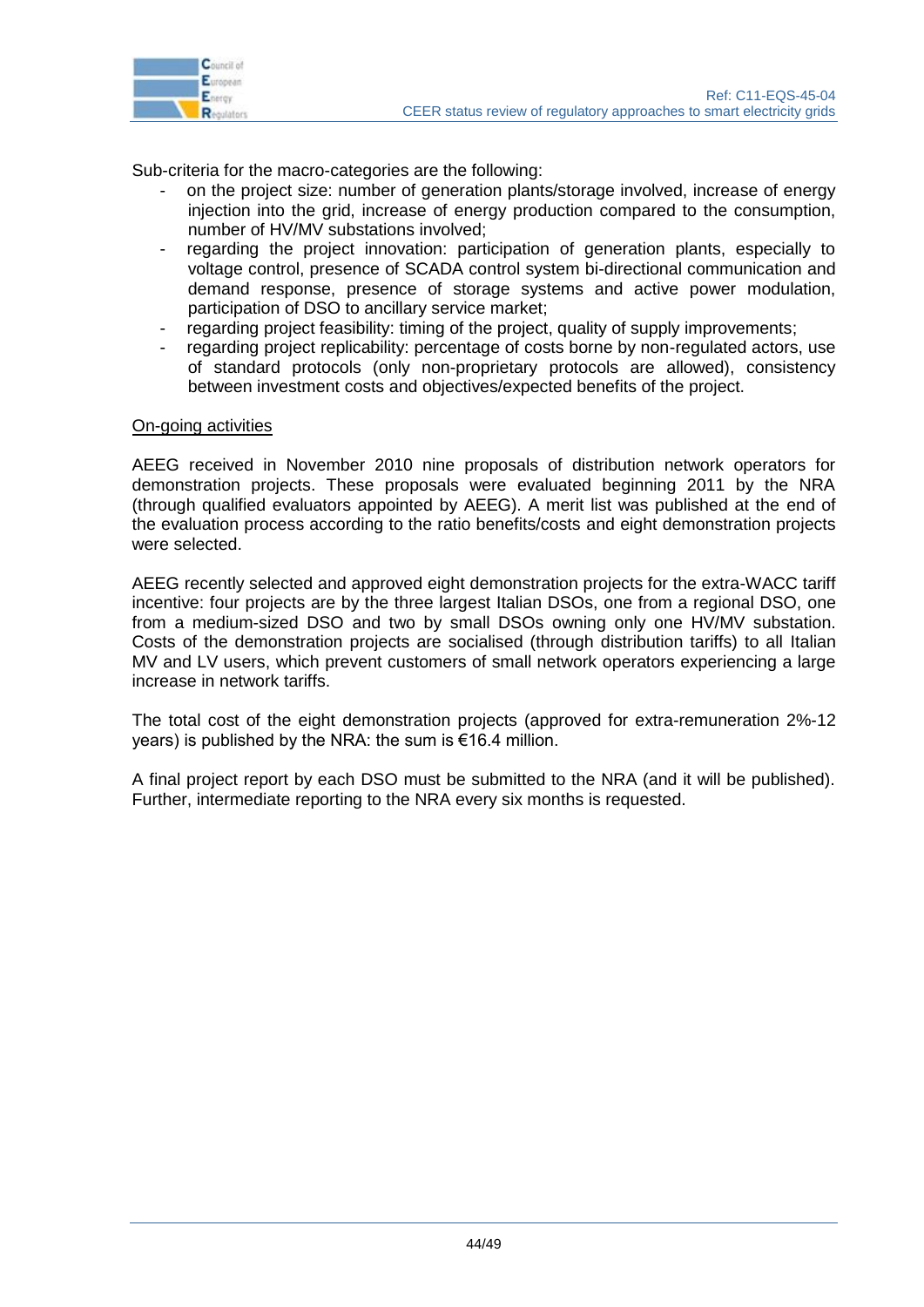

#### <span id="page-44-0"></span>**Annex 5 – Cost benefit analyses for the demonstration and deployment of smart grids**

#### **Cost benefit analysis on the deployment of smart grids in Denmark**

The report "Smart Grid in Denmark" by the Danish TSO and the Danish Energy Association performed economic calculations of investments and benefits, based on socioeconomic (present value) calculations.

The investments relate to the reinforcement of the distribution networks, the installation of synchronous compensators and static var compensators, the electronics for automated control of facilities at the users" premises, the metering equipment in the distribution network, the upgrading of electronic meters and software solutions to be installed by the TSO and the DSOs.

The benefits were assessed only in terms of additional savings determined by the smart grid deployment:

- savings on reserves and regulating power (assessed through current costs and future requirements for them);
- savings on electricity generation by demand response actions;
- savings on energy-saving initiatives (based on analysis of results in other countries).

The economic calculations led to conclude that establishing a smart grid will have a net cost. Still, this net cost is much lower than the net cost of continuing the "traditional" approach. The report is also available in English and is available at:

[http://www.energinet.dk/SiteCollectionDocuments/Engelske%20dokumenter/Forskning/Smart](http://www.energinet.dk/SiteCollectionDocuments/Engelske%20dokumenter/Forskning/Smart%20Grid%20in%20Denmark.pdf) [%20Grid%20in%20Denmark.pdf](http://www.energinet.dk/SiteCollectionDocuments/Engelske%20dokumenter/Forskning/Smart%20Grid%20in%20Denmark.pdf)

#### **Smart Grid CBA in Great Britain**

-

In 2009, Great Britain's Electricity Network Strategy Group ( $ENSG$ )<sup>12</sup> initiated work on a vision and route map for a smart grid. A working group was established with broad stakeholder engagement to carry out this work and a consultant was also engaged to provide support. The final vision document was published in November 2009 and is available on the ENSG"s website. This was followed by the Route Map in February 2010.

The ENSG"s vision explores the definition of a smart grid, the drivers for its development, the key steps that will be involved and the likely timescale. In developing the vision, it was recognised that it would be necessary to build a business case for the deployment of more novel technologies, particularly where their initial costs were higher than "business as usual" solutions. Therefore, as part of the vision project, a cost benefit analysis (CBA) was carried out.

It was recognised that the CBA could only examine one of many smart grid investment paths

<sup>&</sup>lt;sup>12</sup> The Electricity Networks Strategy Group is jointly chaired by government (i.e. the Department of Energy and Climate Change) and the gas and electricity regulator for Great Britain, Ofgem. More details are available at <http://webarchive.nationalarchives.gov.uk/20100919181607/http:/www.ensg.gov.uk/index.php?article=126>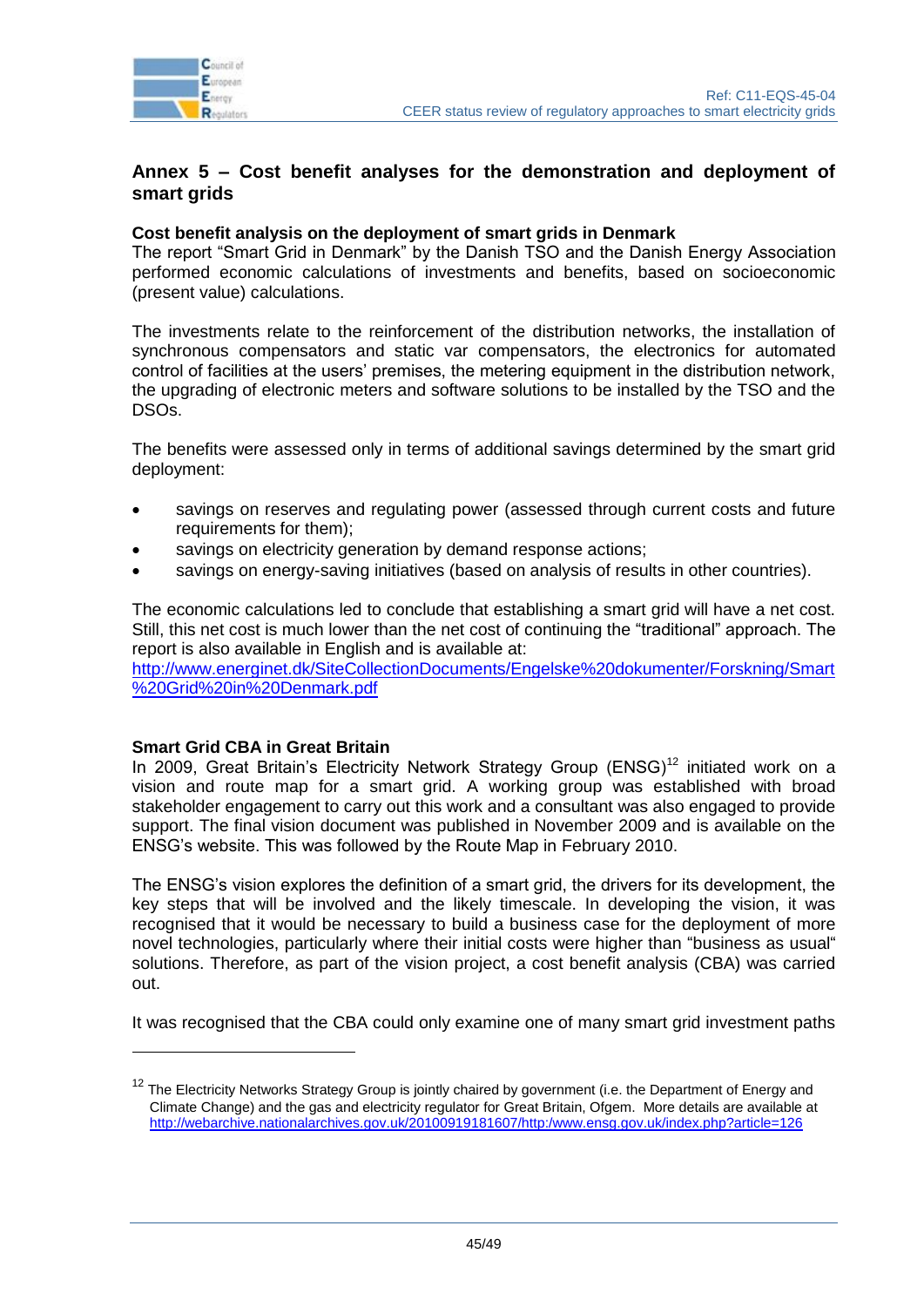

and that the focus would have to be on the deployment of particular solutions to deliver specific value streams. These value streams included loss reduction, voltage optimisation and demand response. The approach to the CBA is explained in detail in the Vision document. The possible variations of each value stream where assessed on a net present value (NPV) basis allowing a range of overall cost benefits to be estimated. This demonstrated that positive and negative NPVs were plausible.

The results of this analysis were not considered sufficiently robust to support specific investment options. However, it did provide useful learning and a framework to consider the relationship between future energy scenarios and the value of smart grid solutions. This work is now being taken forward by the Smart Grid Forum in Great Britain.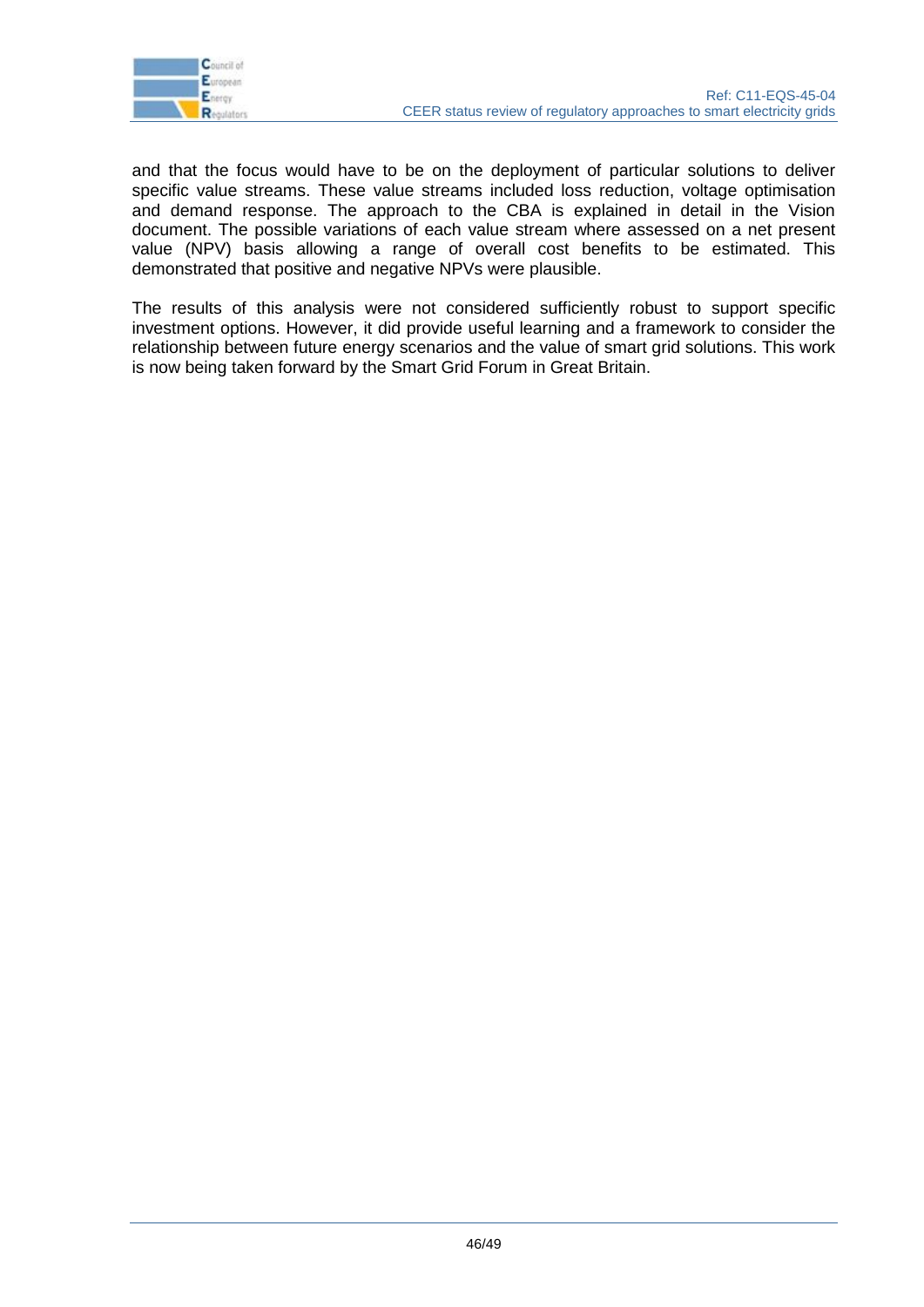

# **Annex 6 – Potential performance indicators**

<span id="page-46-0"></span>

| Potential performance indicator (numbers according to the<br>benefits identified by the ERGEG position paper) | Used as a<br>revenue driver | Minimum<br>requir. | Used for monitoring                   | Possible<br>revenue driver | Possible for<br>monitoring                |
|---------------------------------------------------------------------------------------------------------------|-----------------------------|--------------------|---------------------------------------|----------------------------|-------------------------------------------|
| 1.1. Quantified reduction of carbon-dioxide emission                                                          | <b>GB</b>                   |                    |                                       |                            | $CZ$ ; $I E$ ; $LT$ ; $PL$ ;<br><b>ES</b> |
| 1.2. Environmental impact of electricity grid infrastructure                                                  | <b>GB</b>                   | <b>NO</b>          | <b>GB</b>                             |                            | CZ;LT;PL                                  |
| 2.1. Hosting capacity for distributed energy resources in<br>distribution grids                               | $\mathsf{I}\mathsf{T}$      | GB;NO              |                                       | AT; IE; PL                 | AT;CZ;LT;LV                               |
| 2.2. Allowable maximum injection without congestion risks in<br>transmission grids                            | <b>IT</b>                   | GB;NO              |                                       | AT:PL                      | AT;CZ;LT                                  |
| 2.3. Energy not withdrawn from renewable sources                                                              |                             | LV                 | DE; IE                                | GB;PL                      | CZ;LT;ES                                  |
| 3.1. First connection charges for generators, consumers and<br>those that do both                             | AT;CZ;FI;LV;NL              | F1                 | FI,FR;IE,LU,NO                        | PL                         | <b>LT</b>                                 |
| 3.2. Grid tariffs for generators, consumers and those that do both                                            | AT;CZ;FI;NL                 | <b>NO</b>          | DE;FR;IE;LU;NO                        | LV;PL                      | <b>LT</b>                                 |
| 3.3. Methods adopted to calculate charges and tariffs                                                         | AT;CZ;FI;NL                 | FI;GB;NO           | FI;IE;LU                              | LV;PL                      | <b>LT</b>                                 |
| 3.4. Time to connect a new user [QoS indicator]                                                               | IT                          | NO;NL              | AT; FR;GB ;LU ;PT                     | CZ;GB;IE                   | FI;IE;LT;PL;E<br>S                        |
| 4.1. Ratio of reliably available generation capacity and peak<br>demand                                       |                             |                    | AT;DE;GB;IE;LU;<br>NO;SE              |                            | CZ;LT;LV;PL                               |
| 4.2. Share of electrical energy produced by renewable sources                                                 |                             |                    | AT;CZ;DE;FR;GB;I<br>E; LU; NO; SI; SE |                            | LT;LV;PL                                  |
| 4.3. Measured satisfaction of grid users for the "grid" services they<br>receive                              | $CZ$ : GB                   |                    | FR;IT;PT                              |                            | AT;LT;PL                                  |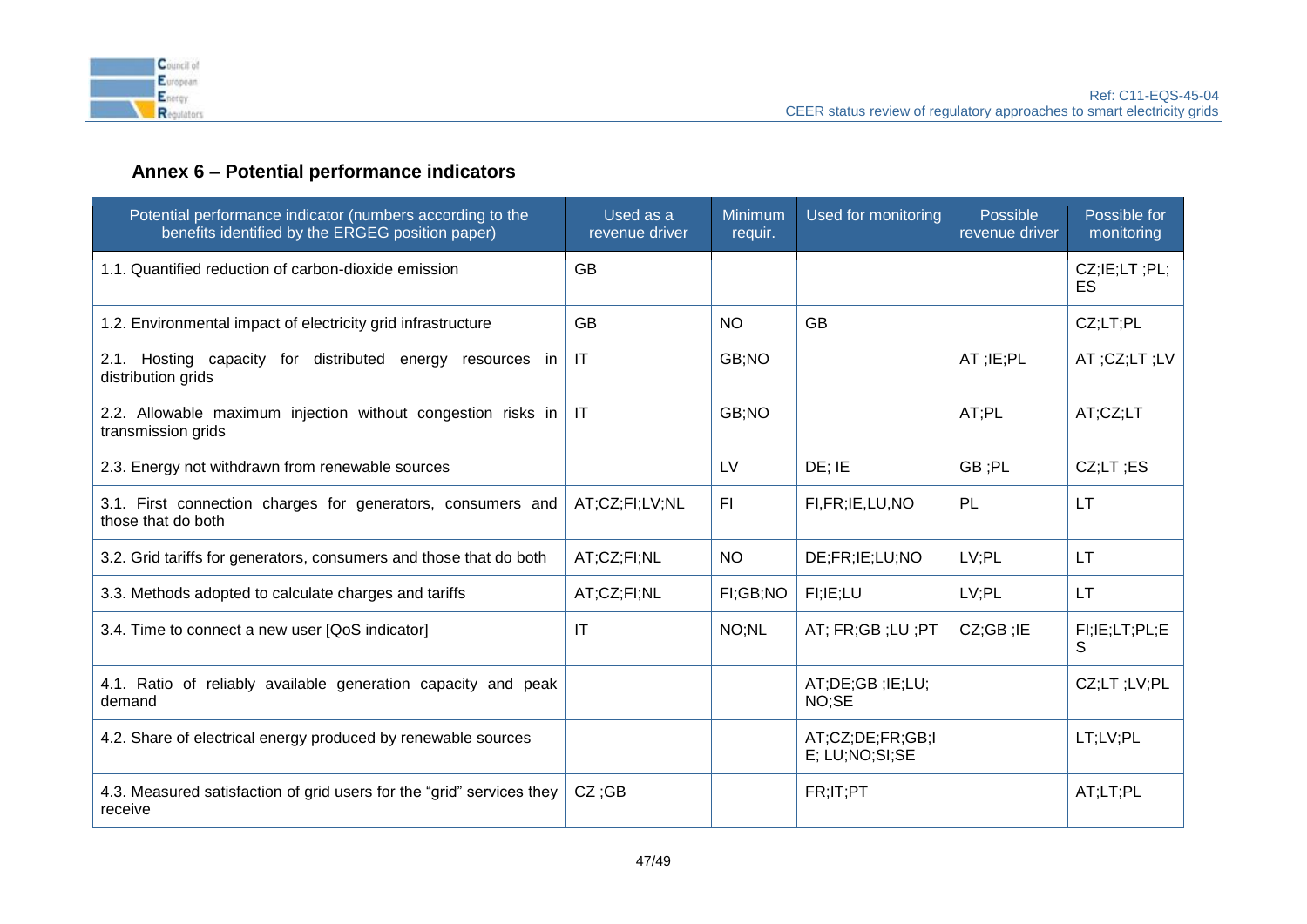

| Potential performance indicator (numbers according to the<br>benefits identified by the ERGEG position paper) | Used as a<br>revenue driver                                      | Minimum<br>requir. | Used for monitoring      | Possible<br>revenue driver | Possible for<br>monitoring |
|---------------------------------------------------------------------------------------------------------------|------------------------------------------------------------------|--------------------|--------------------------|----------------------------|----------------------------|
| 4.4. Power system stability performance                                                                       | CZ; IE                                                           | <b>GB</b>          | AT;CZ                    |                            | DE; LT;PL                  |
| 4.5. Duration and frequency of interruptions per customer [QoS<br>indicator]                                  | DK;EE;FI;FR;GB;I<br>$E$ ; $IT$ ;<br>LV;NO;PT;ES;SE;<br><b>NL</b> | <b>NO</b>          | AT;DE;EE;FI;NO;P<br>L    | AT;CZ;PL                   | LU;LT;SI                   |
| 4.6. Voltage quality performance of electricity grids [QoS indicator]                                         | IE;LV                                                            | GB;IT;NO           | AT;CZ;EE;FR;IT;N<br>O;SI | AT;DK;FR;PL                | DE; IT;LT;LU               |
| 5.1. Level of losses in transmission and in distribution networks                                             | AT;CZ;FR;GB;IE;I<br>T;NO;PL;PT:SI;<br>ES;NL                      |                    | CZ;DE;<br>FI;IE;NO;SE    | LU                         | LT;LU                      |
| 5.2. Ratio between minimum and maximum electricity demand                                                     |                                                                  | CZ                 | DE; IE; SE               |                            | IT;LT;PL                   |
| 5.3. Percentage utilisation of electricity grid elements                                                      |                                                                  | CZ                 | GB;NO;IE;SE              |                            | LT;PL                      |
| 5.4. Availability of network components and its impact on network<br>performances                             | $IE$ ; PT                                                        | CZ;NO              | AT;GB:IT                 | <b>NO</b>                  | IT;LT;PL                   |
| 5.5. Actual availability of network capacity with respect to its<br>standard value                            |                                                                  | <b>NO</b>          | AT;CZ;GB;IT;NO           | <b>GB</b>                  | LT:PL                      |
| 6.1. Ratio between interconnection capacity and electricity<br>demand                                         |                                                                  | CZ                 | AT;CZ;DE;FR;IE;N<br>O:SE |                            | LT:PL                      |
| 6.2. Exploitation of interconnection capacity (ratio energy transfers<br>$/$ NTC)                             |                                                                  | CZ                 | AT;CZ;DE;FR;NO           |                            | LT:PL                      |
| 6.3. Congestion rents across interconnections                                                                 | <b>NO</b>                                                        | CZ                 | AT;CZ;FR;NO;PT;S         |                            | LT;PL                      |